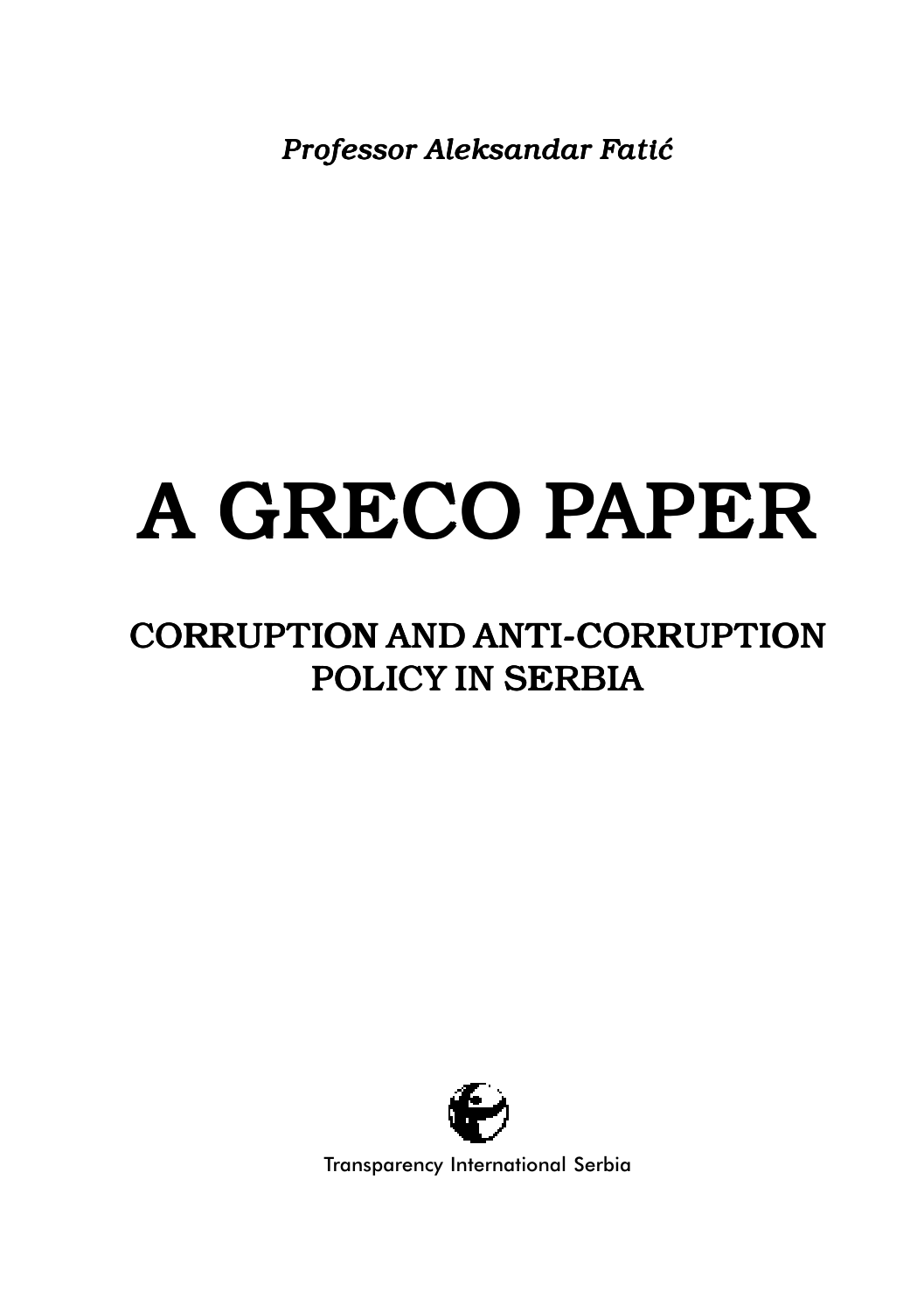Aleksandar Fatić A GRECO PAPER

*Izdava~* Transparency International Serbia www.transparentnost.org

> *Urednik* Predrag Jovanović

*Priprema za {tampu* APP, Beograd

 $\check{S}$ *tampa* Vuletić print, Beograd

> Beograd 2001.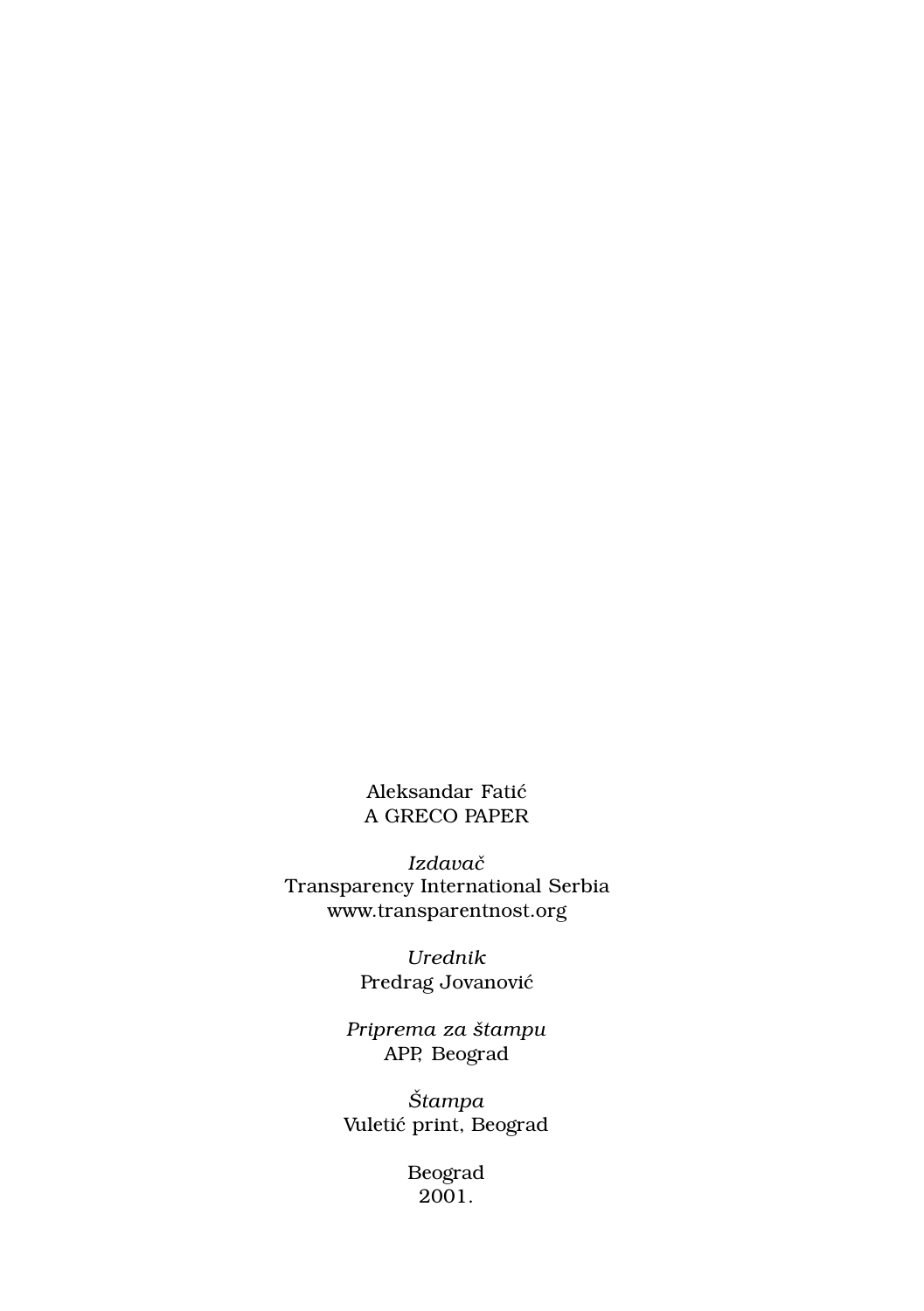# *CONTENTS*

| <b>FOREWORD</b>                                         | 4   |
|---------------------------------------------------------|-----|
| GENERAL APPROACH                                        | 6   |
| II OFFENCES AND SANCTIONS                               | 15  |
| III PROCEDURE AND ORGANISATION                          | 35  |
| IV PREVENTIVE AND OTHER MEASURES                        | 39. |
| PART TWO: INSTRUMENTS FOR FIGHTING<br><b>CORRUPTION</b> | 51  |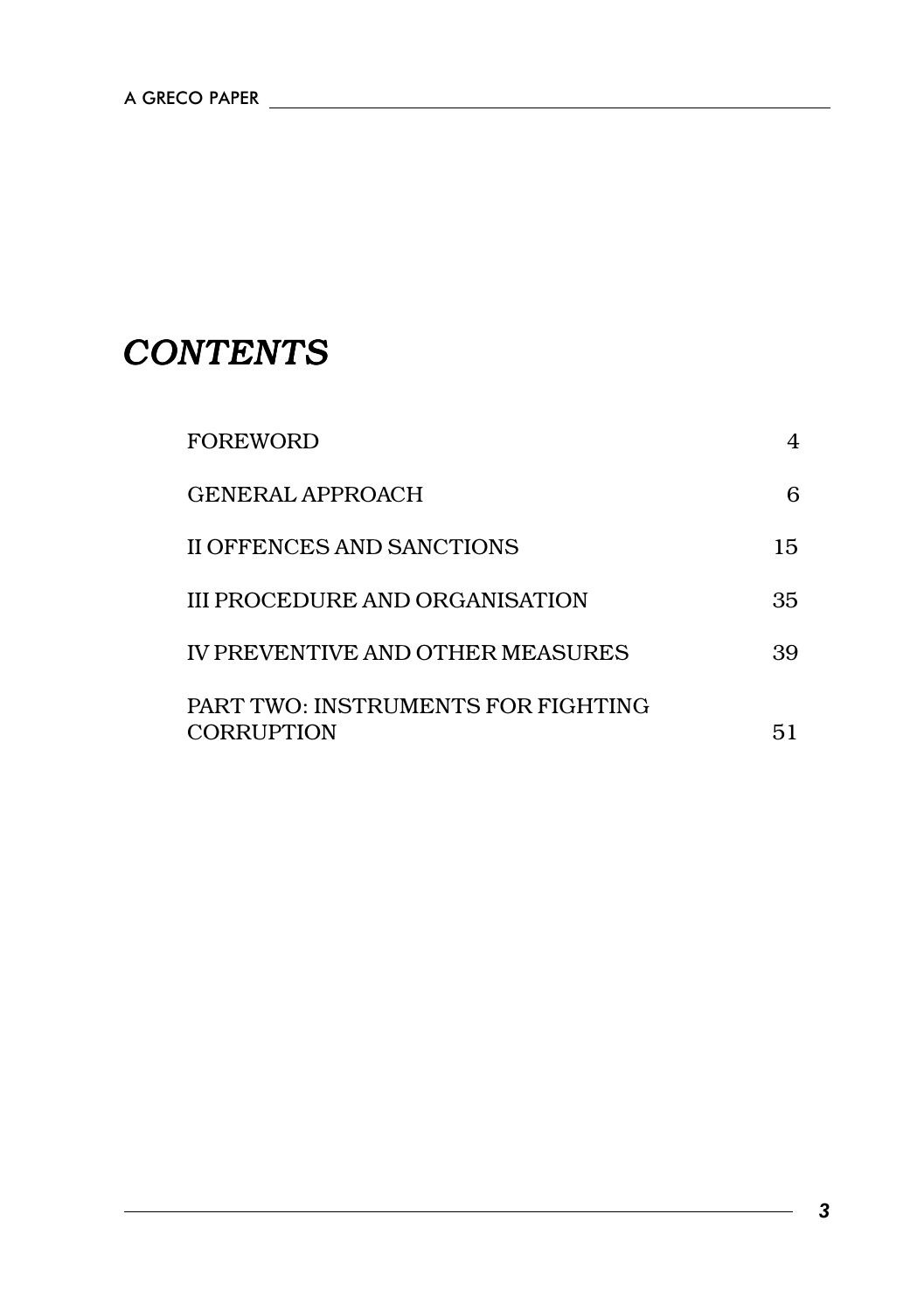

# *Foreword*

*In 1999 the Group of States against Corruption (GRECO) was set up to monitor the compliance of the states party to the Partial and Enlarged Agreement and associated documents and conventions, including the Resolution on twenty guiding principles for the fight against corruption, the 1999 Criminal Law Convention on Corruption and the Civil Law Convention on Corruption.*

*GRECO, with its 29 members, has now begun work, on the basis of mutual evaluation and peer pressure. GRECO is also a forum for the exchange of experience and examples of good practices in the fight against various forms of corruption. The legal nature of the agreement allows for states that are not members of the Council of Europe to join GRECO. One such state is Bosnia-Herzegovina.*

*The Serbian Government has adopted a Resolution on the fight against corruption which clearly sets out the goal of meeting the obligations undertaken through the Council of Europe, the OECD, the OSCE and the OUN organisations that FRY is already a member of, or anticipates accession to in the near future.*

*In the light of this and on the basis of the questionnaire drafted by GRECO at its third meeting (Strasbourg, May 3-5, 2000), Transparency International Serbia has analysed:*

- *a) The global framework for the fight against corruption in Serbia a) (legislation, institutions, mechanisms and prevention); and,*
- *b) The independence, autonomy and powers of people or bodies b) with the authority to prevent, investigate, prosecute and adjudicate on corruption offences in Serbia.*

*Transparency International Serbia expects this study to serve as a basis for drafting the anticorruption strategy and policies that the*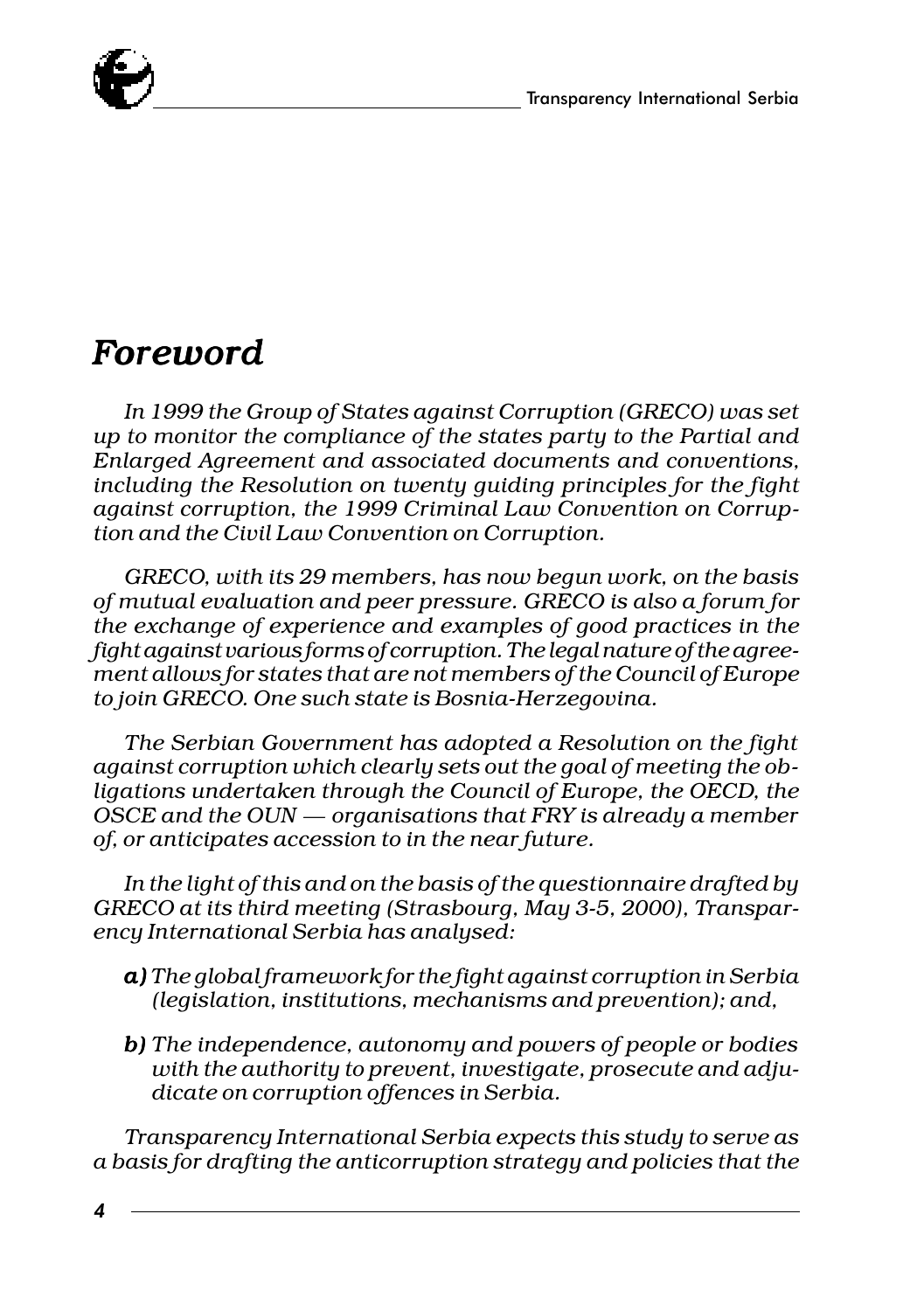*Serbian Government intends to introduce after it has adopted the Resolution. It will also give international organisations and institutions the ability to examine the situation in Serbia at the beginning of the post-Milosevic period. The study will also make comparative research possible, be it longitudinal (comparison of the situation after a certain period) or latitudinal (comparison with other countries), given that the analysis is based on international verification. This analysis also offers a sound starting-point for basic study and research by organisations, think-tanks, media, NGOs and other relevant organisations for the analysis of corruption-related issues in Serbia.*

*Transparency International Serbia welcomes suggestions and proposals that would be of assistance in ensuring that the next GRECO survey is of even higher quality.*

#### *Predrag Jovanovi}*

*Belgrade, May 2001*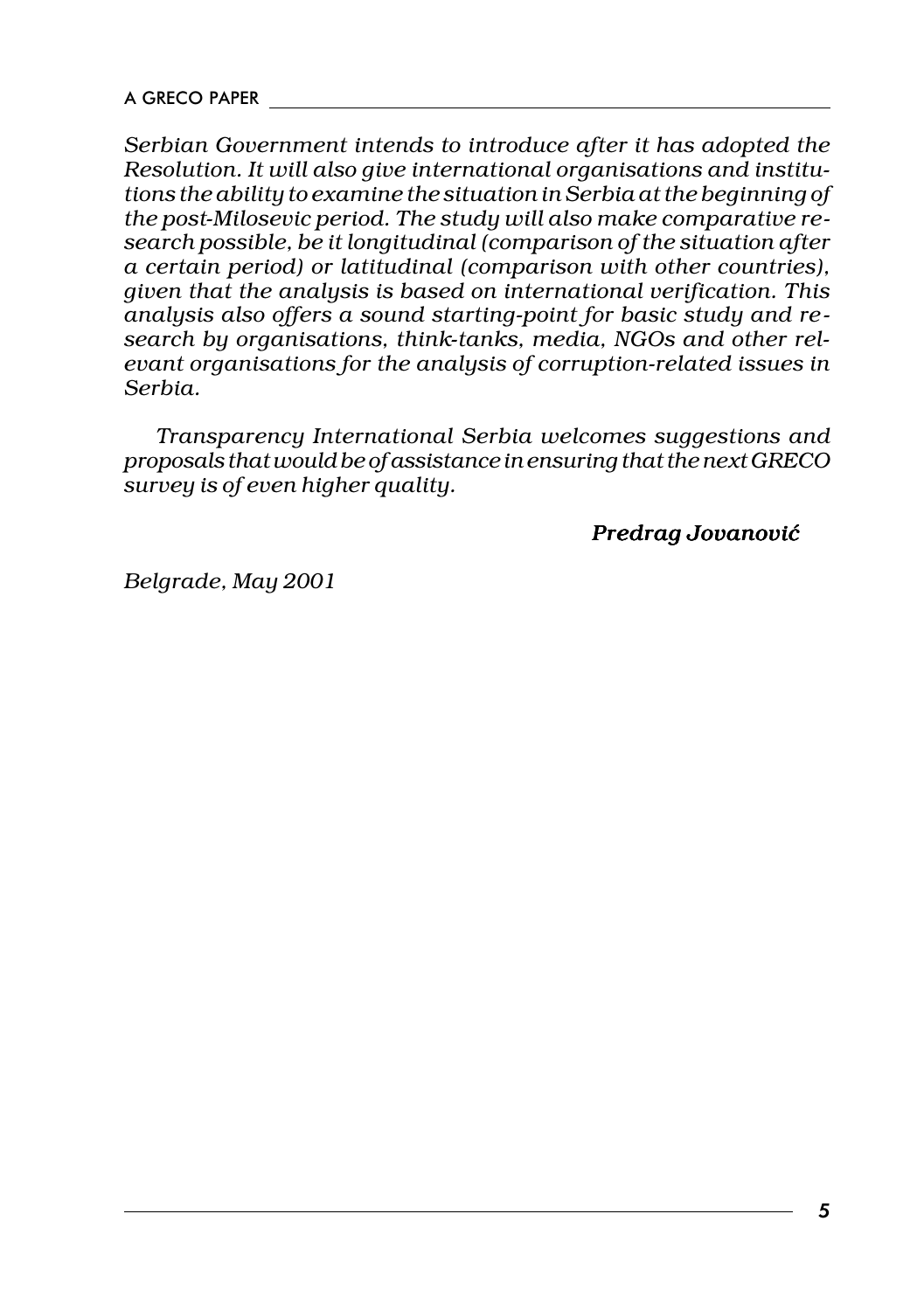

# *GENERAL APPROACH*

#### 1. An overview of the current societal situation in Serbia and the general features of corruption in it

#### *1.1.The state of society and the legacy of the communist regime*

There has been some reluctance over the past 10 years to call the former Milošević regime "communist". Yet, this has been unwarranted. The technology of power employed by this regime was characteristic of ideologically highly charged methods of imposing uniformity of thought and labelling all those who disagreed with the official version of life as "traitors", "foreign mercenaries", and "NATO agents". A full control of the media, broad discretionary authorisations granted to the police in pursuing social control, and a pathetically dependent judiciary characterised the official structure of power in Serbia for a whole decade, if not longer. These were direct remnants of the communist epoch, and they flew in the face of the main political developments in the rest of the southeastern European region. Because they were so drastic in their manifestations, it will be extremely difficult in the near future to institute different practices in the media and other sectors relevant to the development of democratic institutions.

Social policy is another victim of the past political era. Social provisions for the most vulnerable parts of the population are so low that most people have been forced out into the street economy, and the shadow economy has thus been inflated to a degree that surpasses the size of the official economy.<sup>1</sup> Removing the shadow economy at this stage

<sup>&</sup>lt;sup>1</sup> For some well laid out indicators of the performance of FRY economy see Dugali}, V., "Kako dalje?" ("What next"), *Bilten G17*, vol. 1, no. 9, September 2000, pp. 1-2.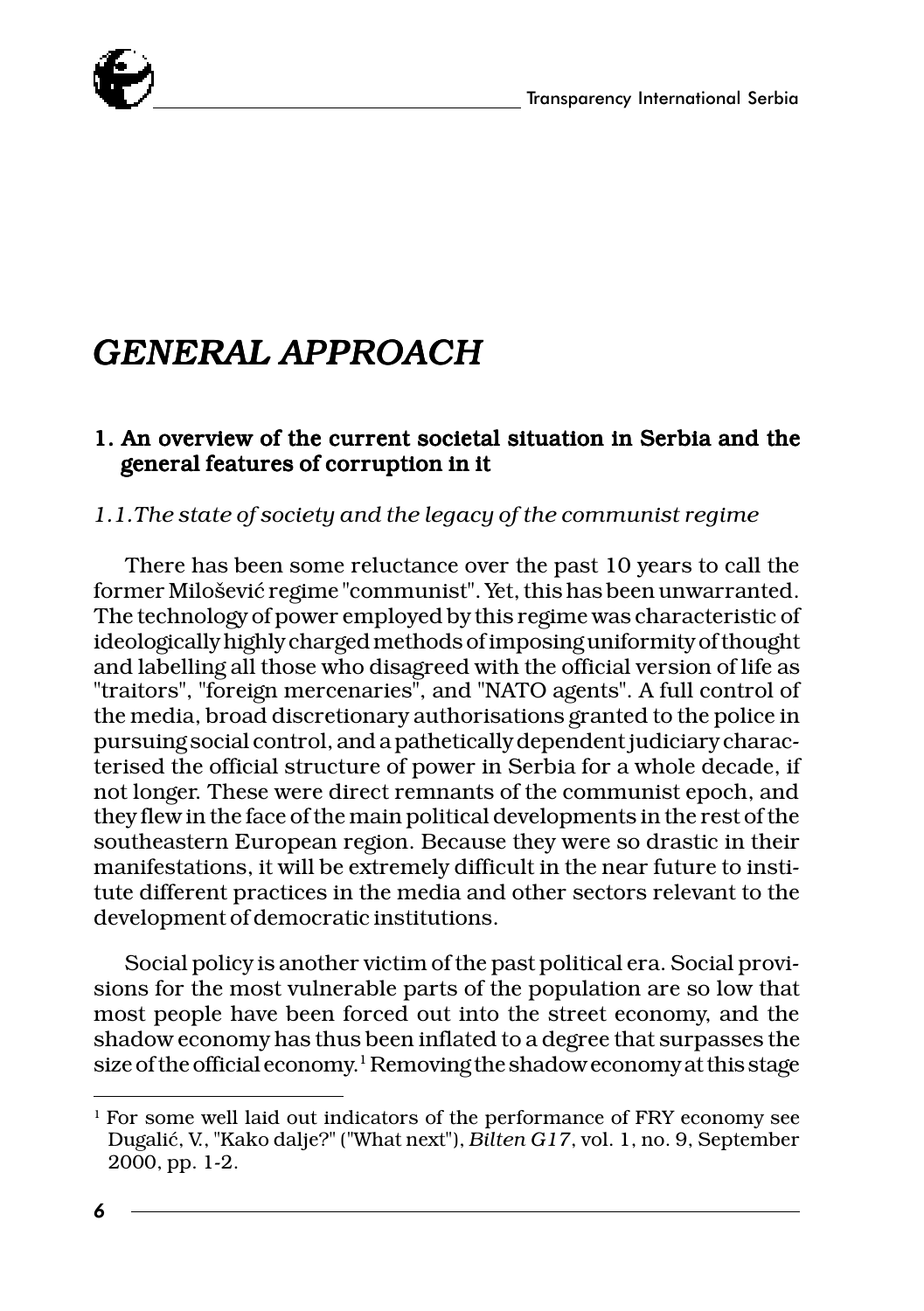would mean leaving large sections of the population out in the cold without any means of subsistence, which, with rising electricity, telephone and maintenance bills, would be sure to spark up social unrest.

The people expect an economic improvement and a change in the manner of societal management. This expectation would be a burden and a responsibility for any government. The decade under Milošević created a deeply entrenched synergism between the state apparatus and organised crime, where grand corruption was the *modus operandi* of many segments of societal management. Addressing this problem in a fully transparent manner, along with instituting adequate self-controls and checks and balances within the state structures is a daunting task, whose accomplishment requires the pooling together of all resources, both state and non-state. Such a pooling together is difficult with unresolved relationships within the federal state, and on the political scene of Serbia, but there are possibilities to make considerable progress in building expertise and setting the conceptual background for a system of transparent governance.

#### *1.2. Public evidence of grand corruption under the previous system*

Newspapers in Serbia are full of daily reports of theft and embezzlement by the former apparatchiki of the communist government. In a country where the average salary of a professional was around DM80 per month, some communist ministers were receiving DM10, 000 and more per month only in official salaries from various "consulting" positions in firms whose directors where their party comrades. This did not include the profits generated from private businesses that based their operation on kickbacks between the party functionaries, and often on the siphoning away of the wealth of large state-owned companies into the accounts of the companies owned by the communist ministers or their relatives. Privatisation was used to boost a degenerated social policy, where money from the sale of the national Telecom was partially used to pay the pensions before the last election won by the Milošević regime. Directors of state owned companies were driven around in armoured Audis and Mercedeses, while their workers were forced to work two shifts plus engage in shadow economy in order to secure a bare survival for their families. The former Director of the Customs Service, the notorious Mihalj Kertes, gave away luxury cars to his friends — cars that had been seized at the border because they had been involved in criminal activity. Several dailies have published lists of those who had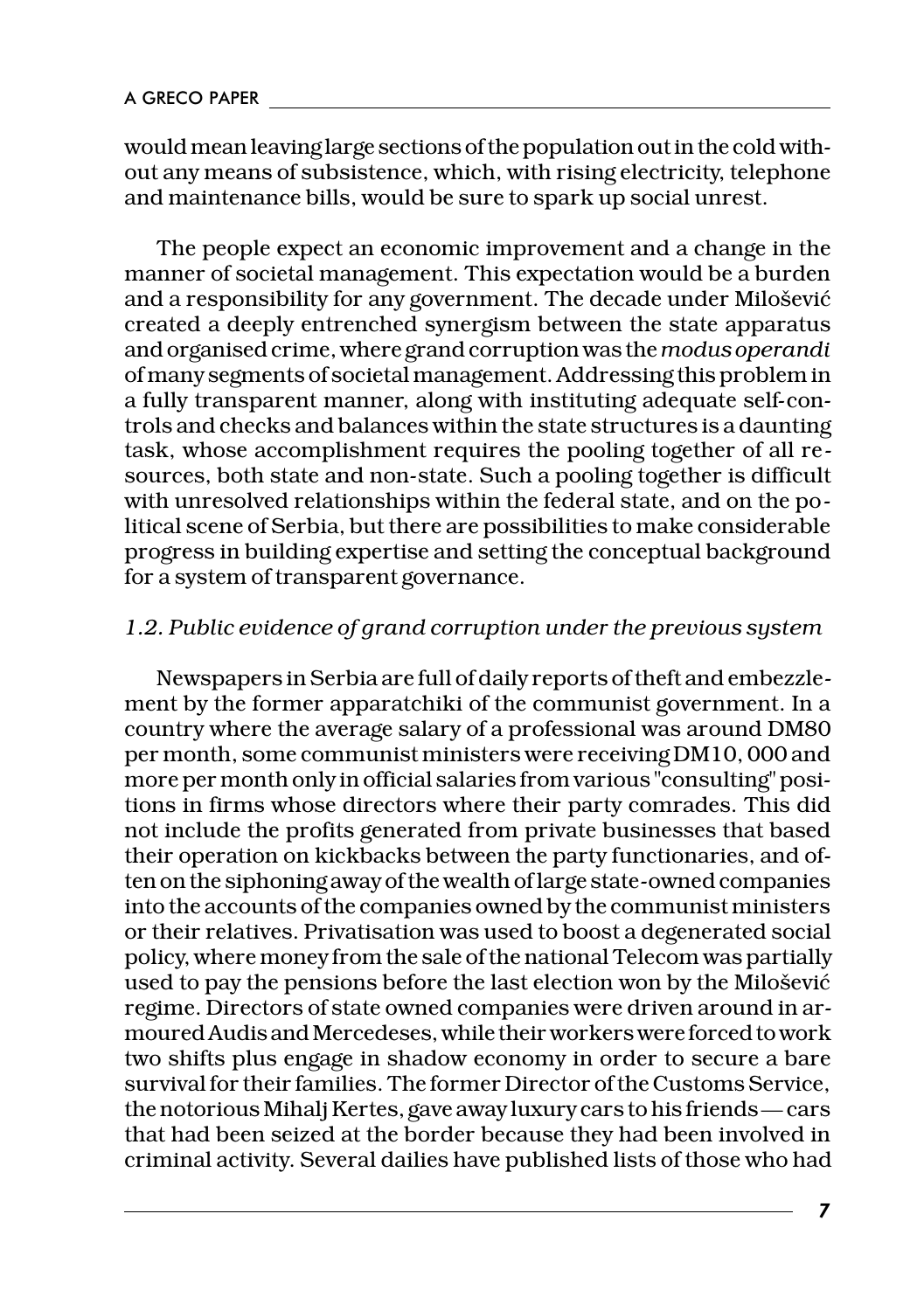

simply been given such vehicles by Kertes, and the lists number hundreds. Many former communist functionaries own villas and houses that are worth millions of dollars, and there are speculations that they may own numerous hidden bank accounts in countries such as Switzerland, Libya, Cyprus, etc.

Pervasive corruption also indirectly impacts on the state of *violent crime* in Serbia. Murders in the streets of the Serbian cities are a common occurrence. The underworld is the real power, and it remains to be seen how the new government will tackle the legacy of the communist regime that can briefly be described as a total submission of societal life to Mafia-style norms and practices. The subculture of criminality has penetrated Serbia so profoundly that quick and urgent measures are necessary to restore at least a semblance of order to everyday life, so that proper reforms can be conducted with the necessary time and dedication to detail.

The extent of corruption under the previous regime was difficult to measure exactly, but it permeated every aspect of societal life in Serbia. It was equally present in the judiciary, the police, the health service, and public administration. Its perpetrators and "clients" also came from all walks of life and from all social classes, which makes it difficult to address this problem by repressive measures. Some other measures are called for, and a predominantly preventative anti-corruption policy should gradually be developed.

#### 2. Anti-corruption policy - present and future

#### *2.1. The current status of anti-corruption legal provisions and policy*

It is most probably fair to say that Serbia at the moment has no coherent anti-corruption policy. Measures envisaged as anti-corruption tools are haphazard and randomly dispersed through the criminal legislation. There are no specialised police units to fight corruption. The judicial system is poorly equipped to vigorously pursue the real corruption cases, because the division of powers between the executive and the judiciary is still not guaranteed according to western European standards.

It is important to emphasise the difference between "real" corruption and the one that is not "real". The "real" problem of corruption is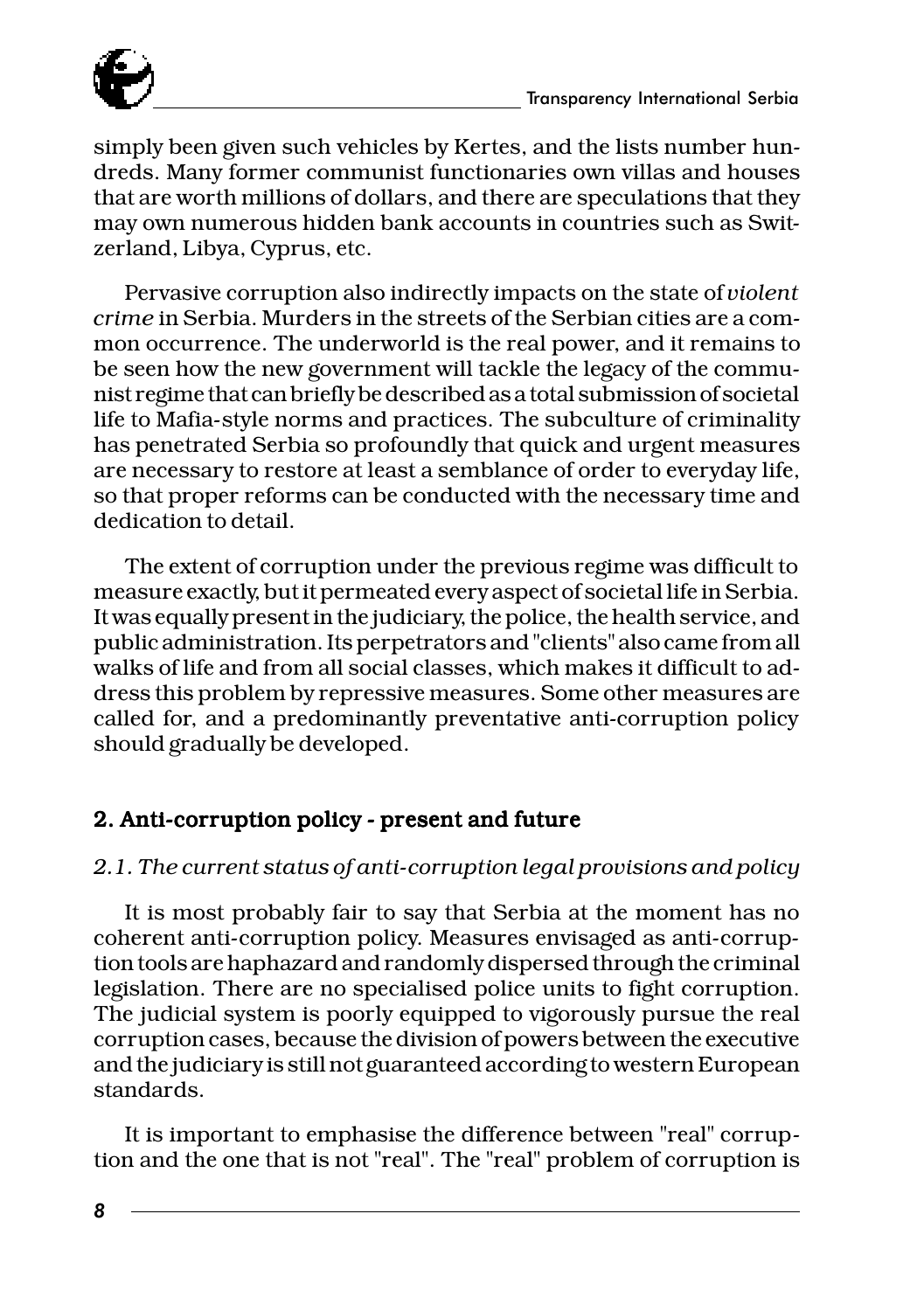that related to the abuse of state resources, state power, and public funds. This is where the structural problems of the Serbian society lie. The corruption that is not "real" is the alleged "corruption" in the small and medium sized businesses and other sectors that did not have any contact with public resources. It should be made very clear that the Serbian society used to live in highly irregular circumstances for at least the past twelve years. This means that everybody, including the political parties, small businesses etc., broke the law in one way or another whether by changing foreign currency on the black market, owning a foreign currency bank account abroad, receiving and providing cash payments without records, etc. On one level, these were infringements, in many cases crimes punishable by imprisonment. However, this was an inevitable way of life under repression, without functioning banks, in a bankrupt state involved in continuous warfare and other internal and external conflicts. However, this is not the real problem of corruption, because it was an unavoidable result of the circumstances created by the state. The real problem is in the state.

Needless to say, it would be a very bad sign if the new government were to start pursuing the society at large, citizens, small businesses, etc., for the breaches of taxation and other related laws during the past  $times -$  in fact, this would amount to deliberately trying to masque a lack of will to address the real problem, and that is the corrupt state apparatus under the previous government and the public service. There needs to be a broad social consensus that the necessities of the past decade would not be used by the new authorities to initiate a campaign of scare-mongering or repression, because that would destroy public support for anti-corruption policy in general.

The new Serbian state has inherited the same old apparatus, and proper insights into all of the shortcomings of this apparatus are a necessary precondition for any effective improvements. This apparatus, amongst other elements, includes legislation and institutions.

Serbian criminal legislation does not even mention the term "corruption" at all. The article of that former federal criminal law that is at stake here (article 179) reads:

#### "**^lan 179 Primanje mita**

**(1)** Slu`beno lice koje zahteva ili primi poklon ili kakvu drugu korist, ili koje primi obećanje poklona ili kakve koristi, da u okviru svog službenog ovlaš-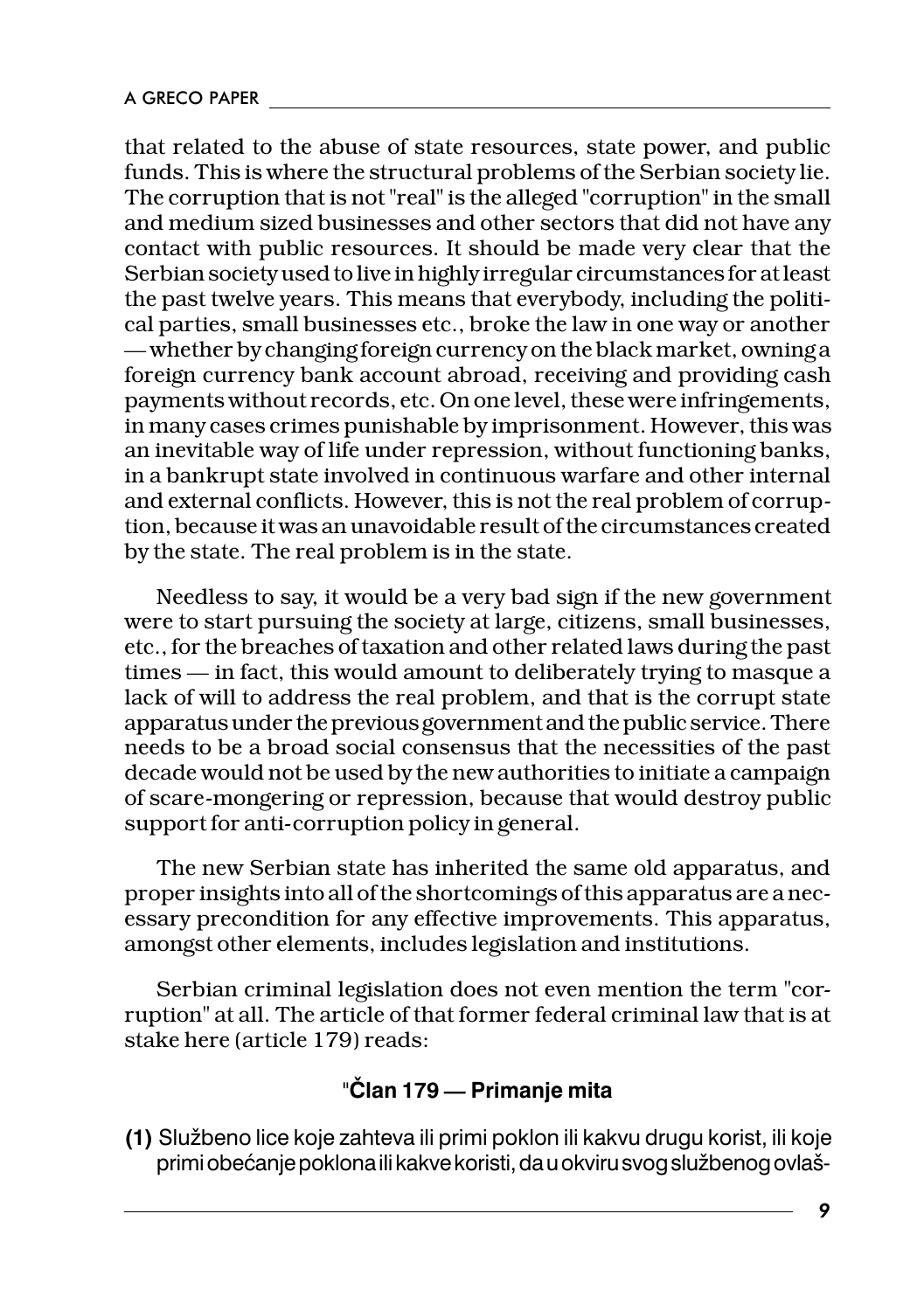

ćenja izvrši službenu radnju koju ne bi smelo izvršiti, ili da ne izvrši službenu radnju koju bi moralo izvršiti, kazniće se zatvorom od jedne do deset godina.

- **(2)** U osobito teškom slučaju dela iz stava 1. ovog člana, učinilac će se kazniti zatvorom najmanje tri godine.
- **(3)** Slu`beno lice koje zahteva ili primi poklon ili kakvu korist, ili koje primi obećanje poklona ili kakve koristi, da u okviru svog službenog ovlašćenja izvrši slu $\check{\textsf{z}}$ benu radnju koju bi moralo izvršiti ili da ne izvrši službenu radnju koju ne bi smelo izvršiti, kazniće se zatvorom od šest meseci do pet godina.
- (4) Službeno lice koje posle izvršenja ili neizvršenja službene radnje navedene u st. 1. do 3. ovog člana, a u vezi s njom zahteva ili primi poklon ili kakvu drugu korist, kazniće se zatvorom od tri meseca do tri godine.
- **(5)** Primljeni poklon ili imovinska korist oduzeće se."

In translation, the article reads:

#### "Article  $179$   $-$  Acceptance of bribes

- (1) A public official who demands or accepts a present or some other (1) benefit, or the promise of a present or other benefit, in exchange for performing an official action within one's official competencies, which one is not allowed to perform, or not to perform an action that one is due to perform, will be punished by imprisonment from one to ten years.
- (2) In a particularly grave case of bribery as described in Point 1 of this (2) Article, the perpetrator will be punished by imprisonment of at least three years.
- (3) A public official who demands or accepts a present or other benefit, (3) or one who accepts the promise of a present or other benefit in exchange for performing an official action that one is due to perform, or not to perform an action that one is not allowed to perform anyway, will be punished by imprisonment from six months to five years.
- (4) Apublic official who, after performing or failing to perform an official action as specified in points 1-3 of this Article, and demands or accepts a present or other benefit, will be punished by imprisonment from six months to three years.
- (5) Any presents or benefits received as a result of bribery will be seized."

This article has been subsequently taken over in the Serbian Criminal law, as Article 254, in a slightly modified form. A new point 4 has been included, which reads: "The responsible person in a commercial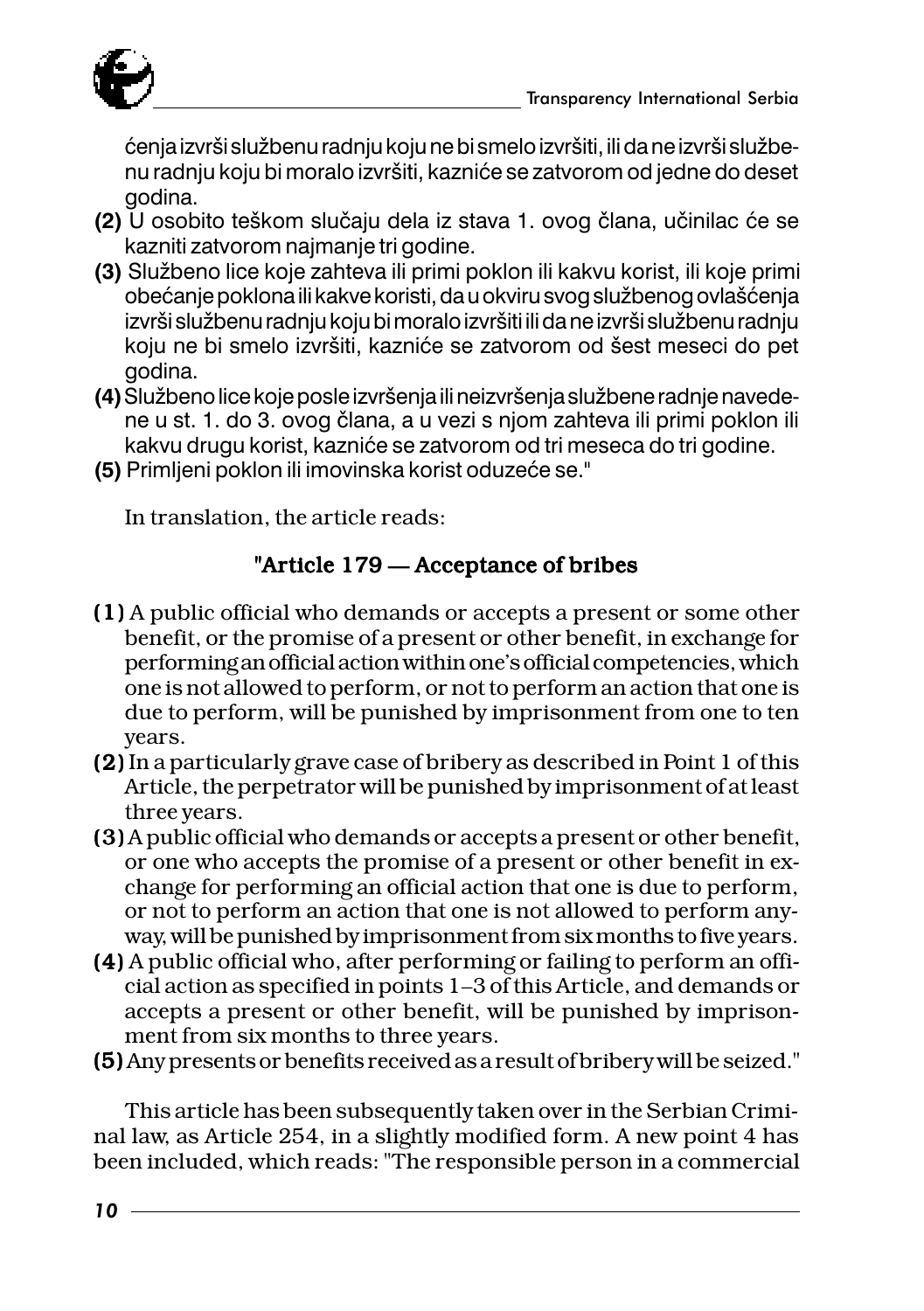organisation" (the so-called "organisation of joint labour" in literal translation — a relict of the communist self-management ideology), "or in some other legal person or in an organ of self-management, who commits the offence described in points 14 of this Article, will be punished by the penalty prescribed for that offence."2 This obscure end is so vague that it inevitably leaves a large discretion at the magistrate's disposal in meting out a penalty.

The commentary of the Article in the first version, which is essentially very similar to the current one, reads:

"Bribery of public officials (the most well-known form of corruption in the public service) is an old social phenomenon, which has traditionally been treated by the application of criminal sanctions, whether more or less successfully."3 This is one of the few places in official texts where the term "corruption" is mentioned. It is sanctioned under various offences, but as a concept it is totally absent from the criminal law, which partly accounts for the empirical fact that, according to some public opinion surveys, over one-half of the Serbian population do not know what corruption is.

This poverty of the criminal legislation concerning corruption (although, again, there are relatively numerous offences that *de facto* sanction instances of corruption) has direct consequences in the corresponding poverty of specific policy to deal with this problem, and the inability of the prosecution and the courts to provide a greater contribution to fighting corruption. Social policy is also constrained by legislative shortcomings. These factors, when combined, make it difficult to build effective anti-corruption mechanisms in Serbia.

#### 3. Organised crime and corruption

There are convincing indications that organised crime exists in a symbiosis with many forms of corruption, and in particular with grand

<sup>&</sup>lt;sup>2</sup> "Odgovorno lice u organizaciji udruženog rada ili drugom društvnom pravnom licu ili u organu društvenog samoupravljanja koje učini delo iz st. 1–4 ovog ~lana, kazni}e se kaznom propisanom za to delo."

 $^{\rm 3}$ "Podmićivanje službenih lica (najpoznatiji oblik korupcije u službi), predstavlja veoma staru društvenu pojavu, koja se sa više ili manje uspeha suzbijala i primenom krivičnih sankcija".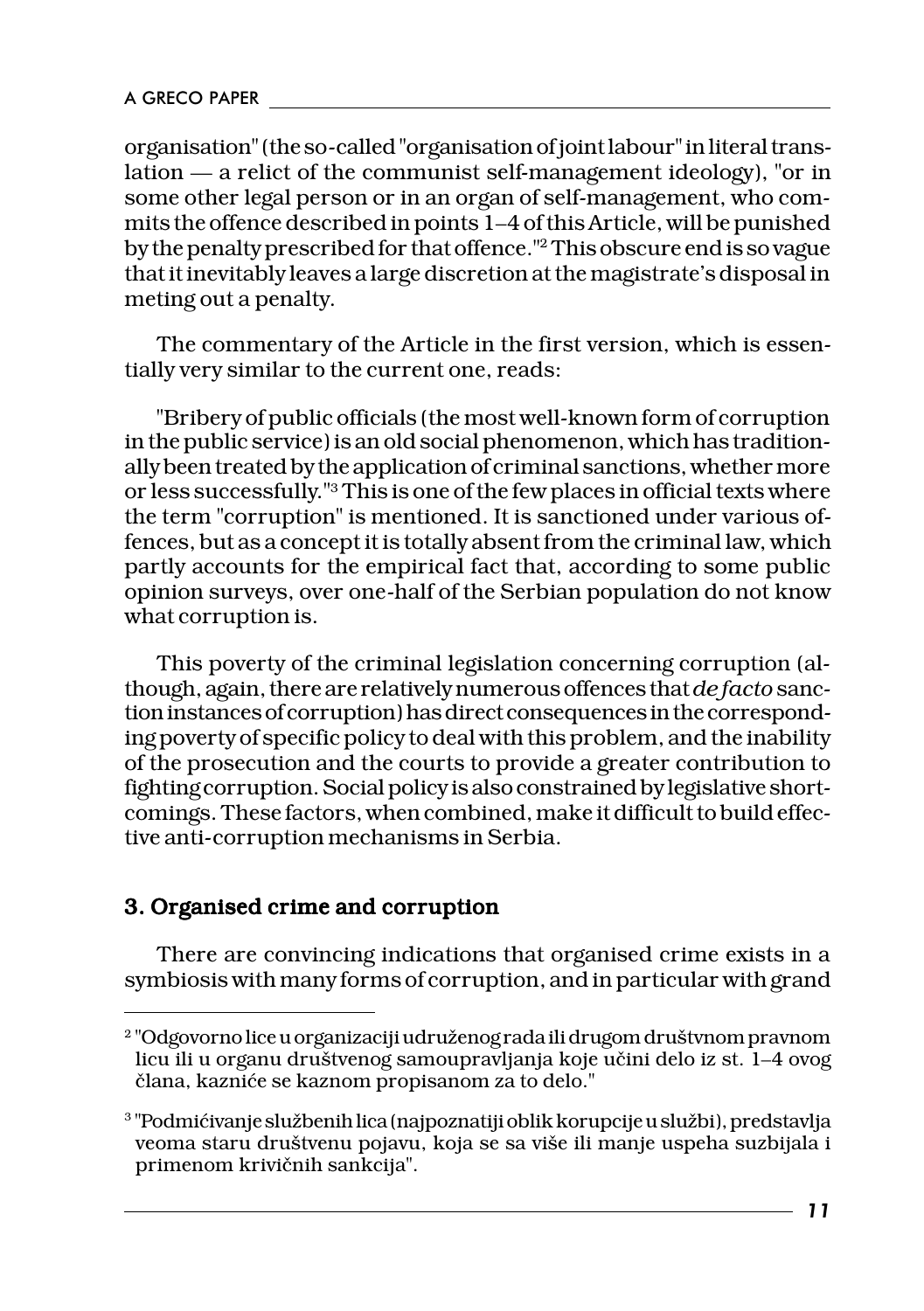

corruption. The mentioned structural criminalisation of the Serbian state, which occurred under the former regime, has led to a corresponding criminalisation of all transactions that the political elites were involved in. A perpetuation of monopolies throughout the society only helped this trend. Today, divorcing corruption from organised crime in Serbia is literally impossible.

#### *2.2. The moves not taken yet*

In a recent article, Michael Emerson succinctly put Serbia's choices at this juncture in time in the following way: "A/ whether to engage in a rapid clean up of political and economic structures and make a rapid economic recovery, or B/ to languish in a long and messy transition, hindered by internal political struggles, poor public and corporate governance, lack of momentum and credibility, and remaining vulnerable to reverses."4

Over the past decade and longer, organised crime in Serbia was not only a phenomenon of societal deviation, but also very much the source of power of the former communist nomenclature. The Milošević family had created a special case of the Mafia state, which existed in close connection with the political structure of the state. In such a state, the police, the judiciary, and the executive government were all parts of a Mafia-like structure, where legal norms were usually ignored when they were in conflict with the instructions that emanated from the Big Boss, the Head of the Organisation, or bent so as to suit the main trends of the Mafia business. The whole realm of Serbian politics was a big business that fully conformed to Mafia-style principles. Not only was it possible to be victimised by those in positions of political power; even members of their families were entitled to engage in criminal activity, regardless of any concern for the law or the well being of the other citizens. Sons and daughters of the members of the narrow elite around Milošević thus frequently acted violently, were involved in traffic accidents which were subsequently not investigated at all, established highly successful "businesses", which quickly generated enormous profits contrary to every logic of the market place (the profits often measured over 100%, even 1000% of the value of the initial investment, in periods as short as

<sup>4</sup> Emerson, M., "Reconsidering EU policy for South East Europe after the regime changes in Serbia and Croatia", *Europe South-East Monitor*, Centre for European Policy Studies, Brussels, Issue 16, October 2000, p. 2.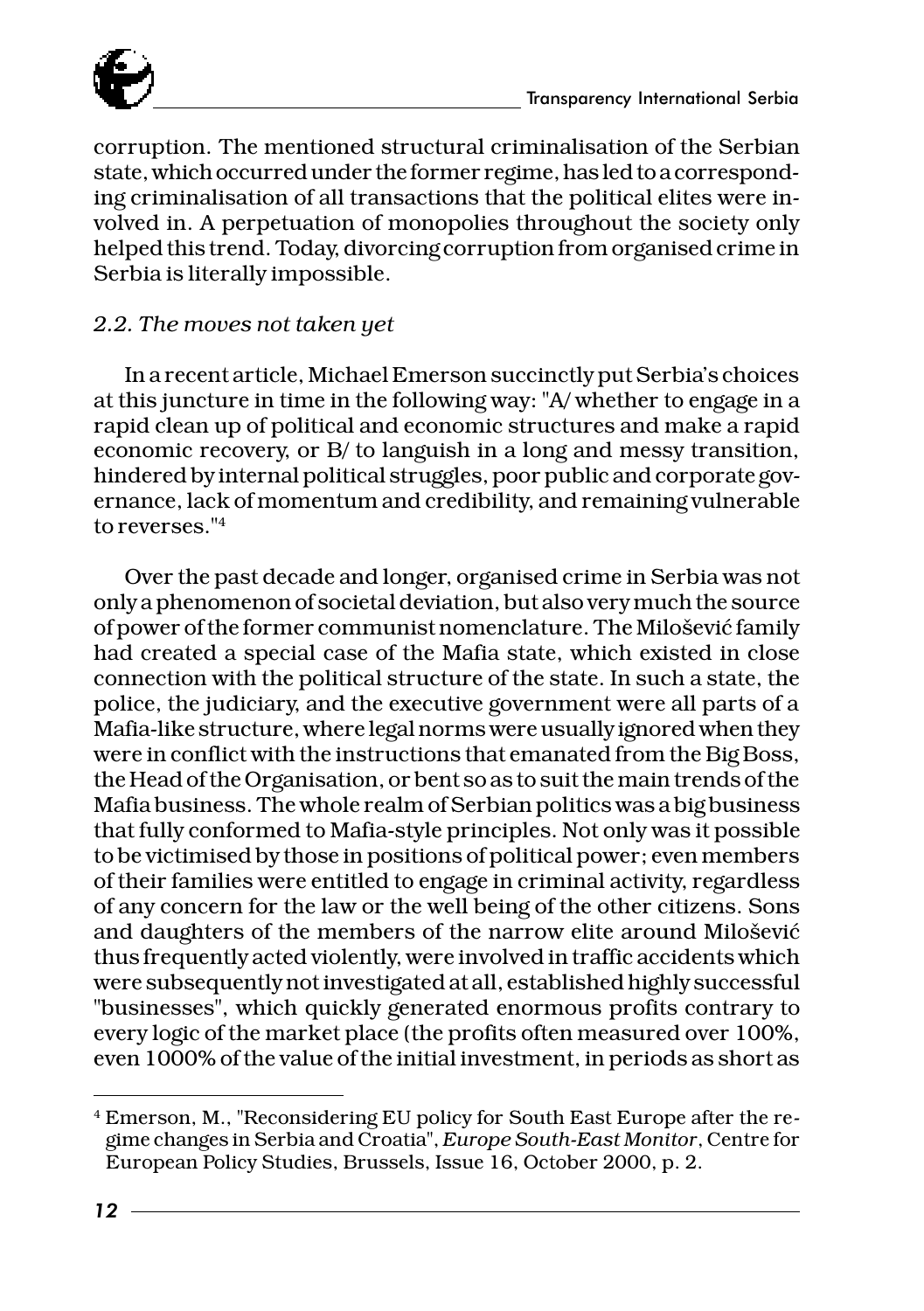one year or less). The outcome of such a Mafia-like state is an enormous wealth accumulated in the hands of the powerful few.5 Wealth means *de facto* power, and these people will be a major obstacle to the equalisation of societal positions and a fair privatisation and institutional reform in the years to come, if they are not stripped off their assets in a legal and transparent fashion, as far as these assets have been acquired in illegal ways.

#### 4. Some of the moves not taken yet to fight corruption and organised crime

#### *4.1. Creation of a specialised Anti-Organised Crime Police Squad*

The first and the most necessary step for the new government is to create a special police squad for fighting organised crime, which would answer directly to an appropriate parliamentary committee. This squad should draw on the experience and expertise of the best inspectors and former inspectors and police officers of the Serbian police forces. The Squad should not draw its personnel from the Serbian State Security Service, whose record remains heavily blemished from the Milošević era. The Anti-Organised Crime Squad should number several hundred inspectors and police officers, and it should be the core of a new and restructured police force. The introduction of such a specialised anticorruption squad would have to go hand-in-hand with the gradual disbanding of the specialised State Security Units. The Anti-Corruption Squad would be charged with quickly arresting the key members of the former nomenclature, and preventing them from exerting criminal influence on the remaining state structures that were once fully politically instrumental in the hands of the Milošević family. It would also be the bedrock of a new and firmly entrenched integrity in the police force. The Squad should be empowered to conduct operations that traditionally fall within the competencies of specialised internal affairs units for the investigation of crime in the ranks of the police force. It should also recruit experts for fighting corruption, and a part of it should be dedicated full-time to gathering evidence for the prosecution of the most prominent corruption cases in this period.

<sup>&</sup>lt;sup>5</sup> For more comparative details on the crime in southeastern Europe, see Fatić, A., *Crime and social control in 'central'-eastern Europe: A guide to theory and practice*, Ashgate, Aldershot, 1997.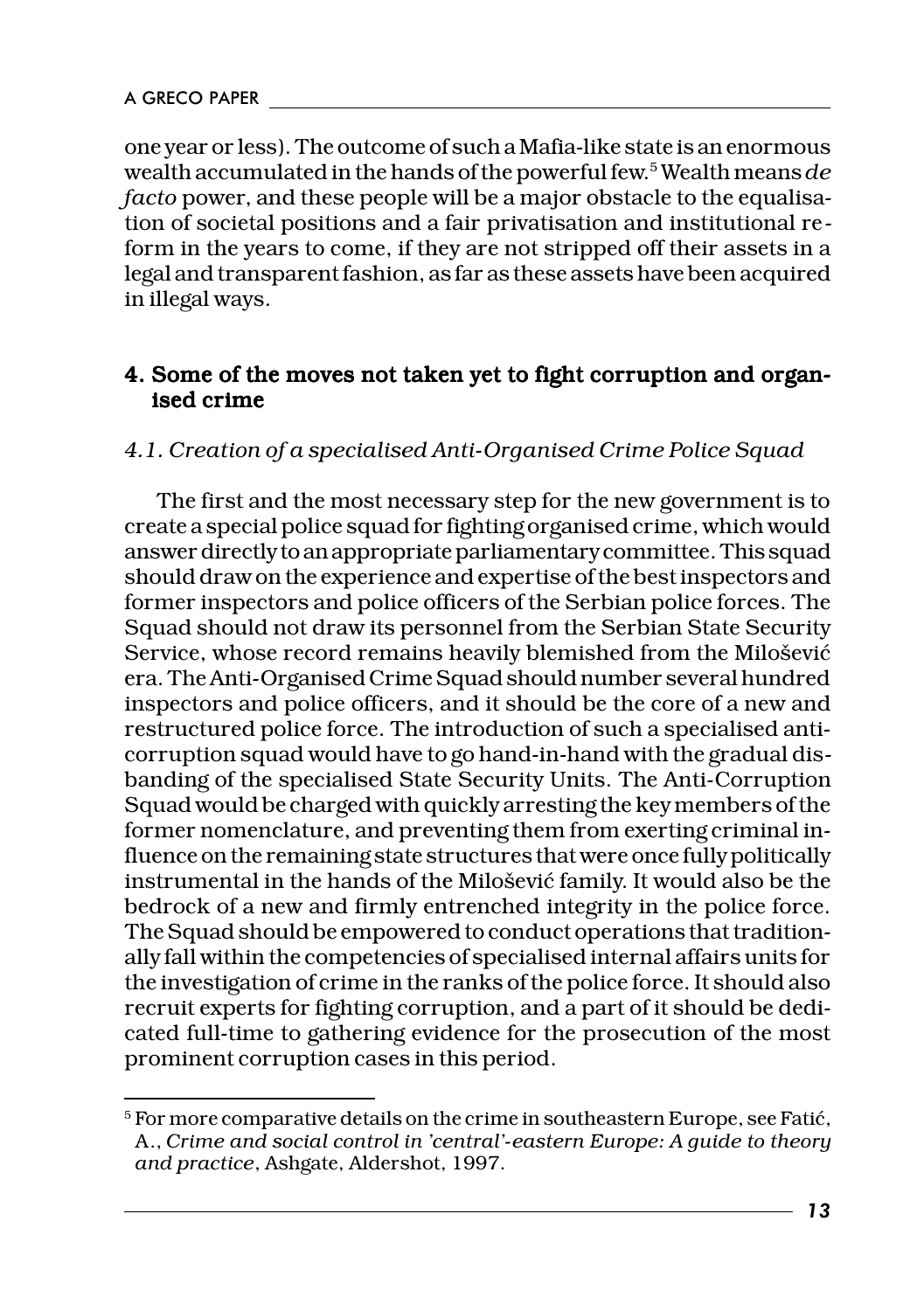

#### *4.2. Reform of the judiciary*

Under the previous regime the judiciary has been highly dependent on the executive government, which necessitates a comprehensive reform of the courts. A new recruitment process for magistrates and judges should start from scratch, with the former magistrates and judges being allowed to re-apply for their positions. Their applications should then be considered on the basis of  $(i)$  the quality of their previous work, (ii) the average length of time they took until the conclusion of their cases, (iii) the proportion of their verdicts that were subsequently voided by higher courts on appeal,  $(iv)$  their qualifications,  $(v)$  professional work and exposure, (vi) membership in professional associations, (vii) social profile as articulated through activity in non-governmental and expert organisations, etc... This is indeed a very radical policy, but without a most radical approach in reforming the judiciary the cancer of corruption and incompetence will remain, and it will spread through the tissue of the new system in not-too-long a time to come.

In the long term, special education programmes for magistrates and judges should be established, and their attendance should be part of the re-assessment criteria for the judges' work pending the expiration of their tenure. Judges' tenure should be limited to 5 years and it should be subject to re-confirmation in Parliament, exclusively on the basis of the reports by expert committees that will argumentatively examine the judges' record during the previous tenure. In this way the government could make sure that the best lawyers become judges, and that the judges continually care for their competence and ability to remain in touch with the development of legal studies and the related societal issues, never to allow themselves to fall into the trap of acting as servants for others.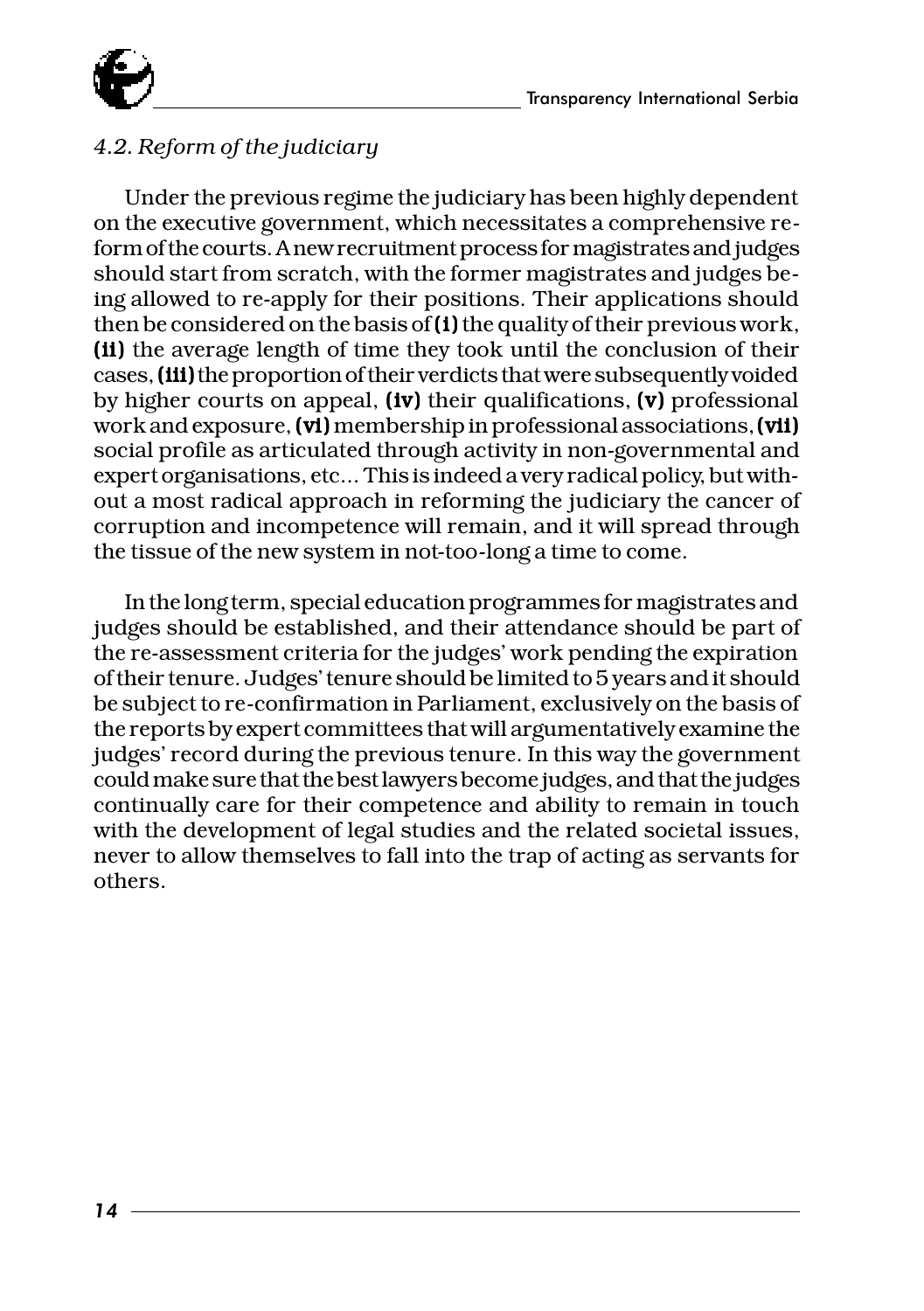## *II OFFENCES AND SANCTIONS*

#### 2.1. The offences under which corruption is sanctioned in Serbia

As corruption is not depicted as the relevant context for certain categories of criminal offences in the Serbian criminal law, it is fairly difficult to provide a comprehensive overview of the crimes that are envisaged as possible exemplifications of the phenomenon of corruption. Some such crimes are obvious — e.g. the taking of bribes, but others are less so, especially those that potentially incorporate non-financial aspects of corruption, such as political or professional corruption. One of the most serious problems of the Serbian society is *political corruption*, while at the same time it is very difficult to sanction this type of corruption, because public officials often reflect it in actions that formally fall within the legally allowed discretion in decision-making. In any criminal law it is extremely puzzling to determine an exhaustive list of all offences under which corruption can be sanctioned if corruption as a concept is not present in the law, because such an absence of conceptualisation of corruption has a direct influence on the description of the offences and on the prescriptions of penalties. Bearing this in mind, the list of offences that potentially include the sanctioning of corruption in the Serbian Criminal Law includes at least the following offences:6

<sup>6</sup> Only some of the articles are re-written and translated here to illustrate the style of the criminal law. As there are a large number of offences, and the content of the articles of those not re-written is largely self-explanatory, it was deemed unnecessary and space consuming to reproduce the content of the laws here. However, two things should be taken into account when reading the following text: First, some of the concepts used date back to ideological times that are no longer relevant (self-management of enterprises, social ownership of enterprises, and other controversial concepts). Wherever possible, these concepts have been simplified to better fit the current realities.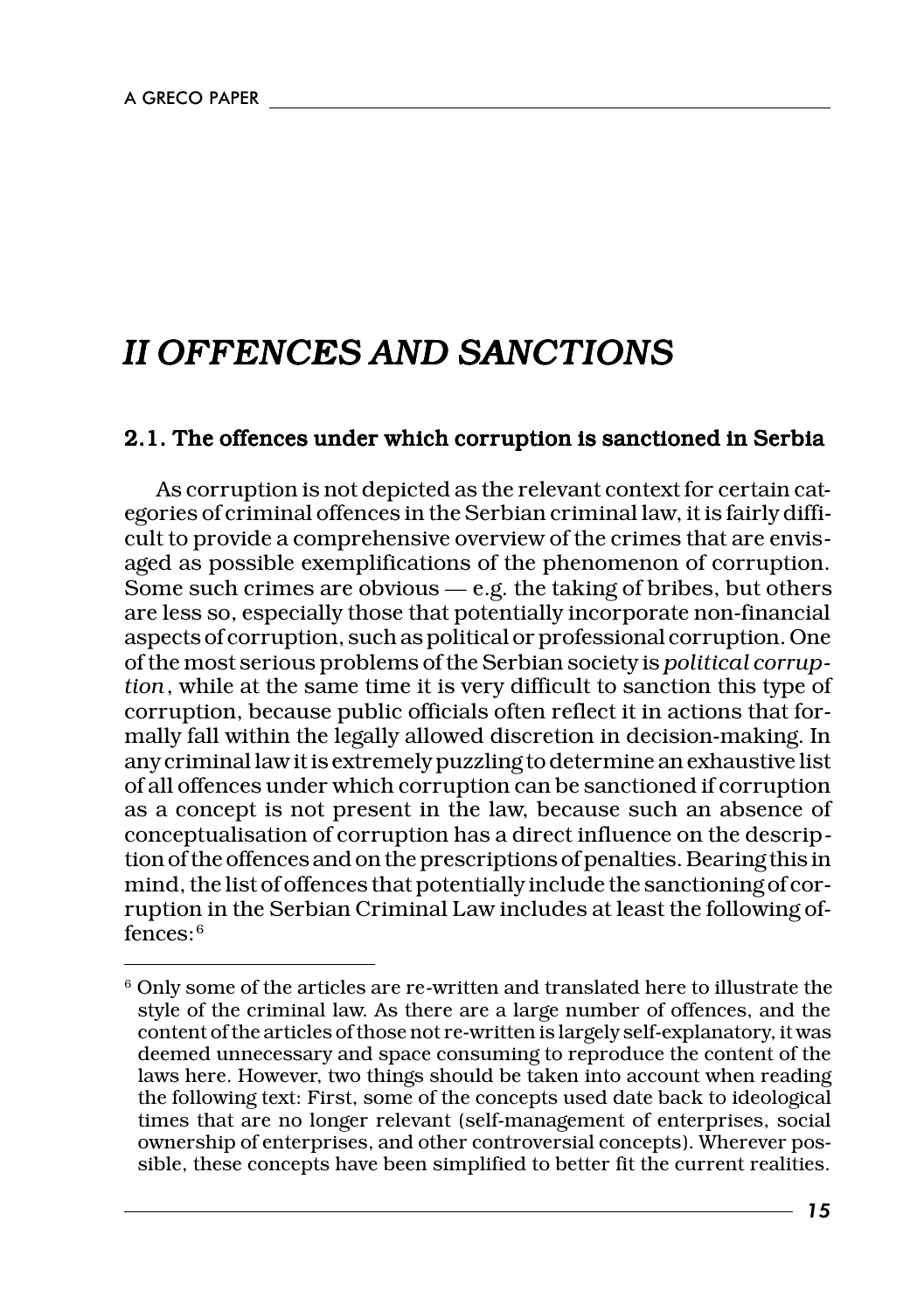



#### *(a) Offences against the electoral procedure that include: (a)*

1. Falsification of the results of elections 1.

#### **^lan 84 Falsifikovanje rezultata izbora i glasanja**

Član biračkog odbora, izborne komisije, odbora za sprovođenie referenduma ili drugo lice u vršeniu dužnosti u vezi sa izborima ili glasanjem, koji na izborima, glasanju o opozivu ili na referendumu izmeni broj datih glasova dodavanjem ili oduzimanjem glasačkih listića ili glasova pri prebrojavanju, ili objavi rezultat izbora ili glasanja koji ne odgovara obavljenom glasanju, kazniće se zatvorom do tri godine.

#### Article  $84 -$  Falsifying of the results of elections

A member of electoral board, electoral commission, board for the conduct of a referendum, or another person who performs duties relating to elections or any other type of voting, and who changes the number of votes by adding or removing voting ballots in the process of their counting, or publishes a result of the election or voting that does not correspond to the actual results of the voting, will be punished by imprisonment up to three years in duration.

2. Destruction of documents with records of elections

#### **^lan 85 Uni{tenje dokumenata o izborima i glasanju**

Ko na izborima, glasanju o opozivu ili na referendumu uništi, ošteti ili prikrije neki dokument o izborima ili glasanju ili bilo koji predmet namenjen izborima ili glasanju, kazniće se novčanom kaznom ili zatvorom do jedne godine.

Monetisation is a separate variable that should be taken into account. The values of fines mentioned in the penal provisions are subject to change occasionally. This has been a frequent case during the past decades, because of the unstable value of the Yugoslav currency — the Dinar, and the drammatic turbulences in the monetary policy.

Secondly, economic concepts relating to liquidation of enterprises and their bankruptcy are somewhat confusing to a reader, and they have also been simplified and simply termed as relating to bankruptcy, although from an economic point of view there are differences between them and bankruptcy in the strict sense. However, from the point of view of the corruption-related dimensions of the criminal law, these differences tend to be insignificant.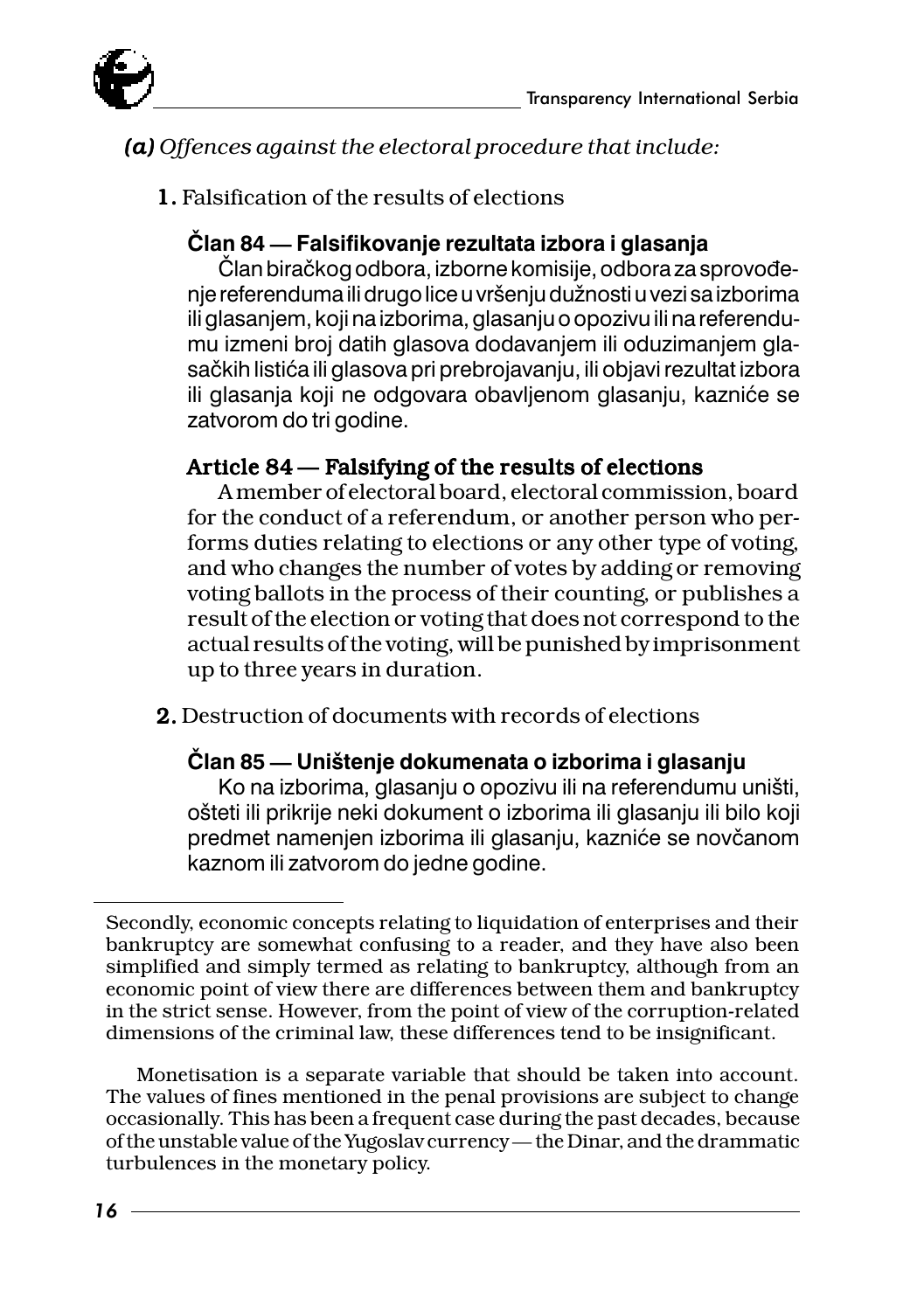#### Article 85 - Destruction of documents with records of elections

Those who destroy, damage or hide a document related to elections or voting, or any other object instrumental to elections or voting will be punished by a fine or imprisonment up to one year in duration.

*(b) Offences against the employment-related rights, including: (b)*

4. Violation of the rights arising from employment 4.

#### **^lan 86 Povreda prava iz radnog odnosa**

Ko se svesno ne pridržava zakona ili drugih propisa ili samoupravnih opštih akata o zasnivanju ili prestanku radnog odnosa, o radnom vremenu, o godišnjem odmoru ili odsustvovanju, o ličnom dohotku ili drugim pravima iz radnog odnosa, o zaštiti na radu žena, omladine ili invalida ili o zabrani prekovremenog ili noćnog rada i time radniku uskrati ili ograniči pravo koje mu po tim propisima pripada, kazniće se novčanom kaznom ili zatvorom do jedne godine.

#### Article 86 - Violation of the rights arising from employment

Those who deliberately depart from the laws or other norms or acts relating to the commencement or ceasing of employment, working hours, paid leave or absence, salaries or other rights arising from employment, or relating to the protection of women, youths or invalids at work, or to a ban on extra working hours or work during the night, thus depriving a worker of the rights that one has according to the mentioned regulations, or restrict one's exercise of these rights, will be punished by a fine or imprisonment up to one year in duration.

5. Violation of the rights arising from social insurance 5.

#### **^lan 87 Povreda prava iz socijalnog osiguranja**

Ko se svesno ne pridržava zakona ili drugih propisa ili samoupravnih opštih akata o socijalnom osiguranju i time uskrati ili ograniči nekom licu pravo koje mu po tim propisima pripada, kazniće se novčanom kaznom ili zatvorom do jedne godine.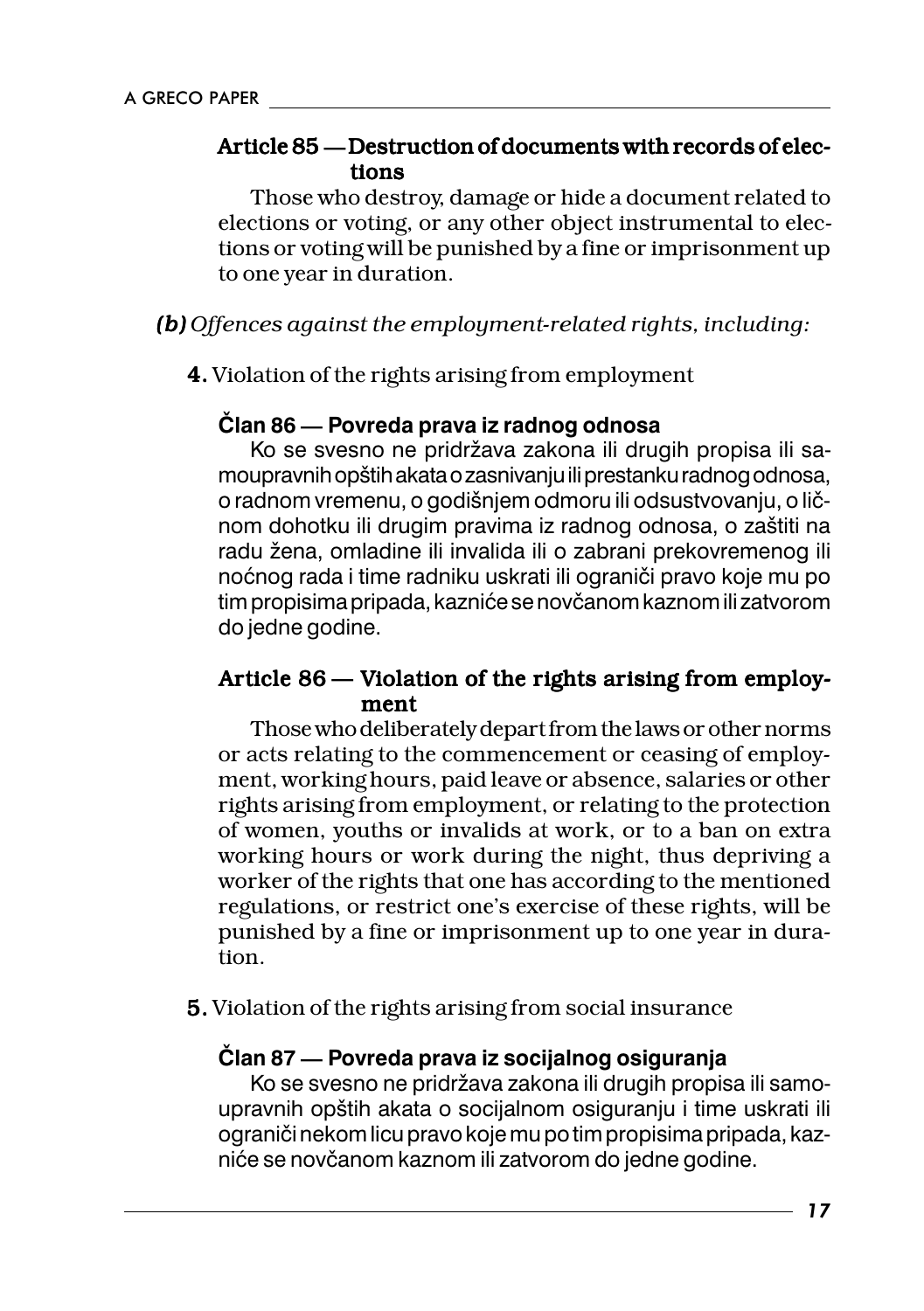

#### Article 87 – Violation of the rights arising from social insurance

Those who deliberately depart from the laws or other norms or acts relating to social insurance, thus depriving a worker of the rights that one has according to the mentioned regulations, or restrict one's exercise of these rights, will be punished by a fine or imprisonment up to one year in duration.

6. Abuse of the rights arising from social insurance

#### **^lan 88 Zloupotreba prava iz socijalnog osiguranja**

Ko simuliranjem ili prouzrokovanjem bolesti ili nesposobnosti za rad postigne da mu se prizna neko pravo iz socijalnog osiguranja koje mu po zakonima ili drugim propisima ili samoupravim opštim aktima ne bi pripadalo, kazniće se novčanom kaznom ili zatvorom do jedne godine.

#### Article 88 – Abuse of the rights arising from social insurance

Those who exercise a right arising from social insurance by simulating or causing an illness or inability to work - a right that one would not legally have in the circumstances, will be punished by a fine or imprisonment up to one year in duration.

*(c) Offences against the economic system, including: (c)*

7. Unconscientious conduct of business affairs 7.

#### **^lan 136 Nesavesno poslovanje u privredi**

**(1)** Odovorno lice u organizaciji udruženog rada koje vrši privrednu delatnost ili drugom društvenom pravnom licu koje vrši takvu delatnost, koje svesnim kršenjem propisa, društvenog dogovora, samoupravnog sporazuma ili odluka organa samoupravljanja ili izvršenjem odluka organa samoupravljanja za koje zna da su u suprotnosti sa zakonom ili na drugi način očigledno nesavesno postupa u poslovanju, organizovanju procesa proizvodnje ili organizovanju rada ili u pogledu korišćenja društvene imovine ili staranja o ovoj imovini, iako je bilo svesno ili je bilo dužno i moglo biti svesno da usled toga može nastupiti za organizaciju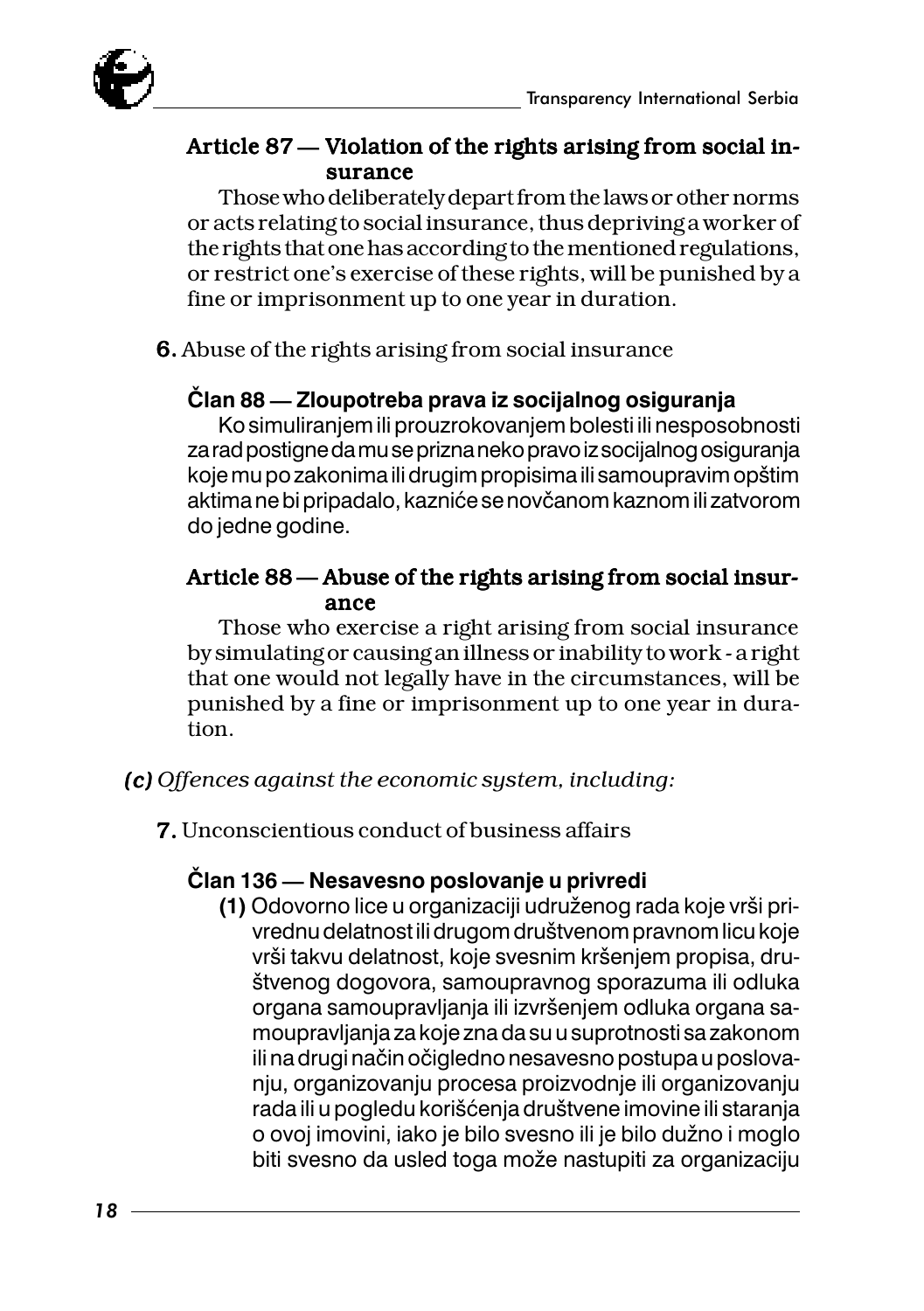udruženog rada odnosno društveno-pravno lice imovinska šteta, pa ta šteta i nastupi u iznosu koji prelazi pet hiljada dinara, kazniće se novčanom kaznom ili zatvorom do tri godine.

**(2)** Ako je usled dela iz stava 1. ovog člana nastupila imovinska šteta u iznosu koji prelazi pedeset hiljada dinara ili je pokrenut postupak sanacije ili postupak za prinudno poravnanje ili stečajni postupak ili je organizacija udruženog rada, odnosno društveno-pravno lice došlo pod stečaj, učinilac će se kazniti zatvorom od jedne do pet godina.

#### Article 136 – Unconscientious conduct of business affairs

- (1) Aresponsible person in an economic enterprise who deliberately departs from the laws, agreements or decisions by relevant organs, or executes decisions made by certain organs for which one knows that they are in transgression of the law, or who otherwise acts unconscientiously in the conduct of commercial activity, organisation of production, organisation of work or managing of social property, although one was aware, or was due and able to be aware that due to such unconscientious conduct of business the economic enterprise may sustain a material damage, and such a damage actually occurs in an amount over five thousand dinars, will be punished by a fine or imprisonment up to one year in duration.
- (2) If due to the offence described in Paragraph  $(1)$  of this article a material damage arises over the amount of fifty thousand dinars, or legal proceedings relating to possible bankruptcy are initiated, the perpetrator will be punished by imprisonment from one to three years in duration.
- 8. Deliberate causing of bankruptcy

#### $\check{\text{C}}$ lan 137 — Prouzrokovanje stečaja

**(1)** Odgovorno lice u organizaciji udru`enog rada koja vr{i privrednu delatnost ili drugom društvenom pravnu licu koje vrši takvu delatnost, koje znajući za nesposobnost plaćanja organizacije, odnosno društvenog pravnog lica, neracionalnim trošenjem sredstava ili njihovim otuđenjem u bes-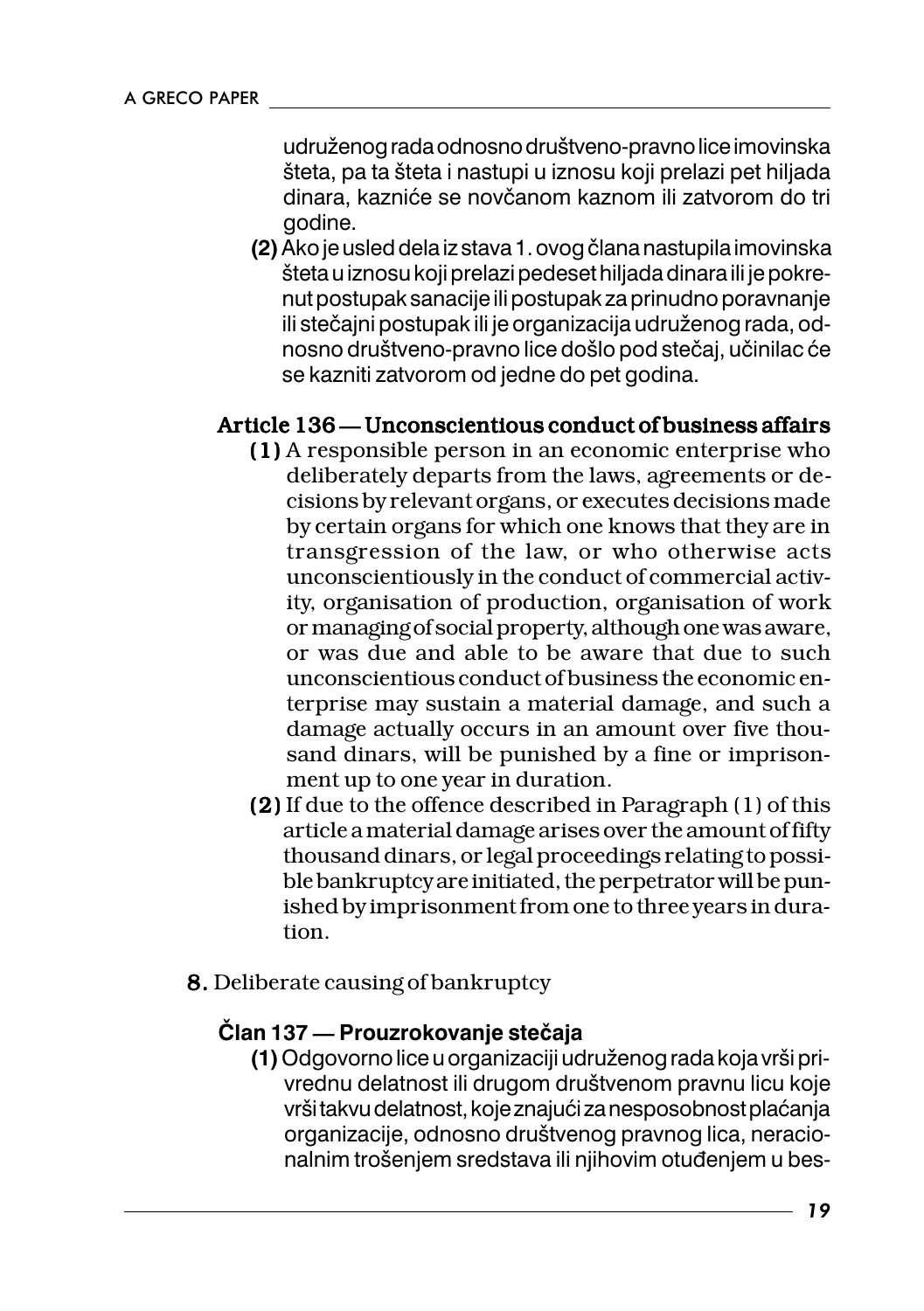

cenje, prekomernim zaduženjem, preuzimanjem nesrazmernih obaveza, lakomislenim zaključivanjem ili obavljanjem ugovora sa licima nesposobnim za plaćanje ili propu{tanjem blagovremenog ostvarivanja potra`ivanja, prouzrokuje stečaj organizacije, odnosno društvenog pravnog lica, kazniće se zatvorom od jedne do pet godina.

(2) Ako je delo iz stava 1. ovog člana izvšeno iz nehata, učinilac }e se kazniti zatvorom od tri meseca do tri godine.

#### Article  $137 -$ The causing of bankruptcy

- (1) Aresponsible person in an economic enterprise who by uneconomical expenditure of funds or sale of the enterprise's assets below their value, by taking out of loans that cannot be paid back, by acceptance of obligations that cannot be met, by entering into contractual relations with persons who are unable to meet their financial obligations without due consideration, or by failing to collect debts, causes a bankruptcy of the enterprise, or another legal person that is socially owned, will be punished by imprisonment from one to five years in duration.
- (2) If the offence described in Paragraph 1 of this Article is (2) committed without intent, the perpetrator will be punished by imprisonment from three months to three years in duration.

The other offences include the following self-explanatory offences:

- 9. Deliberate causing of damage to loan-givers,
- 10. Abuse of authorisations in the conduct of business,
- 11. Conclusion of contracts harmful to one's company,
- 12. Revelation and unauthorised acquisition of a commercial secret,
- 13. Illegal usurpation of socially owned land,
- 14. Illegal management and allocation of residential premises, and
- 15. Discrimination between customers;
- *(d) Offences against the integrity of the judiciary: (d)*
	- 16. Commission of acts that cause obstacles to the process of deriving judicial proofs,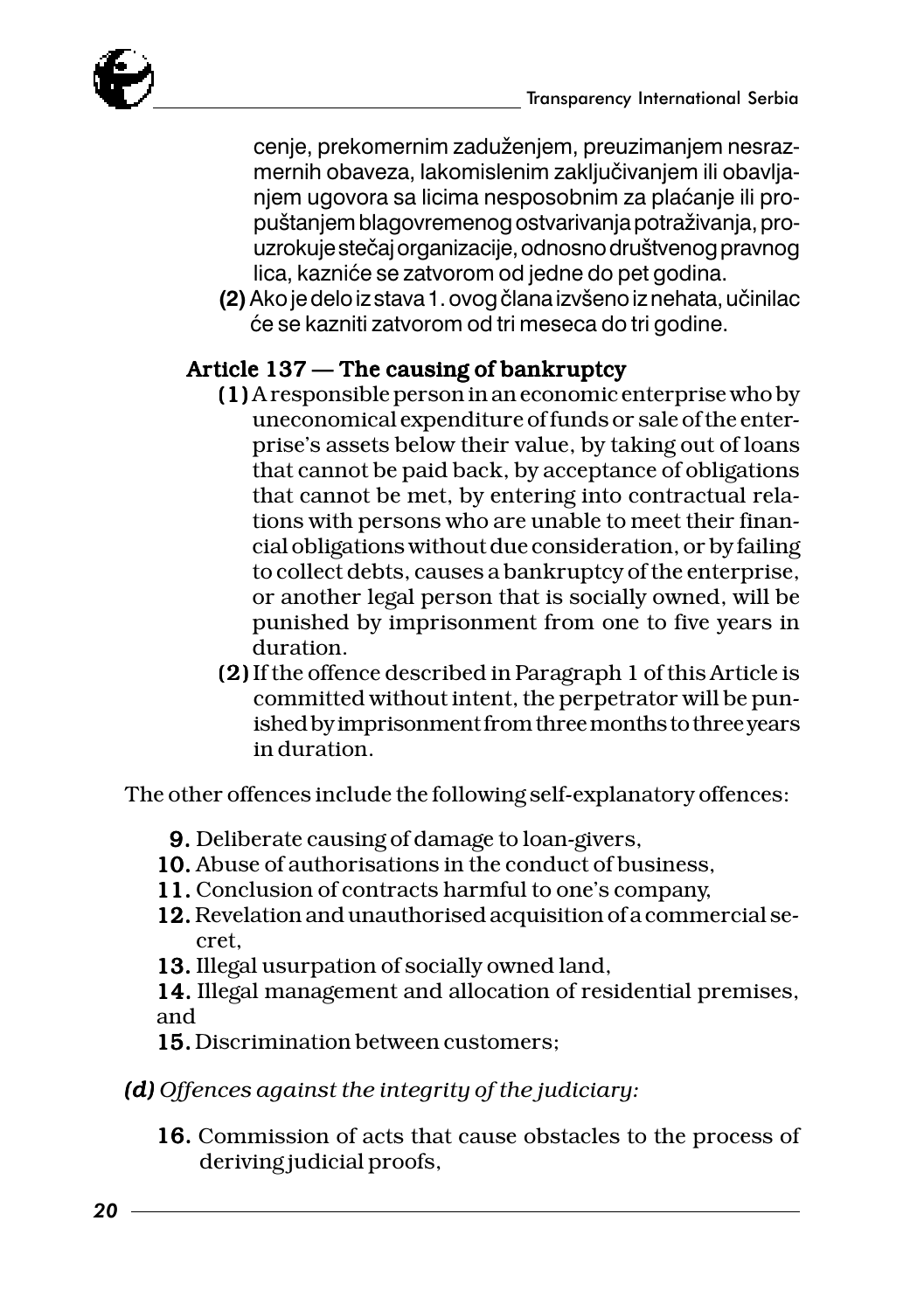17. Illegal facilitation of commission of certain judicial actions;

*(e) Offences against the integrity of performance of official duty*

- 18. Abuse of official position,
- 19. Transgression of the law by a judge or magistrate,
- 20. Illegal release of a detained person,
- 21. Unconscientious performance of official duties,
- 22. Illegal acceptance or making of payments,
- 23. Cheating in the performance of official duties,
- 24. Revelation of an official secret,
- 25. Fraud,
- 26. Illegal use of official resources,
- 27. Illegal mediation or facilitation between parties,
- 28. Acceptance of bribes,
- 29. Offering or giving of bribes.

Some of these offences, especially those quoted at the beginning of the list, do not seem at first sight as relating directly to corruption, but all these areas have been severely affected by corruption, and the mentioned forms of sanctioning these offences have a direct potential to penalise quite widespread forms of corruption in the Serbian society today. This is also the reason why this list may not be entirely exhaustive, as most aspects of life in Serbia are affected by corruption, so the criminal legislation that relates to aspects that are not immediately associated with corruption has the potential to penalise corruption in Serbia, which means that this list is an indication of the current state of the Serbian criminal law.

#### 2.2. Organised commission of corruption

#### *2.2.1. The explicit provisions relating to organised crime and an assessment of their value for fighting corruption*

There are explicit descriptions of organised crime in the Serbian and Federal Criminal Laws, which allow for the penalisation of organised crime as a separate offence. Article 227 of the Serbian Criminal Law reads: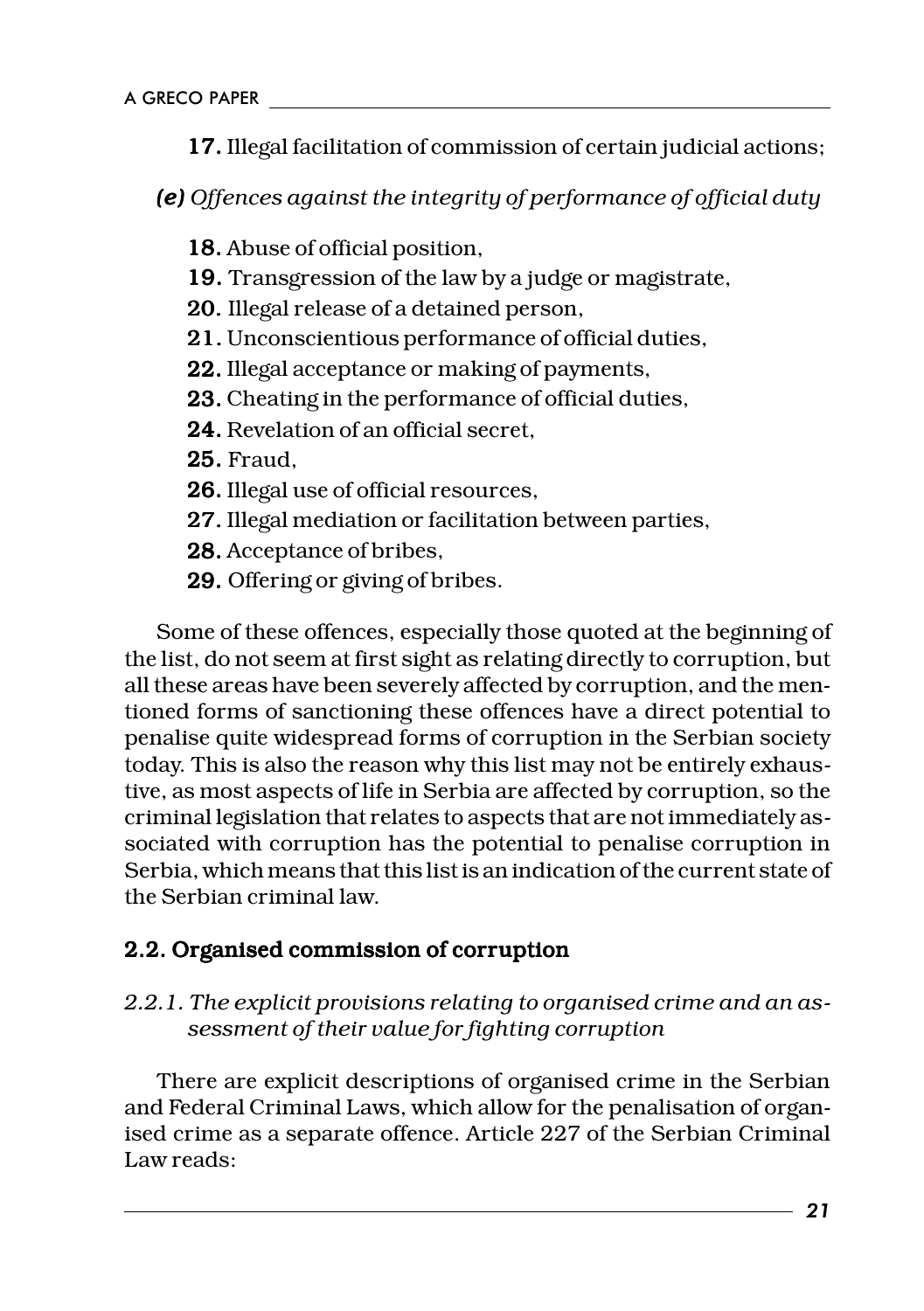

#### **^lan 227 Zlo~ina~ko udru`ivanje**

Ko organizuje grupu ili bandu koja ima za cilj vršenje krivičnih dela predvidenih republičkim ili pokrajinskim zakonom za koje se može izreći kazna zatvora od pet godina ili teža kazna, kazniće se zatvorom od tri meseca do pet godina.

Pripadnik grupe ili bande iz stava 1. ovog člana kazniće se zatvorom do jedne godine.

Pripadnik grupe ili bande koji otkrije grupu, odnosno bandu pre nego što je u njenom sastavu ili za nju učinio krivično delo, može se osloboditi kazne.

#### Article 227 – Criminal association

Those who organise a group or a gang with a view of commission of criminal offences sanctioned by a republican or federal law, for which a penalty of five years imprisonment or a more severe penalty is prescribed, will be punished by imprisonment from three months to five years in duration.

Any member of a group or gang described in Paragraph 1 of this Article will be punished by imprisonment up to one year in duration.

Any member of the group or gang who discloses the existence of the group or gang before he or she joins it or commits a criminal offence for it may be granted a pardon from penalty.

The weakness of this Article of the Serbian Criminal Law is in the limitation that the organisation of criminal associations is punishable only if they are created with a view of committing crimes for which a penalty of imprisonment of five years and above is prescribed, and most traditional crimes of corruption are not in that realm of penalisation, which suggests that this provision refers to terrorist and para-terrorist, and in any case mainly violent crimes, when committed by a criminal organisation. Namely, these are the types of crimes that are penalised the most severely in the Serbian Criminal Law.

The corresponding Article 26 of the Federal Law is seemingly far more embracing of corruption-related crimes, and it reads:

#### Član 26 - Krivična odgovornost i kažnjivost organizatora zločinačkih udruženja

Ko je radi vršenja krivičnih dela stvorio ili iskoristio organizaciju, bandu, zaveru, grupu ili drugo udruženje krivično je odgovoran za sva krivična dela koja su proizašla iz zločinačkog plana tih udruženja i kazniće se kao da ih je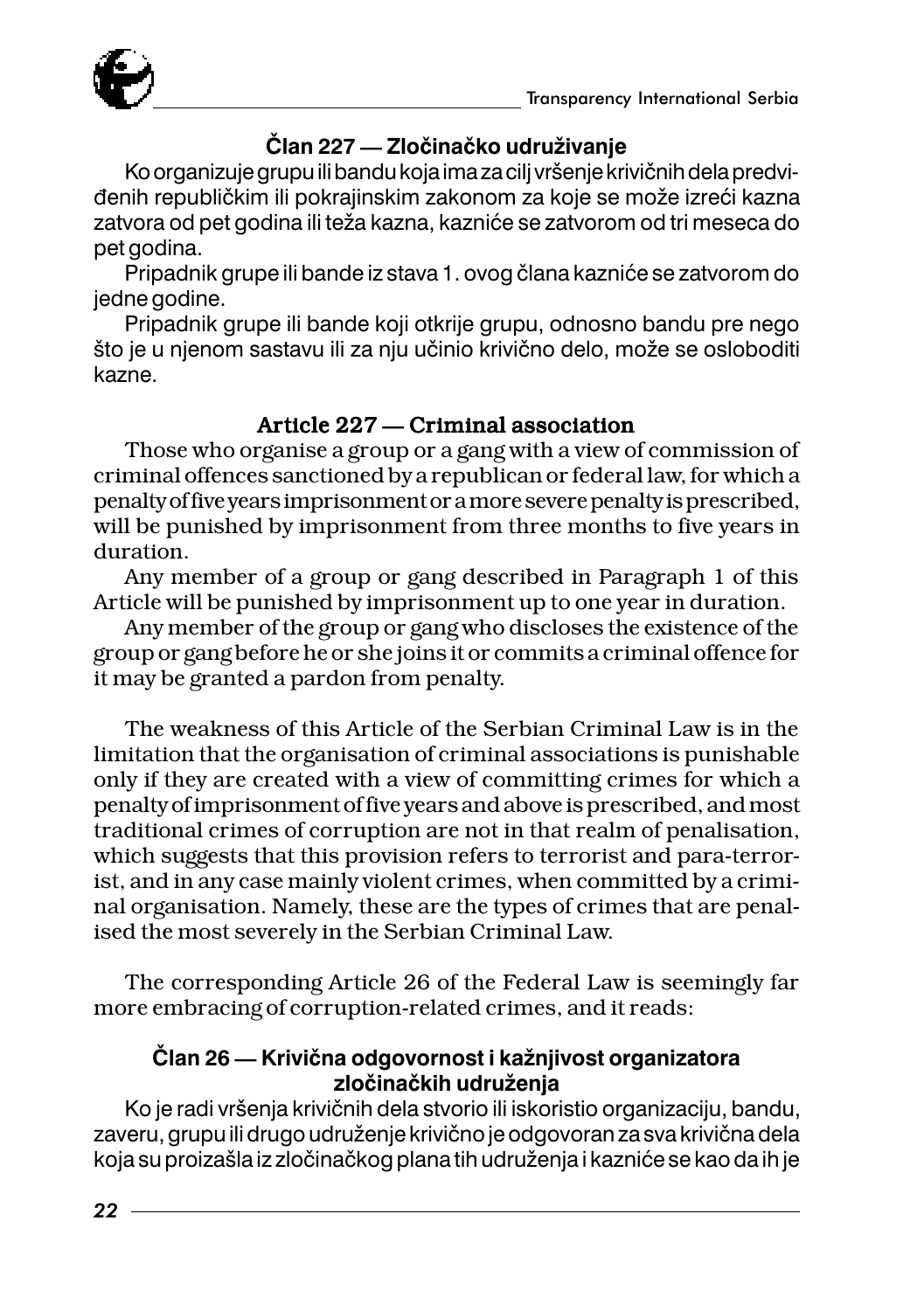sam učinio, bez obzira da li je i u kom svojstvu neposredno učestvovao u izvršenju pojedinog od tih dela.

#### Article  $26 -$ Criminal responsibility of the organisers of criminal associations

Those who create or use an organisation, gang, conspiratorial group, or some other association for the commission of criminal offences are criminally responsible for all the criminal offences that have arisen from the criminal plans of such associations, and will be punished in the same way as though they themselves had committed such crimes, regardless of whether and in what capacity they had directly participated in the commission of any particular such offence.

These are very explicit provisions, and in fact it would be difficult to imagine more useful formulations, yet, organised crime has been prosecuted rarely, due to problems in the detection and a lack of political will to pursue it. Although this article is very broad and it would provide ample room for the prosecution and penalisation of organised corruption, its value in combating corruption is very limited, because corruption generally falls in the categories of crimes that are predominantly sanctioned by the Serbian Criminal Law. Of course, this does not preclude future legislative changes that would allow this provision to be either incorporated in the Serbian Criminal Law, or which would transfer the jurisdiction for some of the corruption-related crime that is now sanctioned by the Serbian Criminal Law to the Federal Criminal Law.

Due to the reasons explained in Section 2.1, many crimes that are not normally associated with corruption involve a substantial component of corruption in Serbia today. One of the closest such legal characterisation to that of organised crime is the crime of co-offending, which is sanctioned by Article 22 of the Federal Criminal law. This is not in correspondence with the proper concept of organised crime, and in the western European legislation it is normally depicted as quite a separate characterisation from those relating to organised crime in the strict sense; however, the description of co-offending in the Federal Criminal Law of Yugoslavia does contain some association to organised crime. It reads:

#### **^lan 22 Saizvr{ila{tvo**

Ako više lica, učestvovanjem u radnji izvršenja ili na drugi način, zajednički učine krivično delo, svako od njih kazniće se kaznom propisanom za to delo.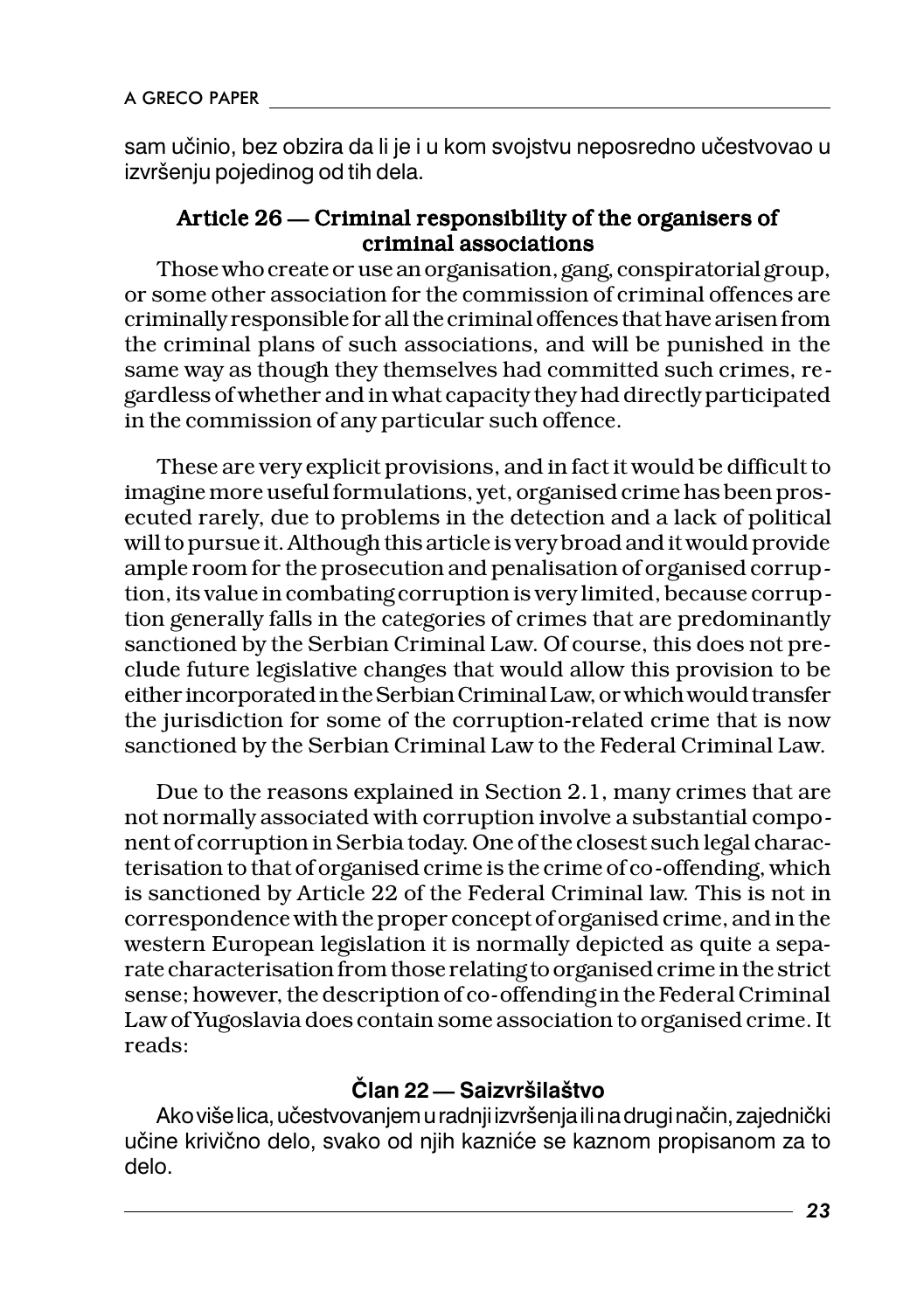

#### Article  $22 -$ Co-offending (Participation in the commission of a crime)

If several individuals commit a crime together, by direct participation in the commission of the crime or in some other way, each one of them will be punished by a penalty prescribed for that crime.

This characterisation is particularly interesting in the phrase: "by direct participation or in some other way", which suggests that a criminal organisation might be behind a crime, even if all of its members do not directly participate in the commission of the crime.

It is important to emphasise here that the proper concept of organised crime is that which refers to crimes committed in the interests of, or coordinated by, a criminal organisation, rather than any crime that is simply committed in an organised manner. There are crimes committed in a procedurally organised manner that do not fall under the definition of organised crime in the strict sense, because they are committed by one or two "unorganised" individuals, and there are crimes committed by criminal organisations, as part of their activities, that at least seemingly — do not require a particularly high degree of procedural organisation. In fact, many such crimes fall under the ordinary definition of street crime (murder or mugging, for example). Although Article 22 of the Federal Law sanctions co-offending, this phrase allows the inclusion of sanctioning of organised crime, while the main problem is in the fact that this article only allows for the penalisation of all those involved, but not for the aggravating circumstance of a crime being committed as part of an organised criminal activity.

Other closely related legal characterisations of offences are:

1. Incitement to commit a crime (Federal Criminal Law) 1.

#### **^lan 23 Podstrekivanje**

- **(1)** Ko drugog sa umišljajem podstrekne da učini krivično delo kazniće se kao da ga je sam učinio.
- (2) Ko drugog sa umišljajem podstrekava na izvršenje krivičnog dela za koje se po zakonu može izreći pet godina zatvora ili teža kazna, a delo ne bude ni pokušano, kazniće se kao za pokušaj krivičnog dela.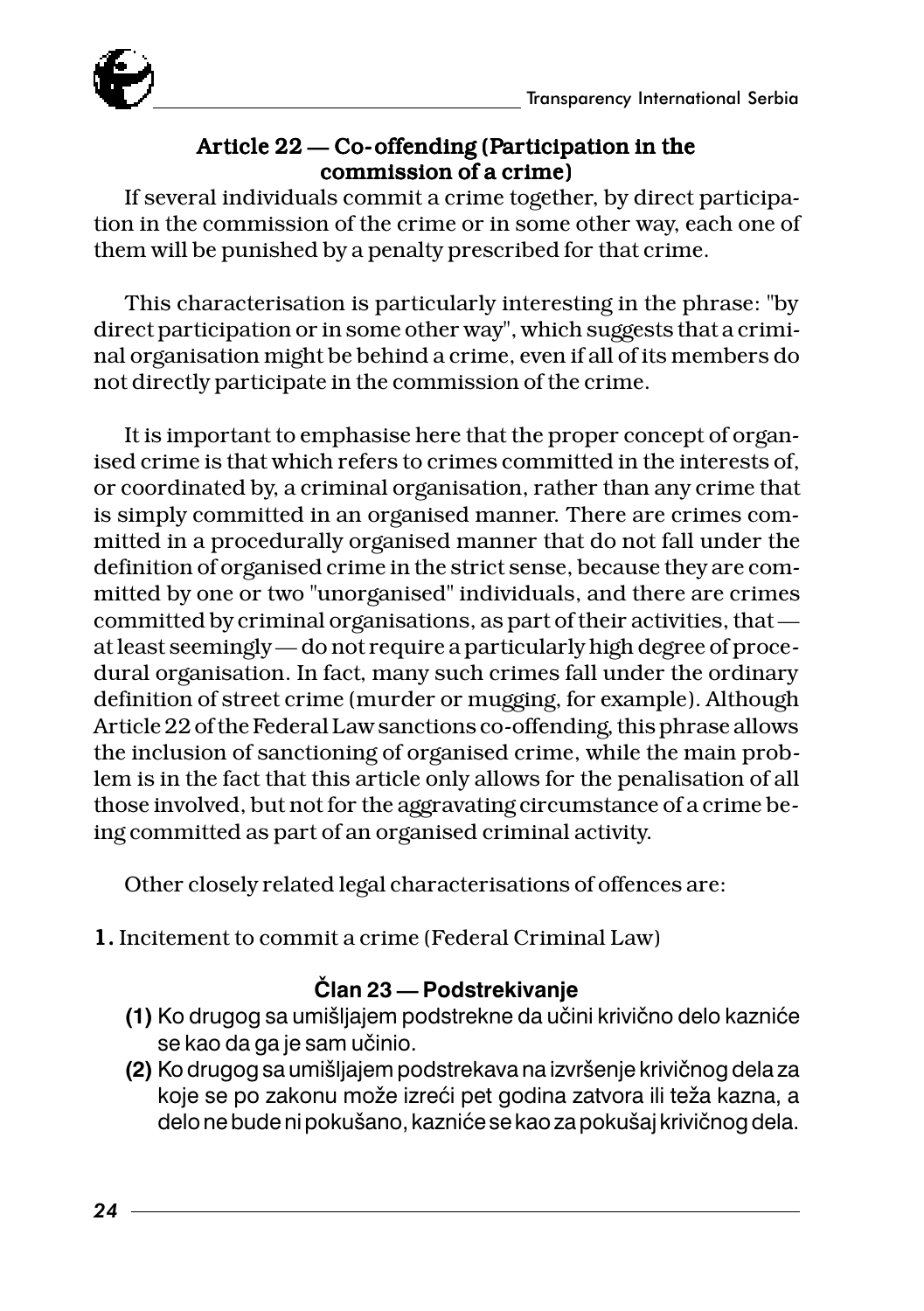#### Article 23 – Incitement to commit a crime

- (1) Those who deliberately incite others to commit a criminal of- (1) fence will be punished as though they themselves had committed that offence.
- (2) Those who deliberately incite others to commit a criminal of- (2) fence for which the law allows a prison sentence of five years or a more severe sentence to be meted out, and the offence is not attempted, will be punished in the same way as though they had attempted the commission of that offence.
- 2. Aiding and abetting (Federal Criminal Law) 2.

#### **^lan 24 Pomaganje**

- (1) Ko drugome sa umišljajem pomogne u izvršenju krivičnog dela kazniće se kao da ga je sam učinio, a može se i blaže kazniti.
- **(2)** Kao pomaganje u izvršenju krivičnog dela smatra se naročito: davanje saveta ili uputstava kako da se izvrši krivično delo, stavljanje učiniocu na raspolaganje sredstava za izvršenje krivičnog dela, otklanjanje prepreka za izvršenje krivičnog dela, kao i unapred obećano prikrivanje krivičnog dela, učinioca, sredstava kojima je krivično delo izvršeno, tragova krivičnog dela ili predmeta pribavljenih krivičnim delom.

#### Article 24 - Aiding and abetting

- (1) Those who deliberately aid and abet others in the commission of a crime will be punished as though they themselves had committed that crime, or they may be punished less severely.
- (2) Byaiding and abetting is meant in particular the following: Offering advice or instructions as to how to commit a crime, providing the direct perpetrator with the means for the commission of a crime, assisting in overcoming the obstacles to the perpetration of the offence, or a promise given in advance of the commission of the crime to hide the perpetrator, the means with which the crime is to be committed, the traces of the offence, or the objects obtained by the offence.

Offences whose formulation seems the most similar to those formulated here, and which form part of the Serbian Criminal Law, are far further removed from the concept of organised crime once their content is examined, so they will not be fully quoted here. Examples include the characterisations of the offences of: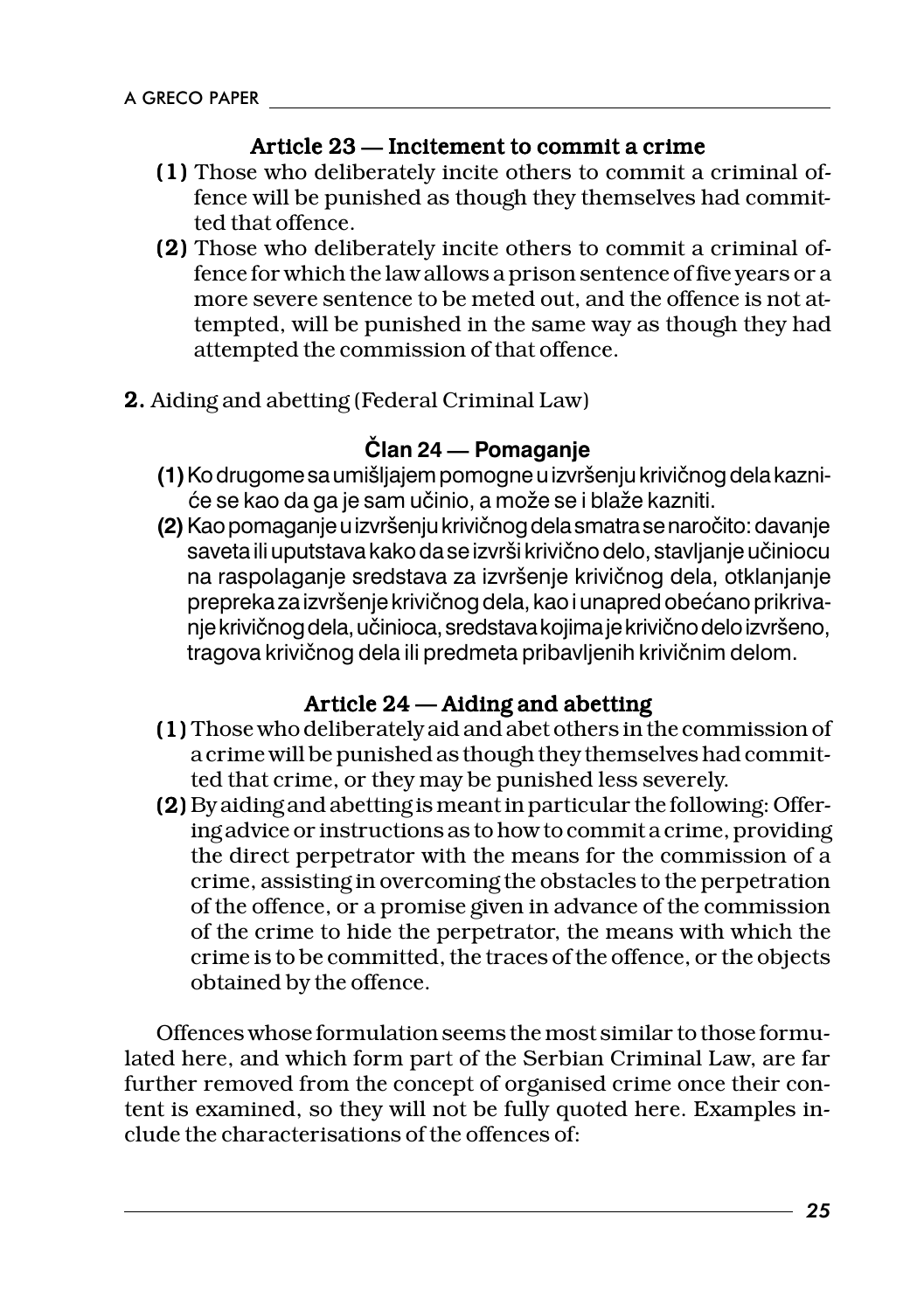

- (a) Failure to report a criminal offence or a perpetrator (Article 203 of the Serbian Criminal Law), or
- (b) Assisting the perpetrator after the commission of an offence (Article 204).

These offences are more closely related to the crimes against the judicial system, but they are also potentially inclusive of corruption, due to the pervasive corruption in the judicial system, which has natural reflections on the witnesses and the management of evidence and testimonies.

The limits of responsibility related to the crimes characterised as co-offending or aiding and abetting, which in the Federal Criminal Law are potentially related to organised crime as a concept, are clearly laid out in the same law:

#### Član 25 — Granice krivične odgovornosti i kažnjivosti saučesnika

- (1) Saizvršilac je krivično odgovoran u granicama svog umišliaja ili nehata, a podstrekač i pomagač — u granicama njihovog umišljaja.
- (2) Saizvršilac, podstrekač ili pomagač koji je dobrovoljno sprečio izvršenje krivičnog dela može se osloboditi od kazne. To važi i u slučaju pripremanja krivičnog dela, bez obzira da li je zakonom određeno .<br>kao posebno krivično delo ili je zakonom propisano kažnjavanje za pripremanje određenog krivičnog dela (član 18, stav 2).
- **(3)** Lični odnosi, svojstva i okolnosti usled kojih zakon isključuje krivičnu odgovornost, ili dozvoljava oslobođenje od kazne, ublažavanje ili pooštravanje kazne, mogu se uzeti u obzir samo onom izvršiocu, saizvršiocu, podstrekaču ili pomagaču kod koga takvi odnosi, svojstva i okolnosti postoje.

#### Article  $25$  - Limits to the criminal responsibility and punishability of co-offenders (Note: the concept "co- offenders" in the title of this Article is used in the broad sense, which includes Co-offending as per Article 22 of the Federal Criminal Law, Incitement (Article 23), and Aiding and abetting (Article 24))

 $(1)$  Co-offenders are criminally responsible within the limits of their intent or lack of it, and those who have incited the perpetrator to commit a crime and those who have aided and abetted the perpetrator are responsible within the limits of their intent.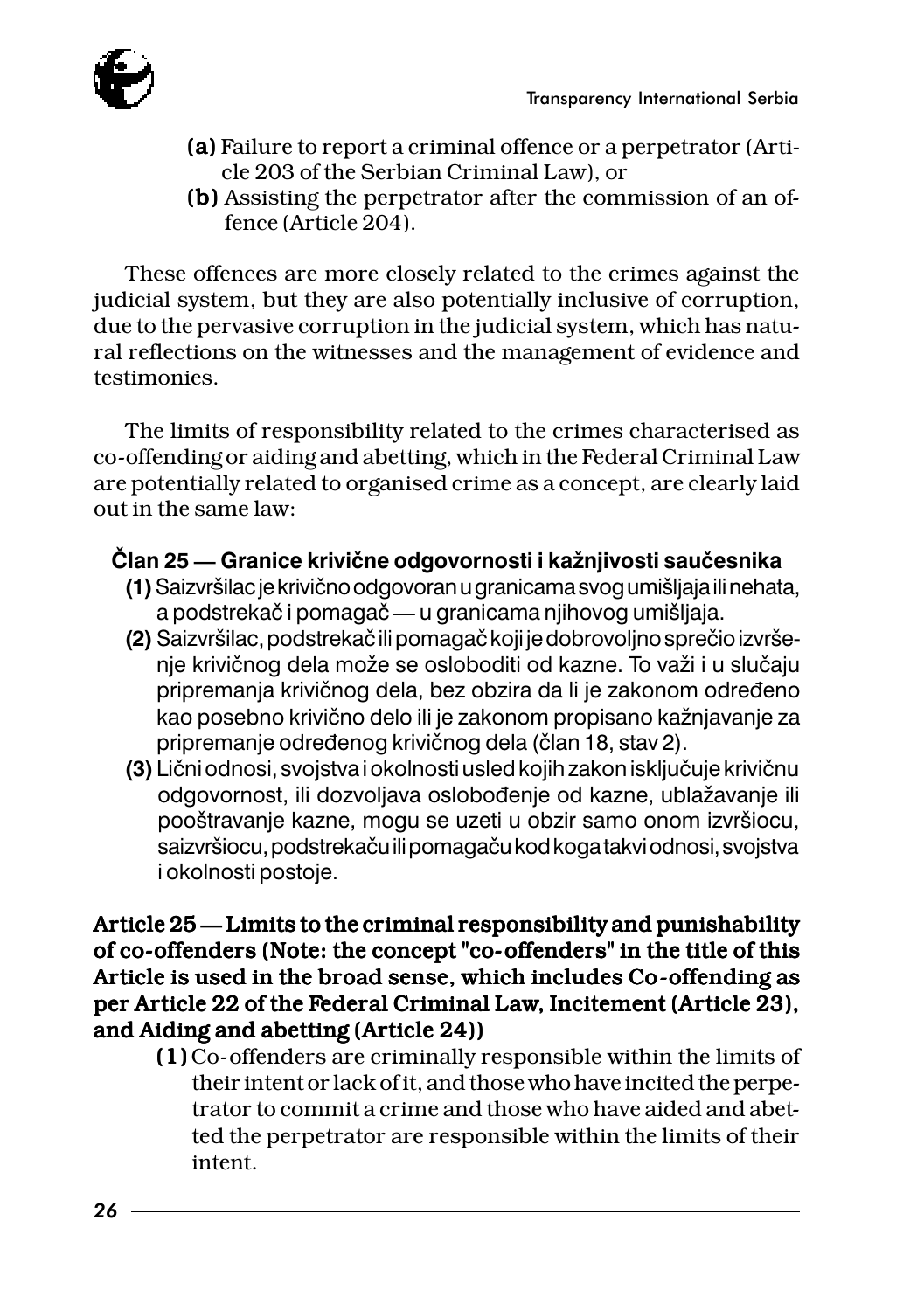- (2) Co- offenders, those found guilty of incitement, and those found guilty of aiding and abetting, who have deliberately and voluntarily prevented the commission of a crime may be granted a pardon from penalty. This also applies in the case of preparation of a crime, regardless of whether such a preparation is determined by law as a separate crime, or the law prescribes penalisation for the preparation of a specifically determined crime (Article 18, Paragraph 2).
- (3) Personal relationships and circumstances that entail the ex- (3) clusion of any criminal responsibility, or which provide legal grounds for the granting of a pardon from penalty, a reduction or an increase in the severity of the sentence meted out, may be taken into account in the passing out of a sentence only on those perpetrators, co-offenders, those found guilty of incitement, or those found guilty of aiding and abetting, where such relationships and circumstances actually exist.

The above characterisation, especially Paragraph 3, is obviously redundant in formulation. This, unfortunately, has been a structural feature of the Yugoslav legislation, which has allowed very considerable discretion to the magistrates and judges in deciding on the sentences, not only by the broad spans of legally prescribed sentences for most offences, but also by the wordy phrases and redundant formulations that could be subsequently interpreted in ways not necessarily envisaged by the law-makers. In some cases, marital relations or relations of direct kinship provide legal grounds for the exclusion of criminal responsibility. For example, this exclusion applies in the characterisation of the criminal offence of Failure to report a criminal offence or the perpetrator, sanctioned by the Serbian Criminal Law (Article 203), where the immediate family members of the perpetrators, priests who have heard the perpetrators' confessionals, physicians and legal representatives of the perpetrators are not considered criminally responsible for failure to report the crime committed by the perpetrator with whom they are in one of the mentioned relationships.

#### *2.2.2. The general policy of aggravating circumstance*

The general policy adopted by the lawmakers is that aggravating circumstances are tied to consequentialist considerations of the amount of damage caused by the offence, rather than to the manner of commission of the crime. This means that the general tendency is to sanction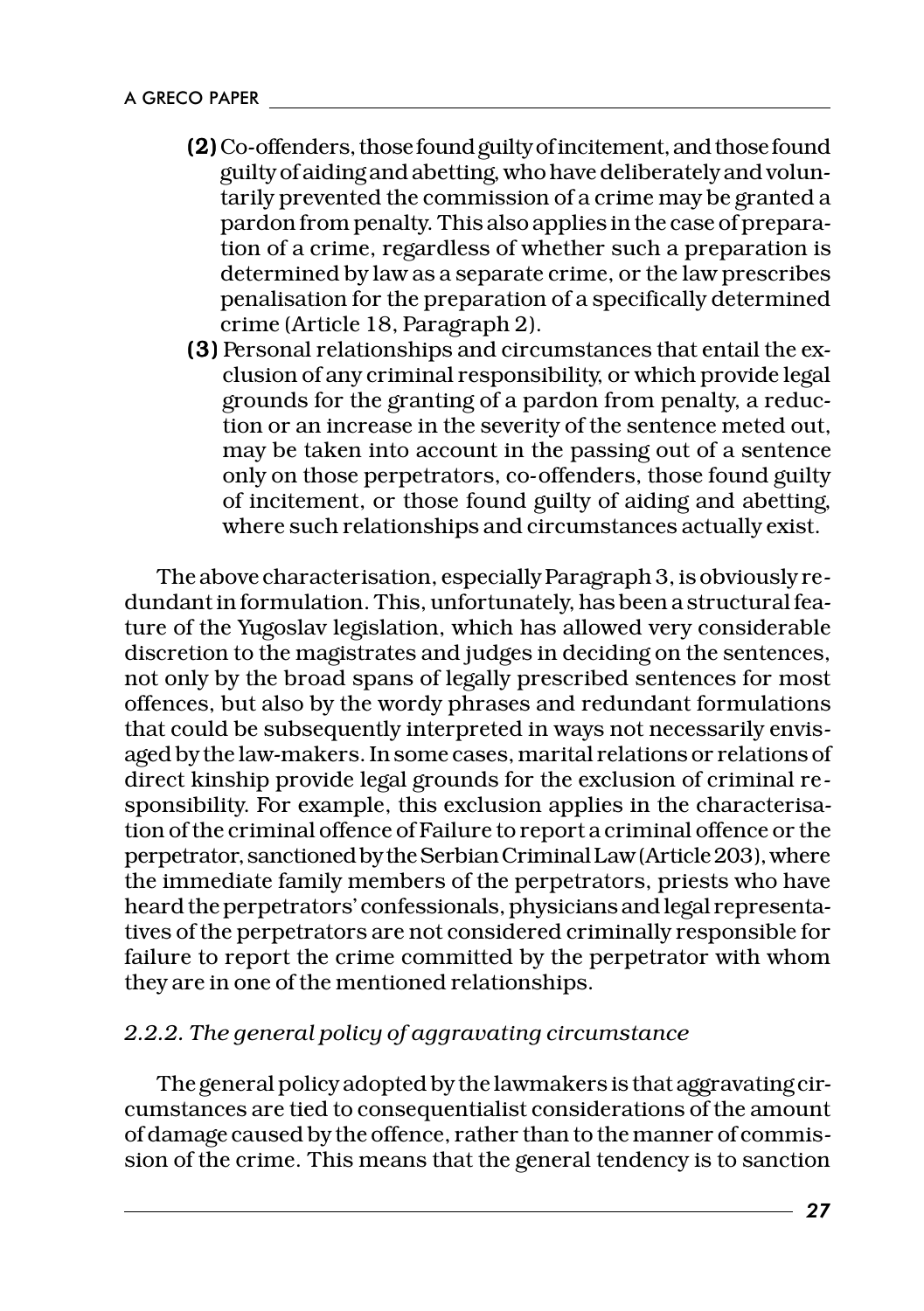

those crimes whose material consequences are more severe more harshly than those whose consequences are not so severe, even in some cases where the nature of the crimes themselves is such that those that have not resulted in the most serious consequences are potentially more dangerous or damaging than those that have resulted in a serious damage. For example, Paragraph 2 of the mentioned Article 136 of the Serbian Criminal Law (Unconscientious conduct of business affairs) provides for a harsher penalty if the damage caused to the commercial enterprise is more severe. This is a common case in the Serbian criminal law. Generally speaking, there is a tendency in the Serbian and Federal criminal legislation to sanction criminal association as a separate offence, while treating the penalisation of offences, or more precisely, its gradation, as a matter of largely consequentialist considerations. $^{\prime}$ 

#### 2.3. Corruption on the level of actions sanctioned by administrative sanctions

Two characteristic types of offences that encapsulate the most common manifestations of corruption include:

- 1. creating or using an invoice or any other accounting document or record containing false or incomplete information, or
- 2. unlawfully omitting to make a record of a payment in order to commit, conceal or disguise the offences of corruption.

While in some cases these two types of corrupt practice may be sanctionable under the criminal offence of "Tax evasion" (Article 154 of the Serbian Criminal Law), the sanctioning of the largest proportion of such offences remains on the level of administrative infractions, and is within the jurisdiction of the Serbian Financial Police, which upon the inspection of documents either levies fines or brings forward criminal charges. The practice of false invoicing is widespread and is usually sanctioned on the level of administrative sanctions, unless the falsification involves official documents or identification papers, in which case the sanctions are criminal.

#### 2.4. Money laundering

Money laundering has not been established as a separate criminal offence as such in the Serbian criminal legislation.

<sup>7</sup> For some considerations see Fati}, A., *Crime and social control in "central" eastern Europe: A guide to theory and practice*, Ashgate, Aldershot, the UK, 1997, the parts on Serbia and Montenegro, and the introductory considerations.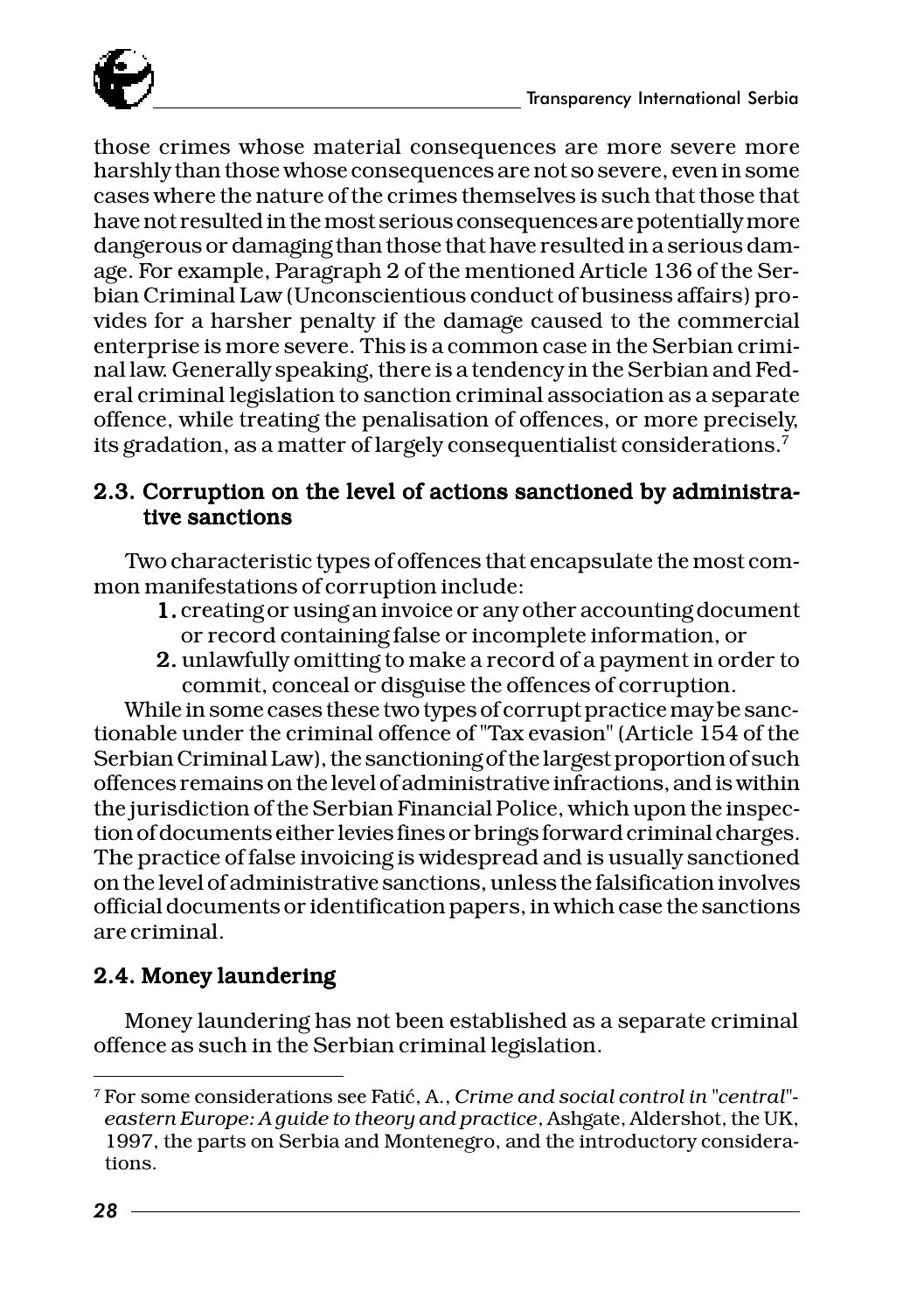#### 2.5. Criminal organisations

The establishment, management and participation in a criminal organisation are established as separate criminal offences — see Section 2.2, especially Sub-Section 2.2.1.

#### 2.6. Legal persons and corruption

Legal persons cannot generally be held responsible for corruption. Corruption is sanctioned under various criminal offences, and legal persons cannot be prosecuted criminally. Only private persons who act in official and responsible capacities within the legal persons can be prosecuted criminally. Money laundering is not well established as a criminal offence in the Serbian criminal legislation, which additionally complicates the establishment of responsibility for money launderingrelated corruption.

#### 2.7. Territorial jurisdiction for the prosecution of corruption8

Territorial jurisdiction of the Yugoslav courts is divided between the criminal offences that are sanctioned by the Federal Criminal Law and those sanctioned by the Serbian (and Montenegrin) criminal legislation.

#### *2.7.1. Federal jurisdiction according to territoriality*

Territorial jurisdiction of Yugoslav courts for any criminal offences, not only those that involve corruption, is defined in Chapter Twelve of the Federal Criminal Law, Articles 104107. The jurisdiction is defined very comprehensively, and it allows the prosecution of any crime committed abroad by a Yugoslav national, even the prosecution of crimes committed by foreign nationals in some cases, when they are found on Yugoslav soil. The general principle of territorial jurisdiction on Yugoslav soil is best explained by quoting the full text of Article 104 of the Federal Law:

 $^{\rm 8}$  Discussed here is the territorial jurisdiction in terms of the applicable laws. The judicial territorial jurisdiction in terms of the jurisdiction of specific courts is not relevant to this perspective on anti-corruption legislation, and it is described in the federal Law on the Criminal Procedure, Chapter II, Arti $c$ les  $22-38$ .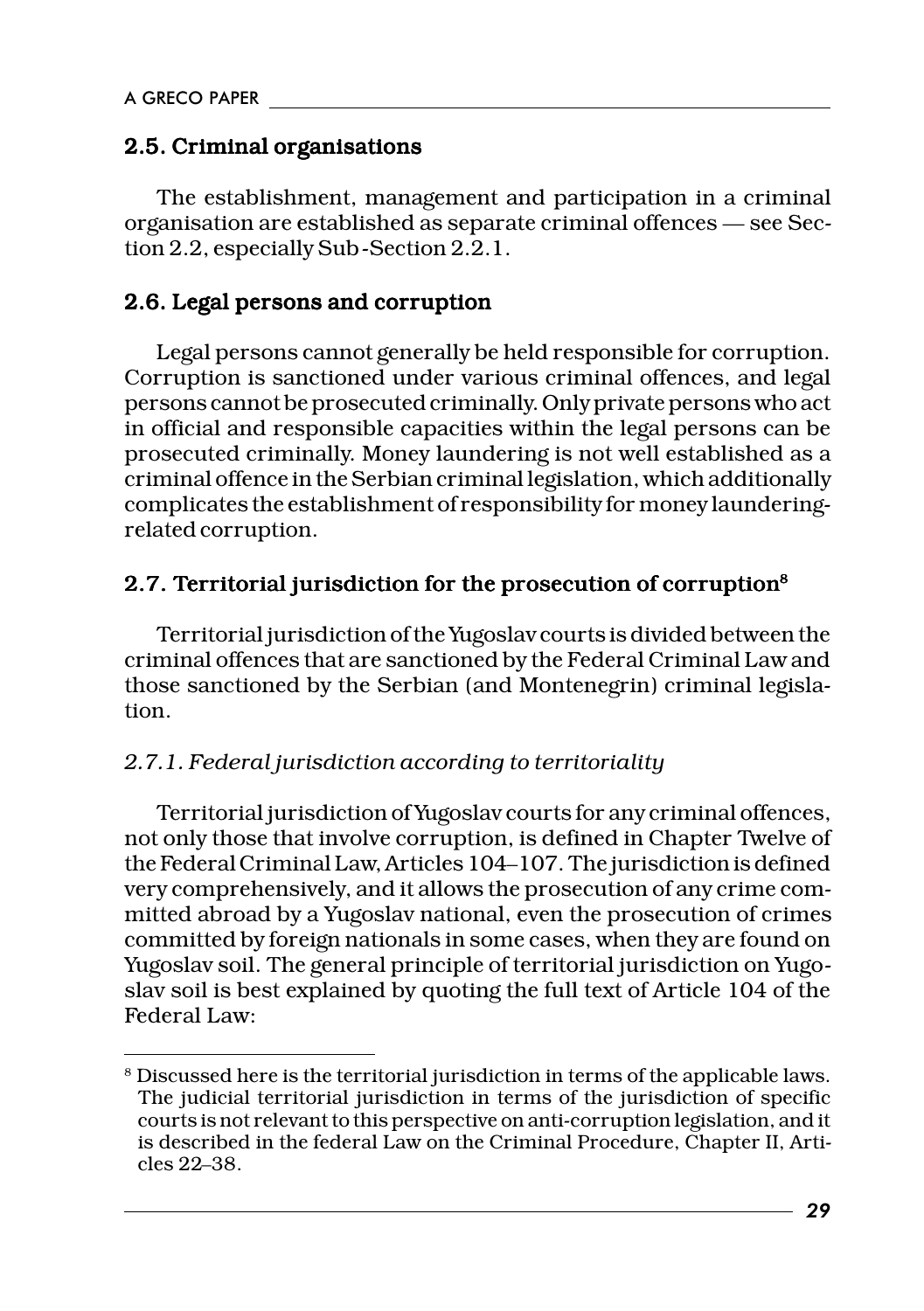

#### **^lan 104 Va`enje jugoslovenskog krivi~nog zakonodavstva za** svakog ko na teritoriji SRJ učini krivično delo

- **(1)** Jugoslovensko krivi~no zakonodavstvo va`i za svakog ko na teritoriji SRJ učini krivično delo.
- **(2)** Jugoslovensko krivično zakonodavstvo važi i za svakog ko učini krivično delo na domaćem brodu, bez obzira gde se brod nalazio u vreme izvršenia dela.
- (3) Jugoslovensko krivično zakonodavstvo važi i za svakog ko učini krivično delo u domaćem civilnom vazduhoplovu dok je u letu, ili u domaćem vojnom vazduhoplovu, bez obzira gde se vazduhoplov nalazio u vreme izvršenja dela.

#### Article 104 — Jurisdiction of the Yugoslav criminal legislation for everyone who commits a criminal offence on the territory of FRY

- (1) Yugoslav criminal legislation applies to everyone who com- (1) mits a criminal offence on FRY territory.
- (2) Yugoslav criminal legislation also applies to everyone who com- (2) mits a criminal offence on a Yugoslav ship, regardless of where the ship was located at the time of the commission of the offence.
- (3) Yugoslav criminal legislation also applies to everyone who com- (3) mits a criminal offence in a Yugoslav civilian aircraft while in flight, or in a Yugoslav military aircraft, regardless of where the aircraft might have been located during the commission of the offence.

For offences committed abroad, Article 105 of the Federal Law specifies that for all crimes described as being directed against the constitutional order and security of FRY (Articles 114 through 133 and 135 through 138), except the offence of causing national, racial or religious hatred, division or animosity (Article 134), as well as for the offence of counterfeiting money, if the counterfeited money is the Yugoslav currency, Yugoslav jurisdiction applies fully. The text of the article reads exactly:

#### **^lan 105 Va`enje jugoslovenskog krivi~nog zakonodavstva za** određena krivična dela izvršena u inostranstvu

Jugoslovensko krivično zakonodavstvo važi za svakog ko u inostranstvu učini krivično delo iz čl. 114. do 133. i čl. 135. do 138. ovog zakona ili iz člana 168. ovog zakona ako se falsifikovanje odnosi na domaći novac.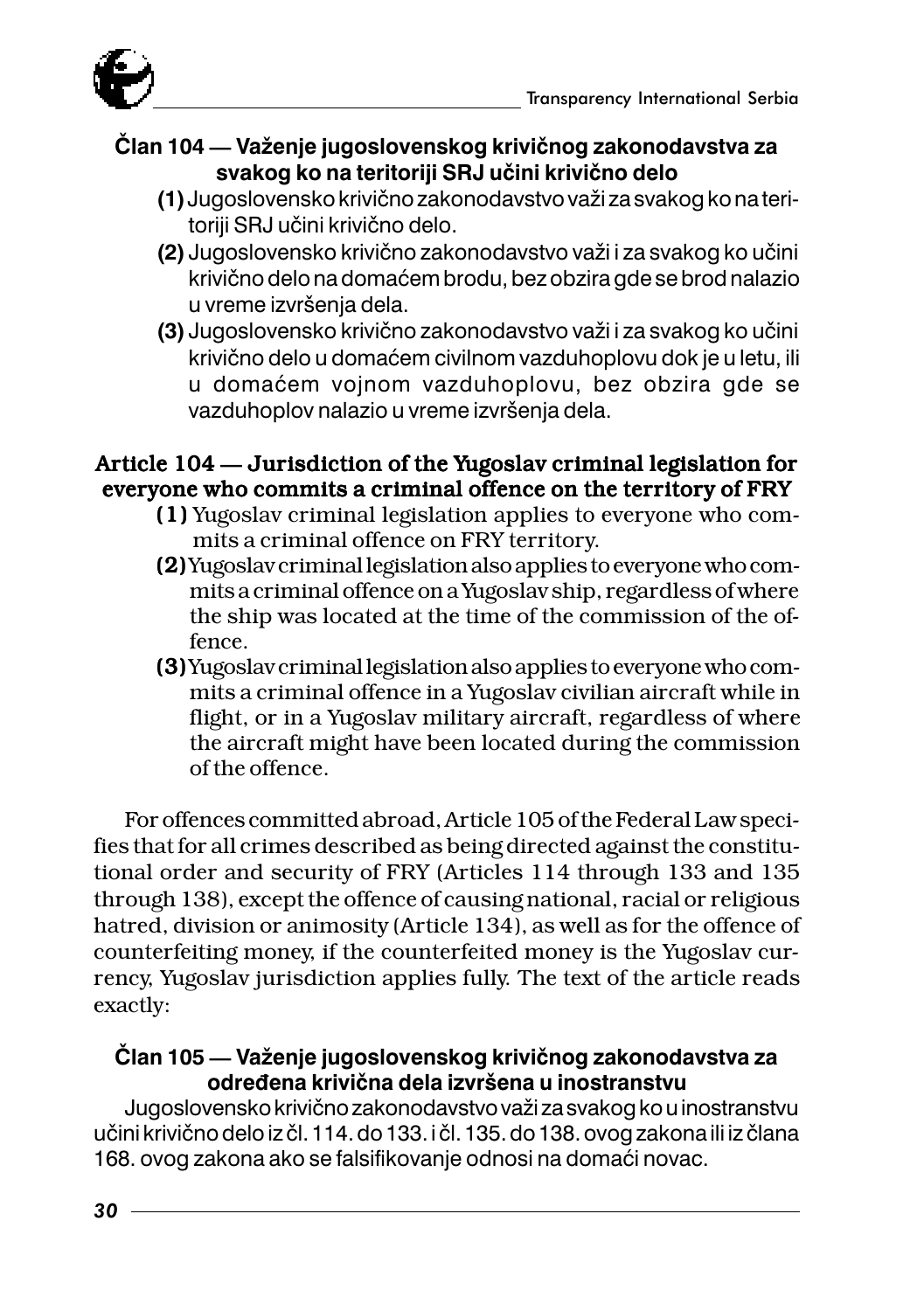#### Article 105 — Jurisdiction of the Yugoslav criminal legislation for certain criminal offences committed abroad

The Yugoslav criminal legislation will apply to anyone who commits criminal offences described in Articles 114 through 133 and 135 through 138 of this Law, as well as the criminal offence described in Article 168 of this Law, if the counterfeited currency was the Yugoslav one.

The crucial point of Article 105 is that it applies to Yugoslav and foreign citizens alike. Even if a perpetrator is sentenced for one of these offences abroad, he or she, if apprehended on Yugoslav soil, will be tried again, and the sentence served abroad will be calculated into the sentence passed by the Yugoslav court.

For Yugoslav citizens only, any criminal offence described by the Yugoslav criminal legislation, including those under which corruption can be subsumed, can be prosecuted on Yugoslav soil. Article 106, which specifies this, reads:

#### **^lan 106 Va`enje jugoslovenskog krivi~nog zakonodavstva za** državljanina SRJ koji učini krivično delo u inostranstvu

Jugoslovensko krivično zakonodavstvo važi za državljanina SRJ i kad u inostranstvu učini koje drugo krivično delo, osim krivičnih dela navedenih u ~lanu 105. ovog zakona, ako se zatekne na teritoriji SRJ ili joj bude ekstradiran.

#### Article 106 - Jurisdiction of the Yugoslav criminal legislation for FRY citizens who commit criminal offences abroad

The Yugoslav criminal legislation applies to any citizen of FRY when one commits a criminal offence abroad other than the criminal offences described in Article 105 of this Law, if one is found on FRY territory or is extradited to FRY. The main significance of this Article is that it ensures that FRY citizens cannot avoid facing culpability for criminal offences committed abroad by returning to FRY, with a view of the fact that the FRY Constitution forbids the extradition of a FRY national to another country. The prosecution according to Articles 105-6 will not take place if (a) the perpetrator has fully served a sentence passed on him for the same criminal offence by a foreign court, or (b) the perpetrator has been acquitted of the charges for the same offence by a foreign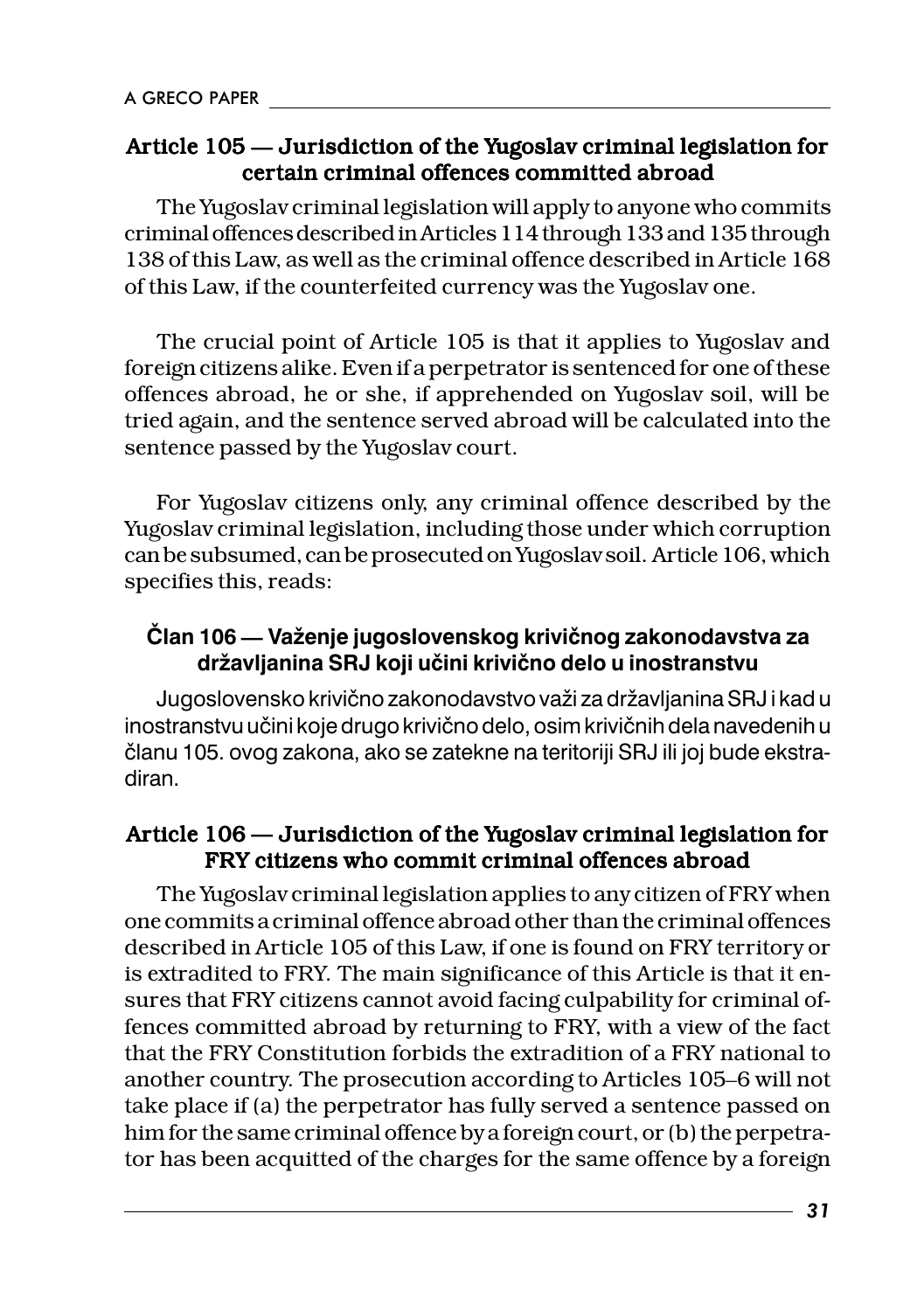

court, or the sentence passed by a foreign court has become outdated or a pardon has been granted.9

Finally, Article 107 of the Federal Criminal Law envisages that a foreign citizen will be prosecuted according to the Yugoslav criminal legislation if he or she has committed abroad a criminal offence against FRY or her citizen, if he or she is found on FRY territory or is extradited to FRY. A foreign citizen will also be prosecuted according to the Yugoslav criminal legislation if one has committed a criminal offence against a foreign state or a foreign citizen in another country, for which offence the criminal legislation of that country prescribes a penalty of five years of imprisonment or a more severe penalty.10

#### *2.7.2. Serbian criminal legislation's jurisdiction according to territoriality*

The jurisdiction of the Serbian (and Montenegrin) republican criminal legislation is strictly territorial in the sense that the republican criminal jurisdiction extends to all criminal offences that are sanctioned by the republican criminal law when they are committed on the territory of the respective republic, while in cases where criminal offences have been committed on the territories of both constituent Yugoslav republics, the criminal legislation of the republic on whose territory the of-

(2) Jugoslovensko krivično zakonodavstvo važi i za stranca koji prema stranoj državi ili prema strancu učini u inostranstvu krivično delo za koje se po tom zakonodavstvu može izreći zatvor od pet godina ili teža kazna, kad se zatekne na teritoriji SRJ a ne bude ekstradiran stranoj državi. Ako ovim zakonom nije drukčije određeno, sud u takvom slučaju ne može izreći težu kaznu od kazne koja je propisana zakonom zemlje u kojoj je krivično delo učinjeno.

#### <sup>11</sup> Article 107 — Jurisdiction of the Yugoslav criminal legislation for a foreign citizen who commits a criminal offence abroad

(3) Yugoslav criminal legislation applies also to a foreign citizen who, (3) outside the FRY territory, commits against her or her citizen a crimi-

<sup>9</sup> Article 108 of the Federal Criminal Law, Paragraphs (1) and (2).

 $^{10}$ Član  $107$  — Važenje jugoslovenskog krivičnog zakonodavstva za stranca koji učini krivično delo u inostranstvu

<sup>(1)</sup> Jugoslovensko krivično zakonodavstvo važi i za stranca koji van teritorije SRJ učini prema njoj ili njenom državljaninu krivično delo i kad nisu u pitanju krivična dela navedena u članu 105. ovog zakona, ako se zatekne na teritoriji SRJ ili joj bude ekstradiran.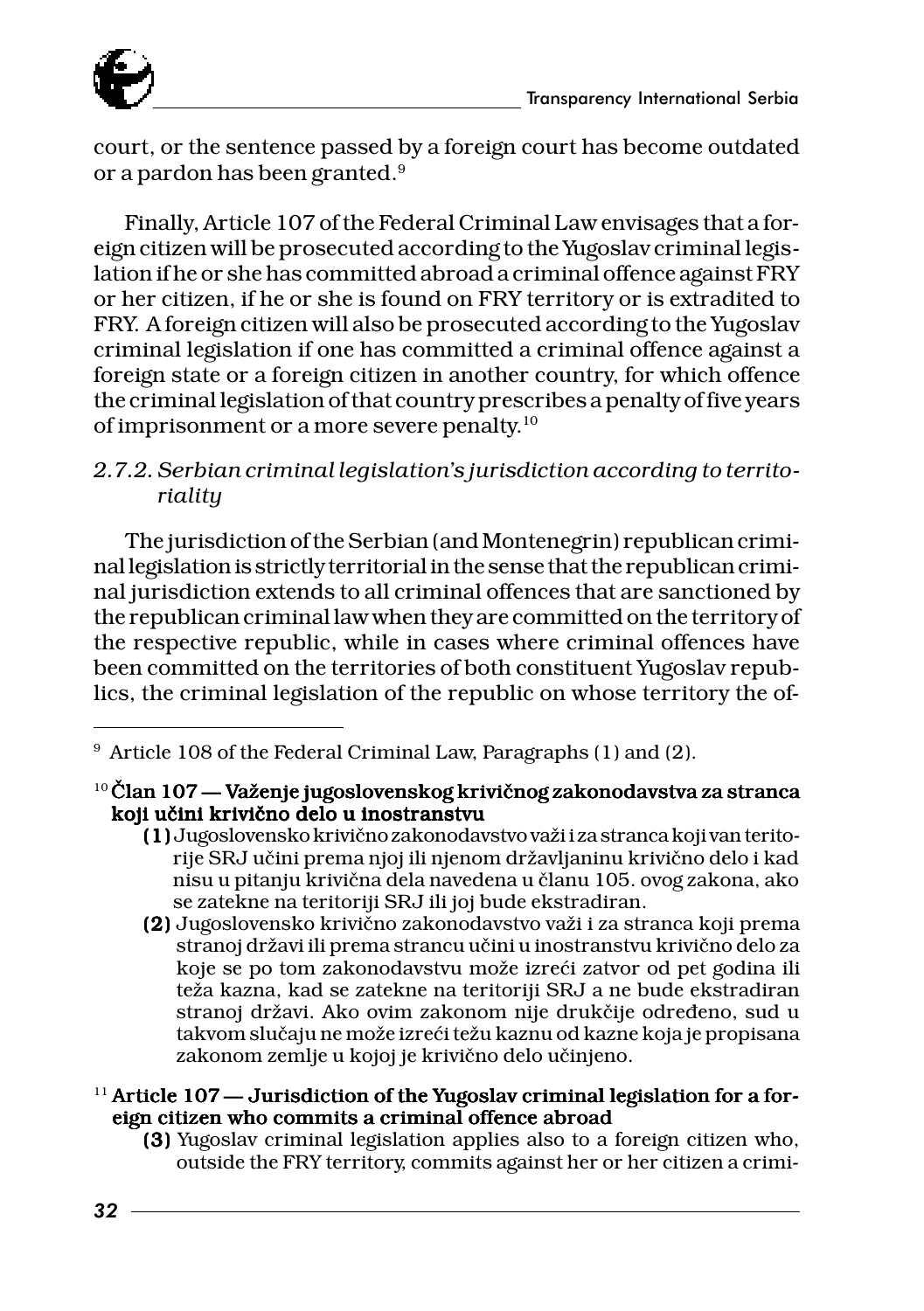fence is being tried will be applied.<sup>11</sup> This jurisdiction is also regulated within the Federal Criminal Law, by Articles 110 and 112.12

(4) Yugoslav criminal legislation applies to a foreign citizen who commits (4) abroad a criminal offence against a foreign state or a foreign citizen, for which a penalty of five years of imprisonment or a more severe penalty can be passed according to the criminal legislation of the foreign state where the criminal offence has taken place, if the perpetrator is found on FRY territory and is not extradited to a foreign state. Unless there is a conflicting provision within this Law, in such cases the court cannot pass a more severe sentence than the one prescribed by the law of the country where the criminal offence was committed.

#### $12$  Član 110 — Važenje republičkog krivičnog zakona za krivična dela izvršena na teritoriji republike

- (1) Krivični zakon republike važi za svakog ko na teritoriji te republike učini krivično delo predviđeno tim zakonom, bez obzira na to gde mu se za to delo sudi.
- (2) Ako je krivično delo izvršeno na teritoriji dve republike, primeniće se zakon republike u kojoj se učiniocu sudi.

#### Article  $110$   $-$  Jurisdiction of the republic's criminal law for criminal offences committed on the territory of the respective republic

- (1) A republic's criminal law will apply to everyone who commits a crimi- (1) nal offence sanctioned by that law on the territory of the respective republic, regardless of where the offence is being tried.
- (2) If the criminal offence was committed on the territories of both re- (2) publics, the law of the republic where the offence is being tried will be applied.

#### $13$  Član 112 — Važenje republičkog krivičnog zakona za krivična dela izvršena van teritorije SRJ

Za krivična dela predviđena zakonom republike, kad su ta dela izvršena van teritorije SRJ, podrazumevajući i krivična dela izvršena na domaćem brodu ili u doma}em vazduhoplovu dok su ovi van teritorije SRJ, primenjuje se krivični zakon republike u kojoj se učiniocu sudi.

#### Article  $112$   $-$  Jurisdiction of the republic's criminal law for criminal offences committed outside the FRY territory

For criminal offences sanctioned by a republic's criminal law, where these offences have been committed outside the FRY territory, including those offences committed on a Yugoslav ship or on a Yugoslav aircraft while they are outside the FRY territory, the criminal law of the republic where the offence is being tried will apply.

nal offence in cases other than the criminal offences described in Article 105 of this Law, if the perpetrator is found on FRY territory or is extradited to FRY.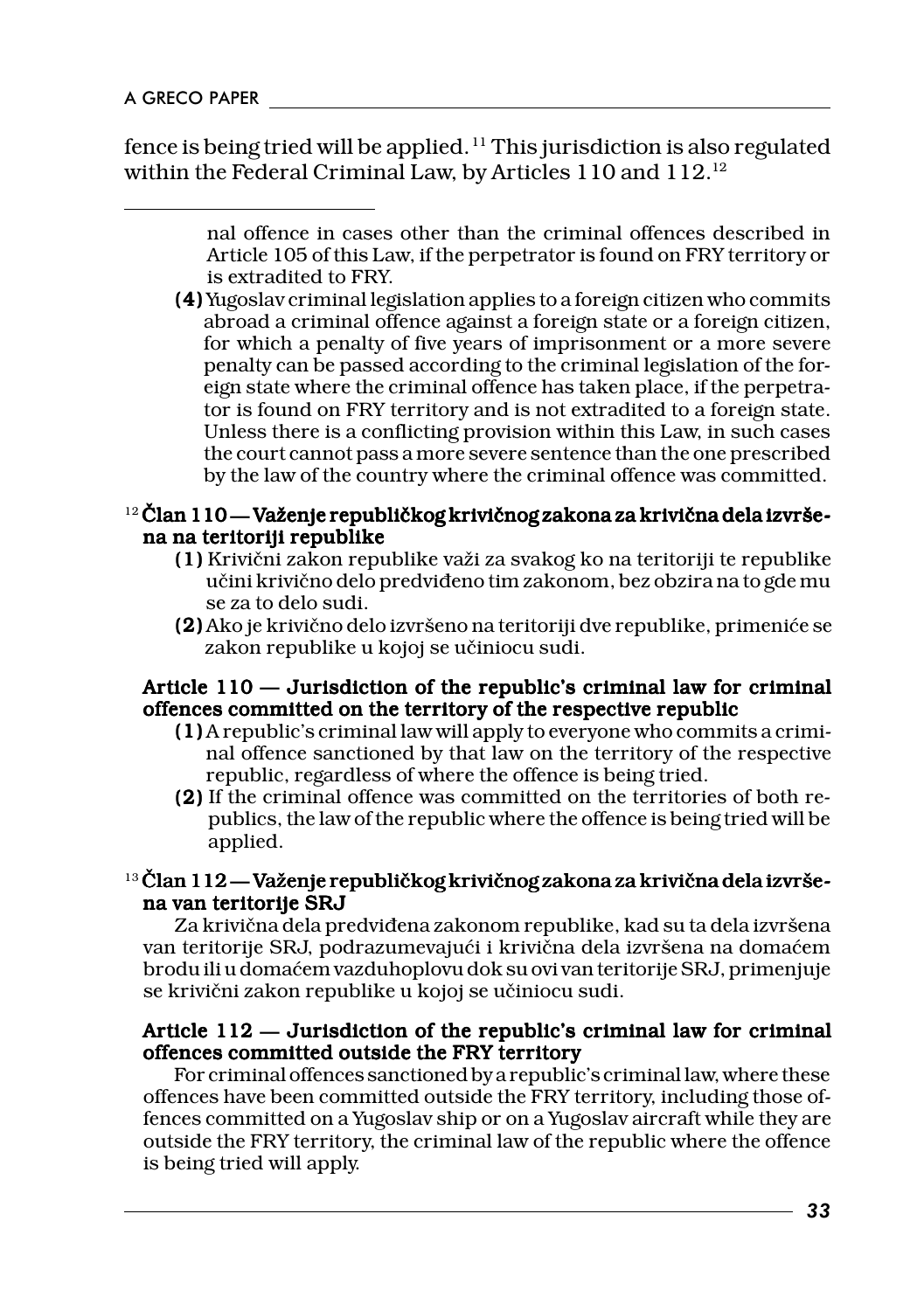

For offences sanctioned by a republic's criminal law that are committed abroad, the criminal law of the republic where the offence is tried will apply.<sup>13</sup>

These provisions exhaust the jurisdiction determinations of the Yugoslav criminal legislation, and include corruption-related, as well as non-corruption-related regulations.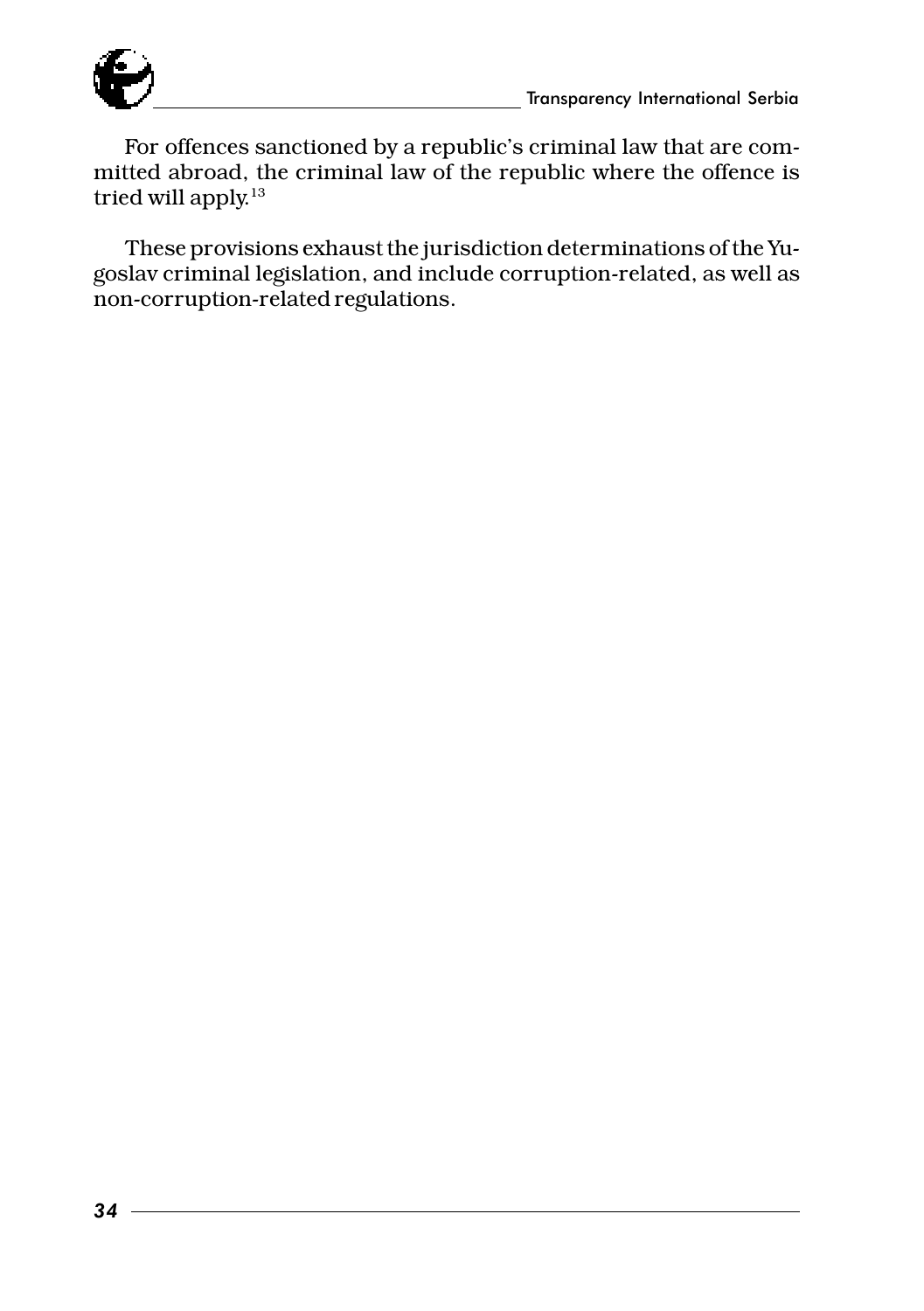## *III PROCEDURE AND ORGANISATION*

#### 3.1. Anti-corruption institutions and policies

The area of concrete anti-corruption institutions is the most wanting in terms of regulation and policy initiatives in Serbia and FRY. Largely because corruption as a general societal problem has not been adequately encapsulated in the criminal legislation, the institutions that would normally result from such an encapsulation on an enforcement level do not exist in a developed form.

Theoretically, there is an *integrity system* that is built into the legal structure of economic and other legal persons, in the form of various *governing and supervisory boards*, many of which consist largely, or even predominantly, of individuals who come from outside the ranks of the organisation itself. Secondly, the integrity system involves various regulations that are built into the *organisational statutes and rules of conduct*. Thirdly, the *prosecutorial system* exists for those instances of corruption that are sanctionable under the differing descriptions of particular criminal offences in the Yugoslav criminal legislation. Fourthly, there is a *special unit within the Serbian Police Force, which is charged with combating economic crime*. It should be noted here that the concept of "while collar crime" is not well established in Serbia, so most analysts discuss white-collar crime as economic crime, without making the necessary distinctions. Namely, white-collar crime is a considerably broader concept than that of economic crime. It is usually used in contrast to "street crime", and involves all those actions that are not subsumable under street crime, and that in their commission depend crucially upon the organisational positions and influence of their perpetrators. Thus, white collar crime may include economic crime, but there are instances of white collar crime that are not economic, strictly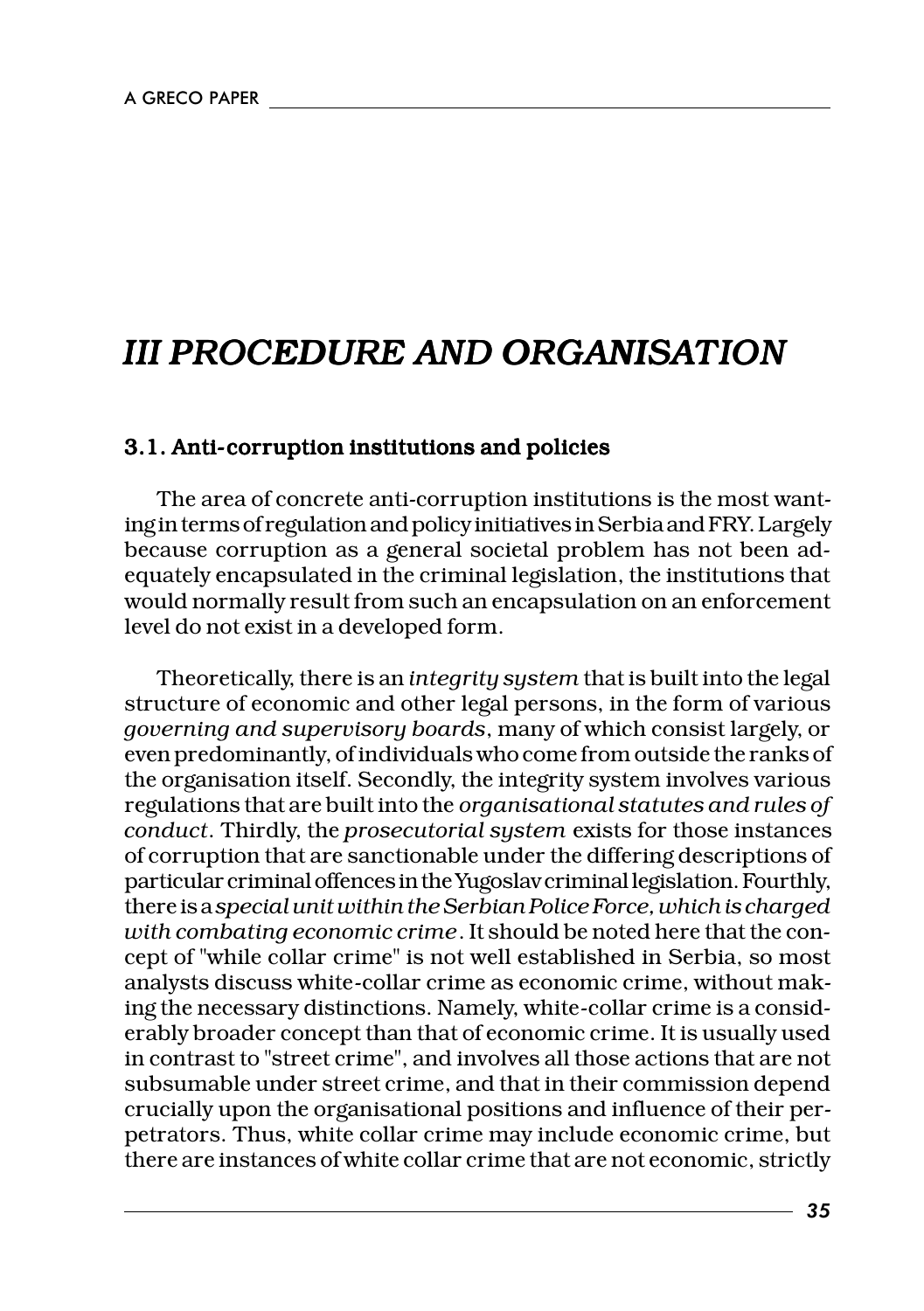

 $speaking - e.g.$  match-fixing in the sports that does not always include payments or financial benefit, etc. The Economic Crime Unit within the Serbian Ministry of the Interior (which controls the Police Force) deals *de facto* with many instances of white collar crime, but it is not properly equipped to deal with white collar crime generally speaking. Currently a reorganisation of the Serbian Crime Police (Kriminalistička policija) is underway, and some structural improvements with special units being additionally formed are envisaged, but the tradition of such specialised forms of fighting crime is poor, and police work has traditionally focused on military policing.14

A combination of specialised anti-corruption units with the style of community policing has proven the most effective in fighting corruption, yet this tradition is largely absent from Serbian law enforcement.<sup>15</sup>

#### 3.2. The prosecutorial system and the significance of specialised police

The prosecutorial system in FRY is a complex one. It is divided between the prosecution for offences that are prosecuted by the victims of crime and by private legal action, and those that are prosecuted by the public prosecutor. The general form of the prosecutorial system is mainly regulated by the federal Law on the Criminal Procedure (Zakon o krivičnom postupku).<sup>16</sup>

The brief account of the prosecutorial and judicial criminal procedure consists of three main phases:

<sup>&</sup>lt;sup>14</sup> Military policing is based on large "stop-and-search" operations, mass raids in the streets, and a massive uniformed police presence as a deterrent to crime. It is opposed to the so-called "community policing", which is based on a close involvement of the police with the respective communities, on an empathic work with the community, and on detective work as opposed to military-style deterrence.

<sup>&</sup>lt;sup>15</sup> See Fatić, A., *Crime and social control in "central"-eastern Europe: A guide to theory and practice*, Ashgate, Aldershot, the UK, 1997. Serbian, enlarged version: *Kriminal i društvena kontrola u istočnoj Evropi*, Institut za međunarodnu politiku i privredu, Beograd, 1997.

<sup>&</sup>lt;sup>16</sup> The most recent edition is: Zakon o krivičnom postupku sa kratkim objaš*njenjima*, priredio Mom~ilo Gruba~, Slu`beni glasnik, Beograd, 2000.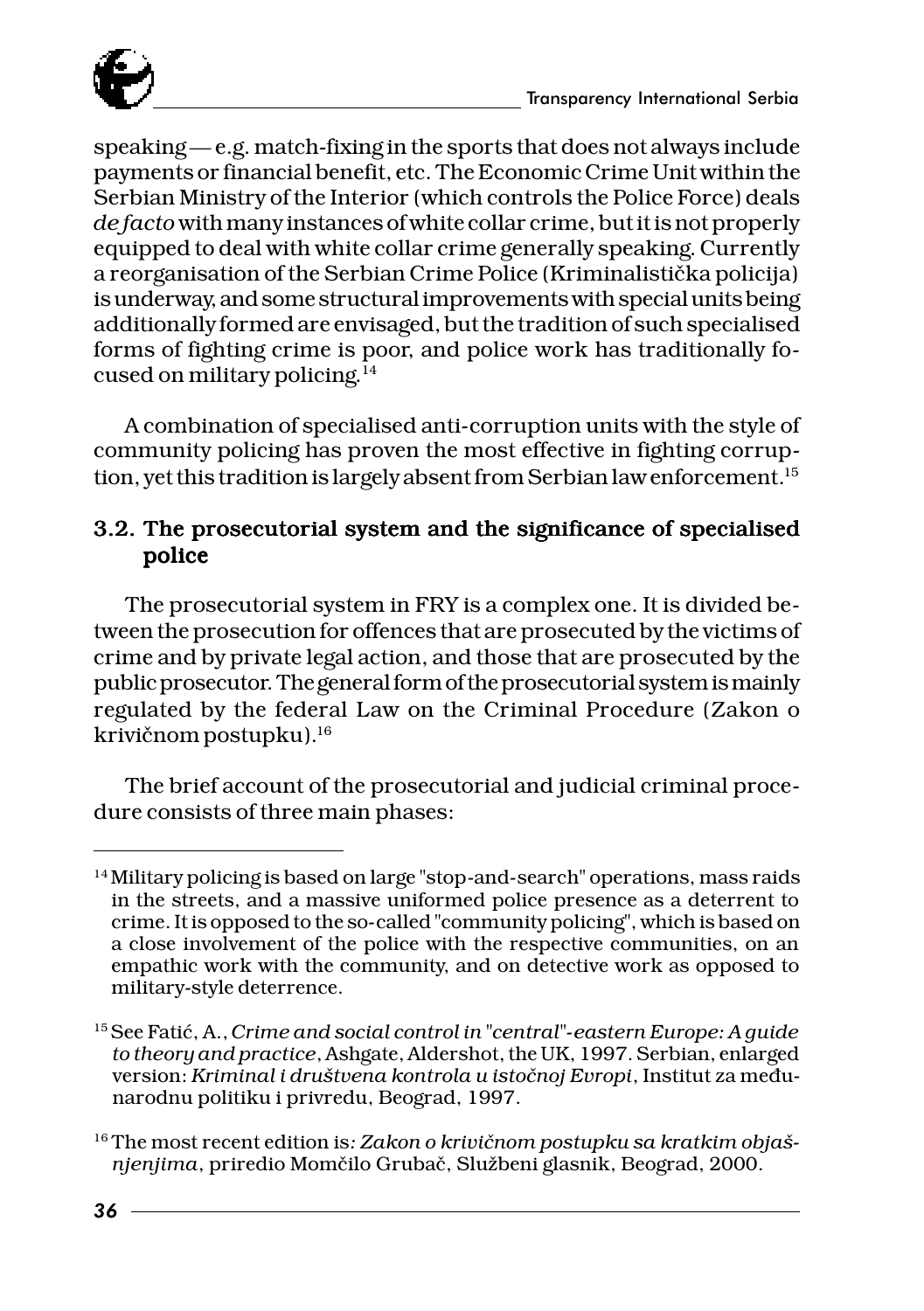#### *3.2.1. The "pre-criminal procedure"*

The report of a criminal offence is submitted to the public prosecutor according to territorial jurisdiction. The report may be submitted in written form or orally. It may also be submitted to a court or to the police, in which case the court or the police transfer the report to the public prosecutor (Law on the Criminal Procedure, Article 150). If the police have found it that there is convincing reason to believe that a crime has taken place, they are due to collect the relevant evidence and conduct certain investigative actions, including the possible temporary detainment of any suspects. On the basis of the report, or any other information that a criminal offence might have taken place, the public prosecutor will conduct preliminary investigations and determine whether sufficient grounds are present for the initiation of criminal procedure. All the actions taken in this phase, most of which take place within the realm of police work, and under the general guidance of the public prosecutor (except in situations where the police have discretionary powers to conduct investigatory actions in their own right, and such discretionary authorisations in this phase of the process are broad), are termed "the pre-criminal procedure".

#### *3.2.2. The formal investigation*

The public prosecutor, by submitting formal charges to the investigative magistrate/judge of the court under whose jurisdiction the offence falls, initiates a formal investigation, and the conduct of the formal investigation is directed henceforth by the court.

#### *3.2.3. Criminal proceedings (the trial)*

Once the investigation is concluded, the investigative magistrate/judge brings up the charges to the court, and the criminal trial, or criminal procedure, begins.

The prosecutorial system involved can be described as a mixture between that of mandatory and that of discretionary prosecution, which is considerably tilted towards a more discretionary model. The public prosecutor, for offences that are prosecutable by him or her, may or may not initiate an investigation, and may withdraw the charges in the course of a formal investigation, in which case the court ceases the investigation. In this sense, the system contains substantial elements of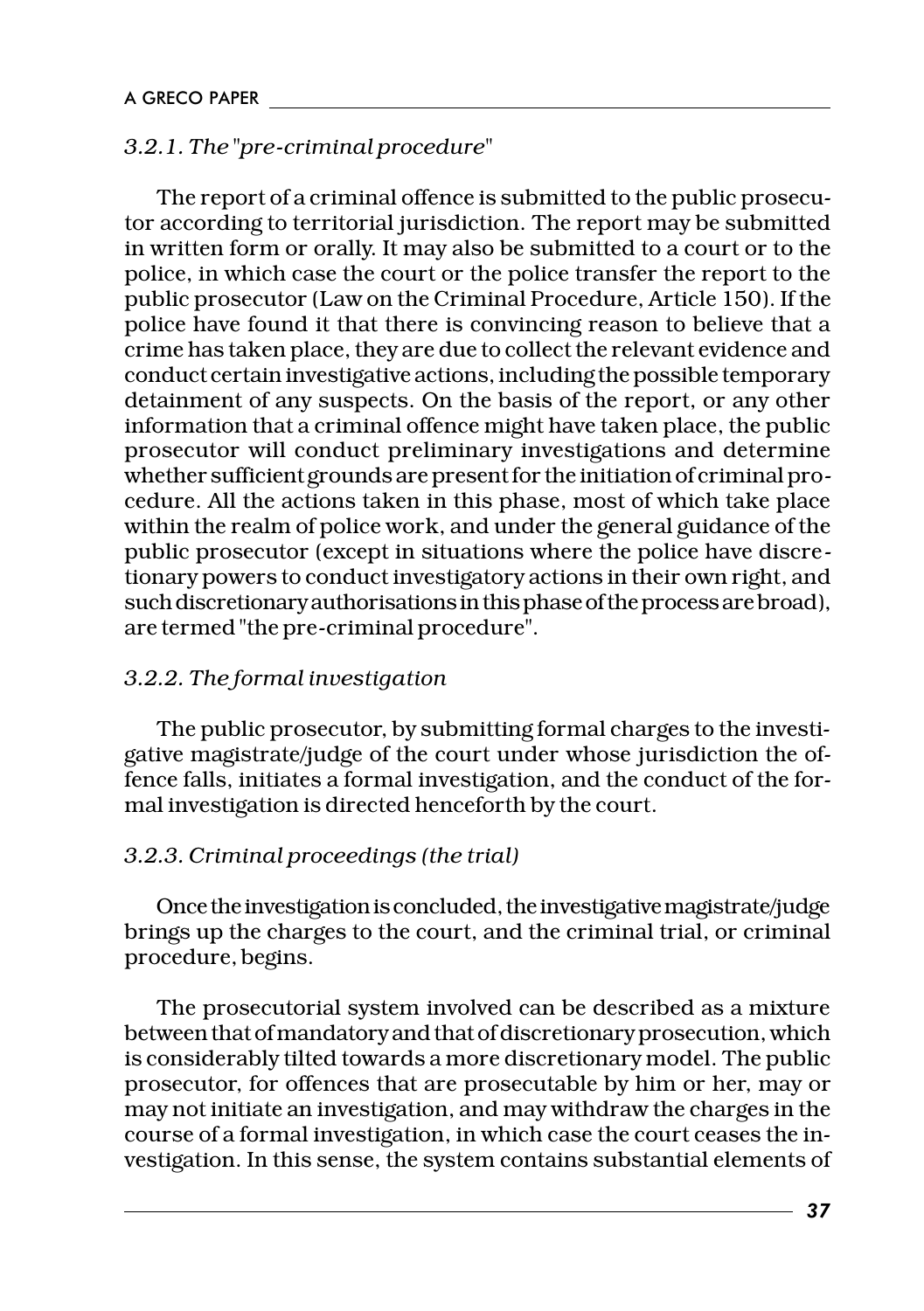

prosecutorial discretion. However, this discretion is limited by additional regulations, such as that the Prosecutor is not allowed to dismiss a criminal offence report on the basis of the presence of circumstances that in themselves exclude criminal responsibility, as such circumstances will be considered in the criminal procedure.<sup>17</sup>

While the public prosecutor is primarily responsible for collecting information that is needed for deciding whether or not a criminal offence has taken place in situations where a report of criminal offence has been made by someone else than the police, and while the prosecutor may ask the police and other governmental departments and related organisations for assistance in the collection of such information, the critical role in prosecuting corruption belongs to the police. It is generally considered that corruption cases are more rarely prosecuted than other criminal cases, partly because the typical perpetrators of corruption-related offences tend to be more familiar with the legal system, they tend to be better educated than, for example, the typical perpetrators of street crime, and they tend to better plan their offences. In such circumstances, reports of corruption-related offences may amount to little more than a browsing through the remainders of evidence that may or may not indicate corruption, that has been damaged, and that is consequently of little value to the court. If, however, the police are the ones who disclose a corruption-case, their authorisations allow them to conduct immediate investigative procedures, detain suspects and seize objects relevant to the crime, thus providing a dramatically broader manoeuvring room for the formal investigation and the laying of formal charges.

<sup>&</sup>lt;sup>17</sup> Ibid., commentary of Article 153.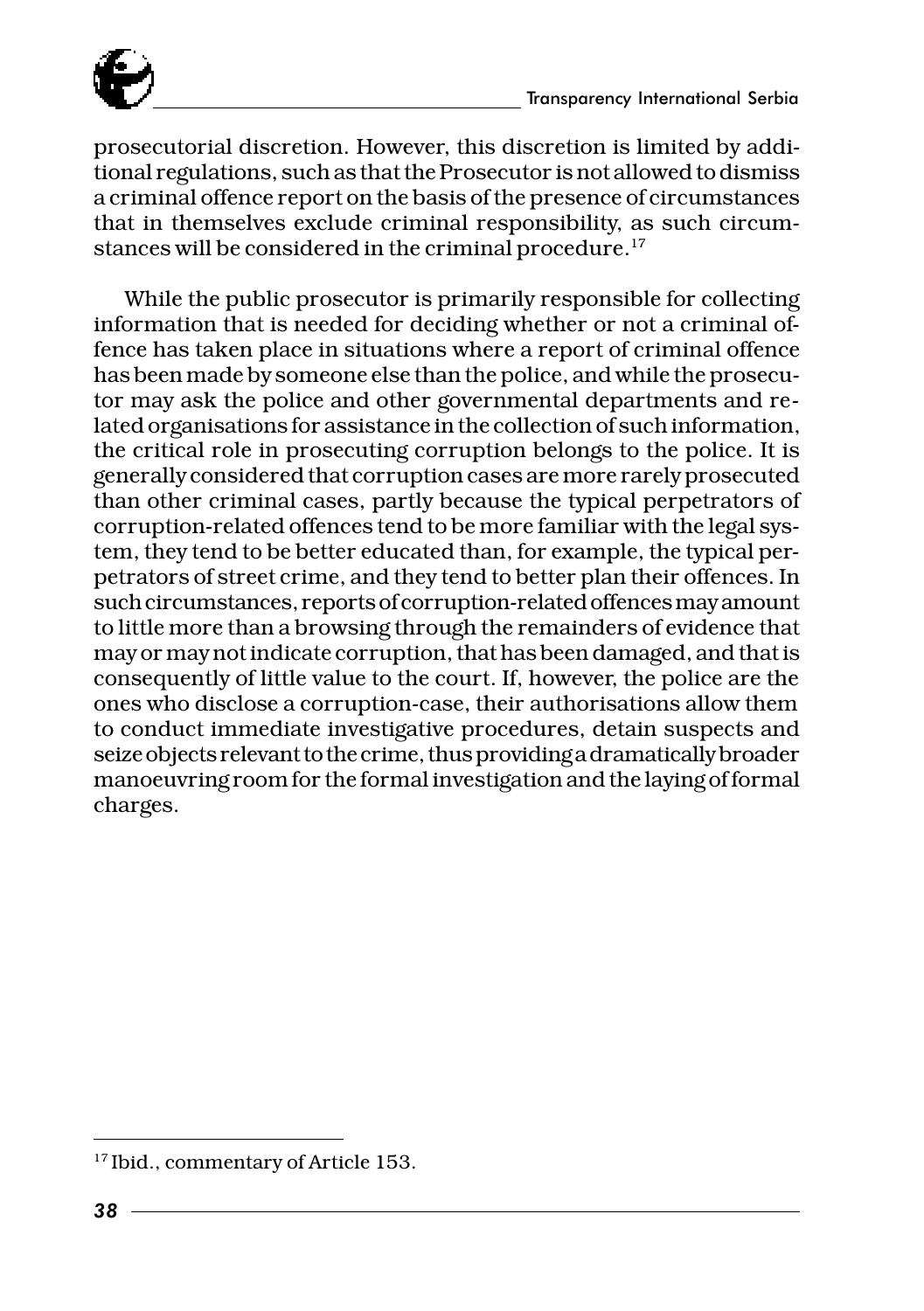# *IV PREVENTIVE AND OTHER MEASURES18*

4.1. Has your country adopted statutory rules, codes of conduct or similar instruments governing the behaviour of elected representatives and/or public officials, including measures aimed at preventing undue influence from being exercised on them? If yes, please attach, if possible, a summary and a translation into French or English of the most significant provisions dealing with prevention of corruption. Please indicate whether procedures have been established for ensuring respect of such statutory rules, codes of conduct or similar instruments and whether a body has been established with effective powers to impose sanctions, disciplinary measures or other measures.

#### *The facts and norms*

FRY has regulations, both on the federal and on the level of the two republics, which relate to the behaviour of the elected representatives of the state and public officials. These regulations contain measures for

<sup>&</sup>lt;sup>18</sup> The questions discussed here are originally stated as Chapter 5 of the GRECO Questionnaire. As this study has been completed as an answer to the GRECO Questionnaire, the form of the questions is exactly the same as in the Questionnaire, however Chapter 4 of the Questionnaire contains topics relating to international cooperation in the area of anti-corruption. As the political changes in Serbia have happened relatively recently prior to the writing of this study, it was too early to discuss successes in international cooperation, as many international activities were only to commence. This is why the original Chapter 4 from the GRECO Questionnaire has been ommitted here and Chapter 5 of the Questionnaire has been included as Chapter 4 of this study, for reasons of consistency in enumeration, for the benefit of the reader.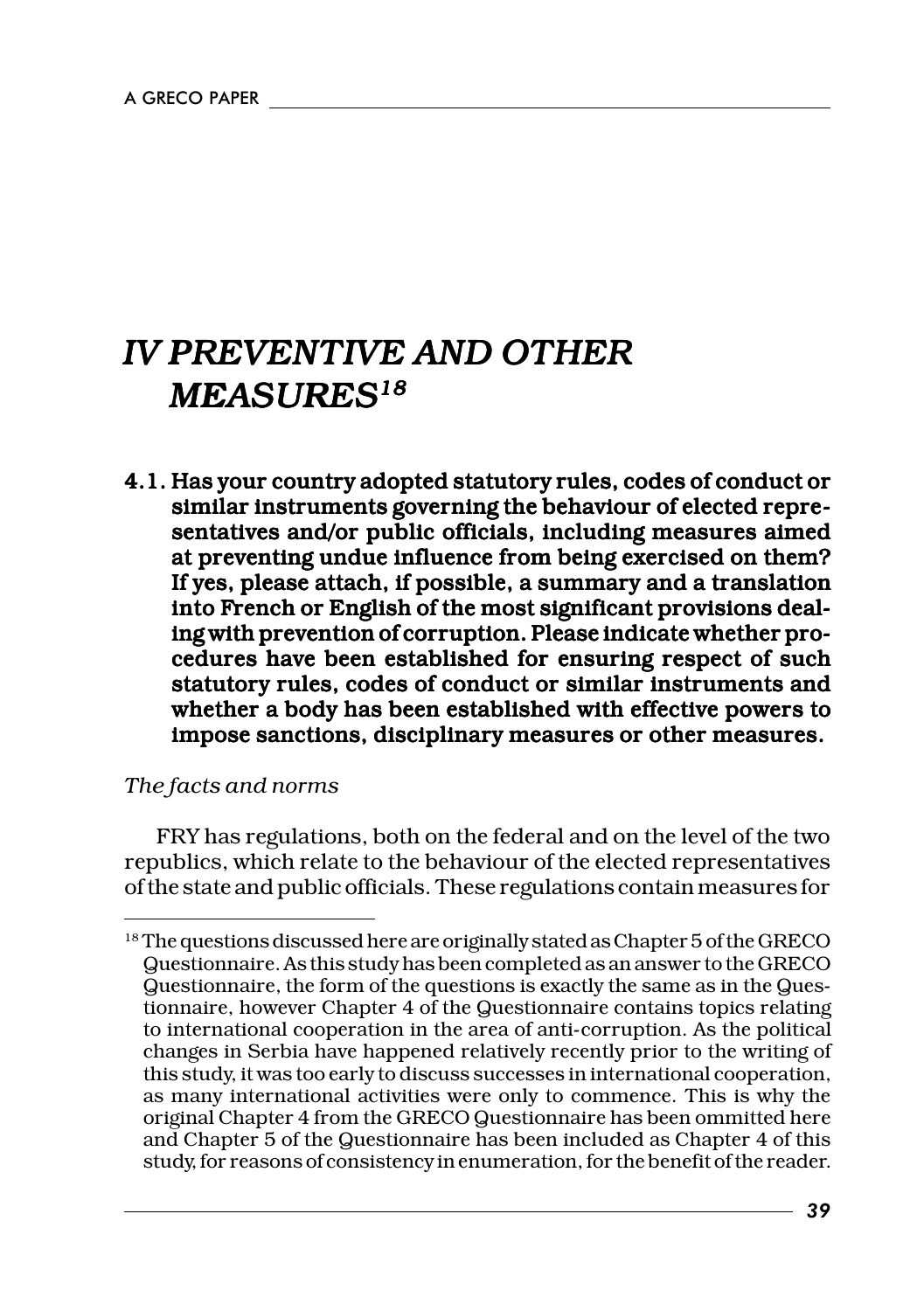the prevention of illegitimate influence being exerted on the elected and other officials in state organs and public services.

Apart from the criminalisation of certain offences from this domain, through the criminal offences of abuse of official position, offering and receiving bribes, unconscientious performance of official duty, etc., within the criminal legislation (something has already been said about those offences in the earlier text within this study), there are regulations in the laws that govern the work of public administration, actions of functionaries and other employees in the public service. These regulations prescribe the entitlements, obligations and responsibilities of public servants and elected state representatives.

On the federal level, the *Law on the system of state administration, the federal government, and the federal organs of state administration* (*Zakon o osnovama sistema dr`avne uprave i o Saveznom izvr{ nom ve}u i saveznim organima uprave*), has been enacted in the former Socialist Federative Republic of Yugoslavia, and it is still partially applicable in this area. In addition to the continuing application of the key provisions of this law, special norms have also been generated concerning the entitlements and duties of Members of Parliament and other functionaries in the Federal Assembly and members of the federal government.

A new *Law on the position of the employees in the federal administration* is also in preparation and it should soon enter the parliamentary procedure. In 1991, a *Law on employment in state administration* was enacted in 1991 (*Slu`beni list Republike Srbije*, no. 48, 1991). The same year, in Montenegro a *Law on public employees* was enacted (*Slu`beni list Republike Crne Gore*, no. 45, 1991).

The other regulations in the area include: laws on state administration in Serbia and in Montenegro, laws on the inspection and control of the work of public administration, the resultant directions arising from those laws, etc. In addition, the internal rules of the parliaments and governments have also been adopted, namely:

1. *Rules of the Lower House of the Federal Assembly* (*Poslovnik Ve}a gra|ana Savezne skup{tine*), *Slu`beni list SRJ*, no. 1, 1995 and no. 5, 1995;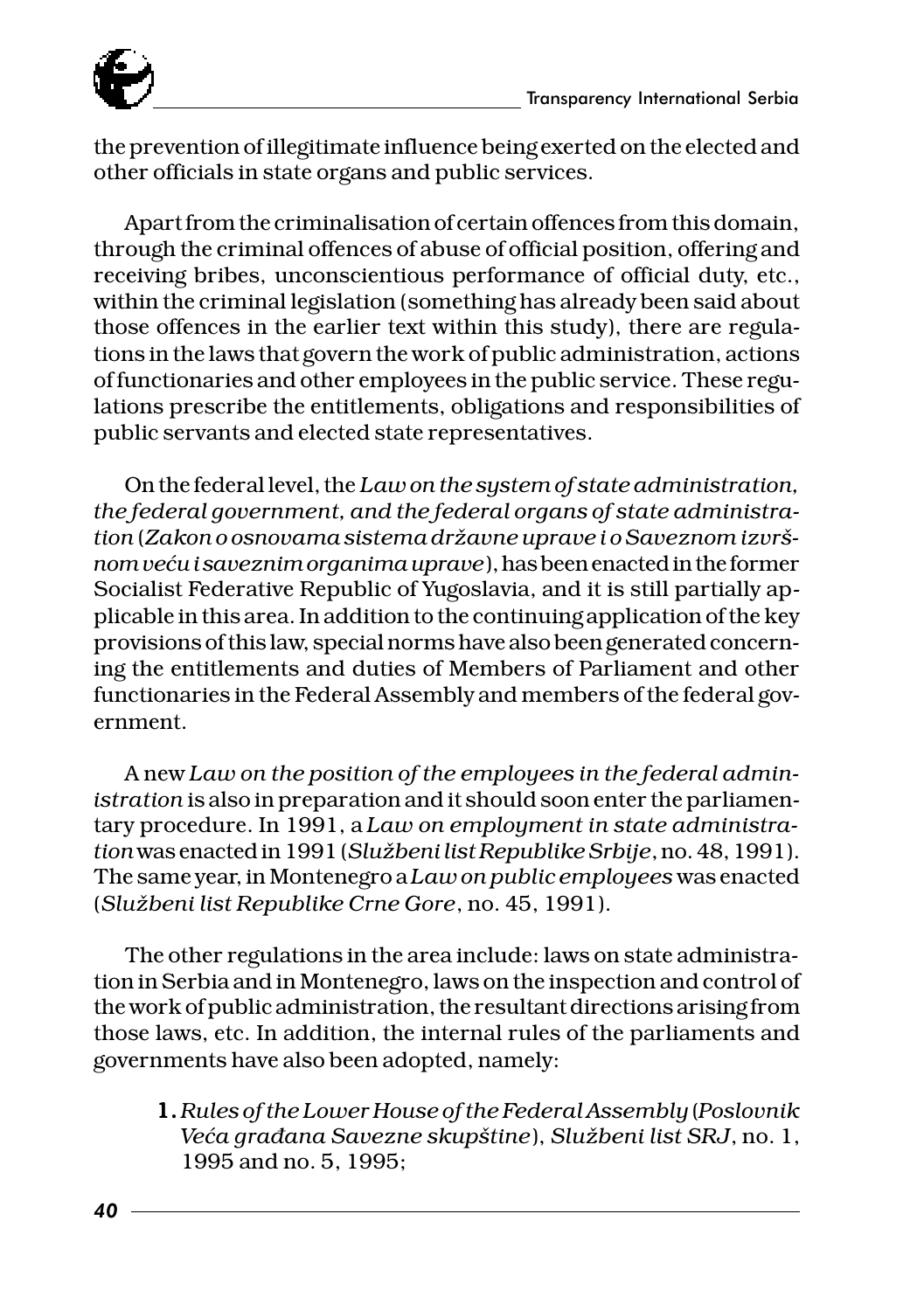- 2. *Rules of the Upper House of the Federal Assembly* (*Poslovnik Ve}a republika Savezne skup{tine*), *Slu`beni list SRJ*, no. 43, 1994;
- 3. *Rules on the Serbian Assembly* (*Slu`beni list RS*, no. 69, 1994 and no. 70, 1994);
- 4. *Rules on the Montenegrin Assembly* (*Slu`beni list RCG*, no 37, 1996 and no. 16, 1997);
- 5. *Rules of the Federal Government* (*Slu`beni list SRJ*, no. 67, 2000);
- 6. *Rules of the Serbian Government* (*Slu`beni list RS*, no. 44, 2000);
- 7. *Rules of the Montenegrin Government* (*Slu`beni list RCG*, no. 3, 1997).

According to all of the above regulations, the responsibility for the proper conduct of duties falling within the domain of public administration is divided between the responsibility of the so-called "functionaries", whose appointments are political, and the other public servants who hold lower ranks. *Functionaries* within the public service are *politically* responsible if in the performance of their duties they do not follow the observance of the law, other regulations and general acts. In such cases, it is envisaged that such employees would be *replaced* in their positions, while the replacement itself does not exclude the possibility of a criminal, financial and other types of responsibility being established. Functionaries are responsible to the political organ that appoints them, and these organs differ depending on the part of the public service and the function performed.

#### *Political responsibility*

Either the Lower, or the Upper House of Parliament, or any of the governments, can initiate a process for the establishment of responsibility of high-ranking public servants. Such proposals need to be argued and supported by facts that enable the procedure to be conducted efficiently and meaningfully. The procedure involves the opportunity for the functionary whose responsibility is being established to present facts or arguments to his/her defence, as well as to provide the necessary information that might be relevant to the conclusion of the process. During the process, the administrative body that appoints the functionary may decide to suspend the functionary from duty until the conclusion of the proceedings, and in any case it is this body that makes the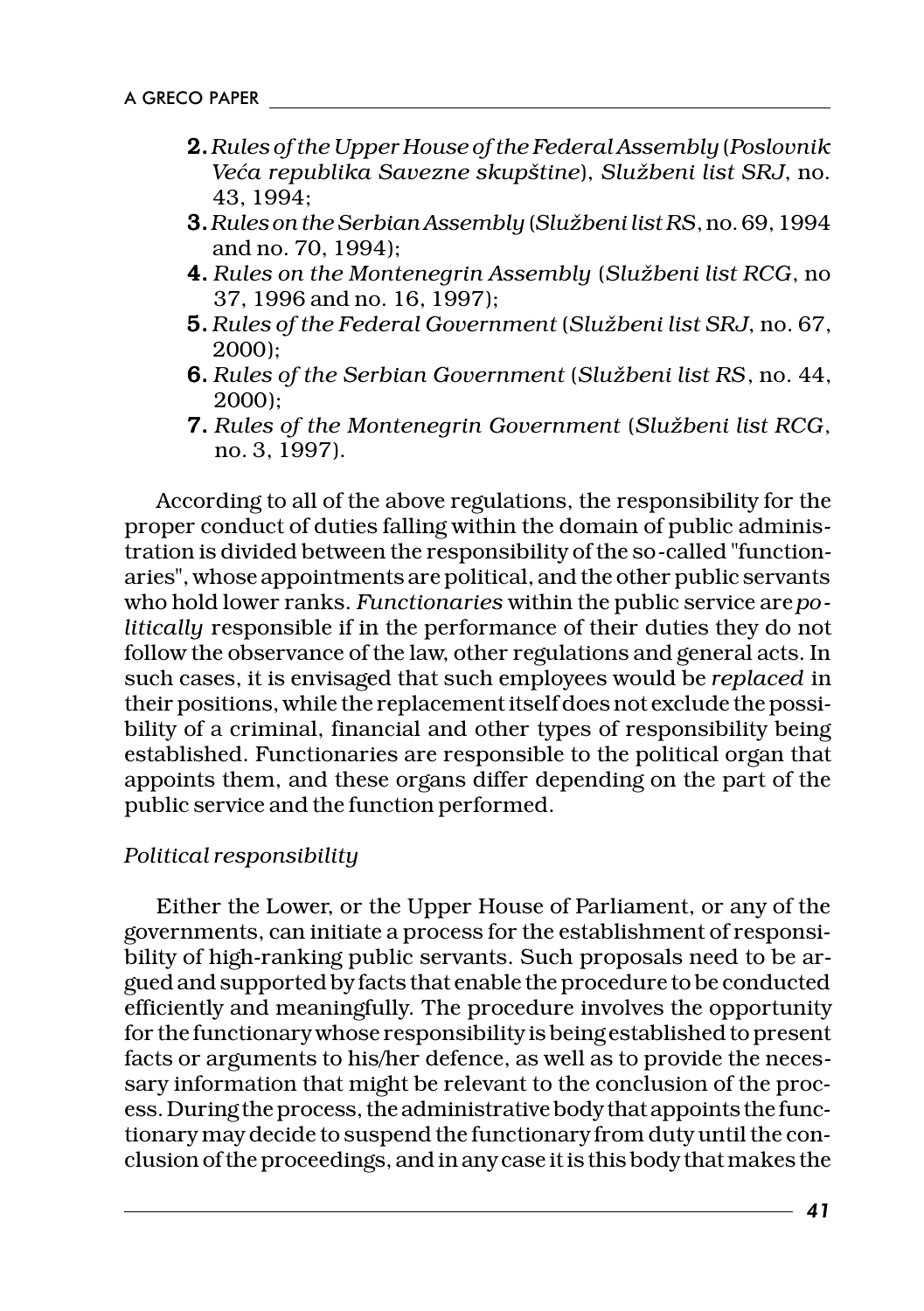

final decision on his or her replacement and relatedly, responsibility. If the functionary resigns, the resignation itself does not eliminate the process for the establishment of his or her responsibility for any abuses.

#### *Disciplinary and material responsibility*

The responsibility of all lower-level public servants, whose positions are not political appointments, is regulated by the so-called "disciplinary" and "material" responsibility. Disciplinary responsibility relates to breaches of discipline in the workplace, and material responsibility relates to damages caused to the institution or organisation by inappropriate action. Both types of responsibility are sanctioned by laws, as well as the internal statutory acts within the separate public administration branches.

According to Article 4 of the Law on employment in the state organs of Serbia (*Slu`beni glasnik RS*, no. 48, 1991 and no. 66, 1991), the functionary who directs a state organ in its function also decides on the rights, obligations and responsibilities of all employees and political appointees in those organs.

The rights, obligations and responsibilities of the President, president of a permanent working body of the Assembly, their deputies, presidents and members of governments, heads and judges of the Constitutional Court are decided by persons, or bodies established through the acts of he President, the Assembly, the governments, and the Constitutional Court.

The above formulation clearly points out the limitations of these regulations, because the highest officials of the state are not responsible for the integrity of their function to Parliament, but rather to bodies and persons appointed by the very individuals whose responsibility is to be maintained, and this in itself creates a lax system that allows considerable abuses to be made and lines of responsibility to very much end at the top of the political ladder.

#### *The realities*

The reality of the control effort in the above-described area is considerably different from what the stated norms might suggest. During the previous years of the communist regime, political responsibility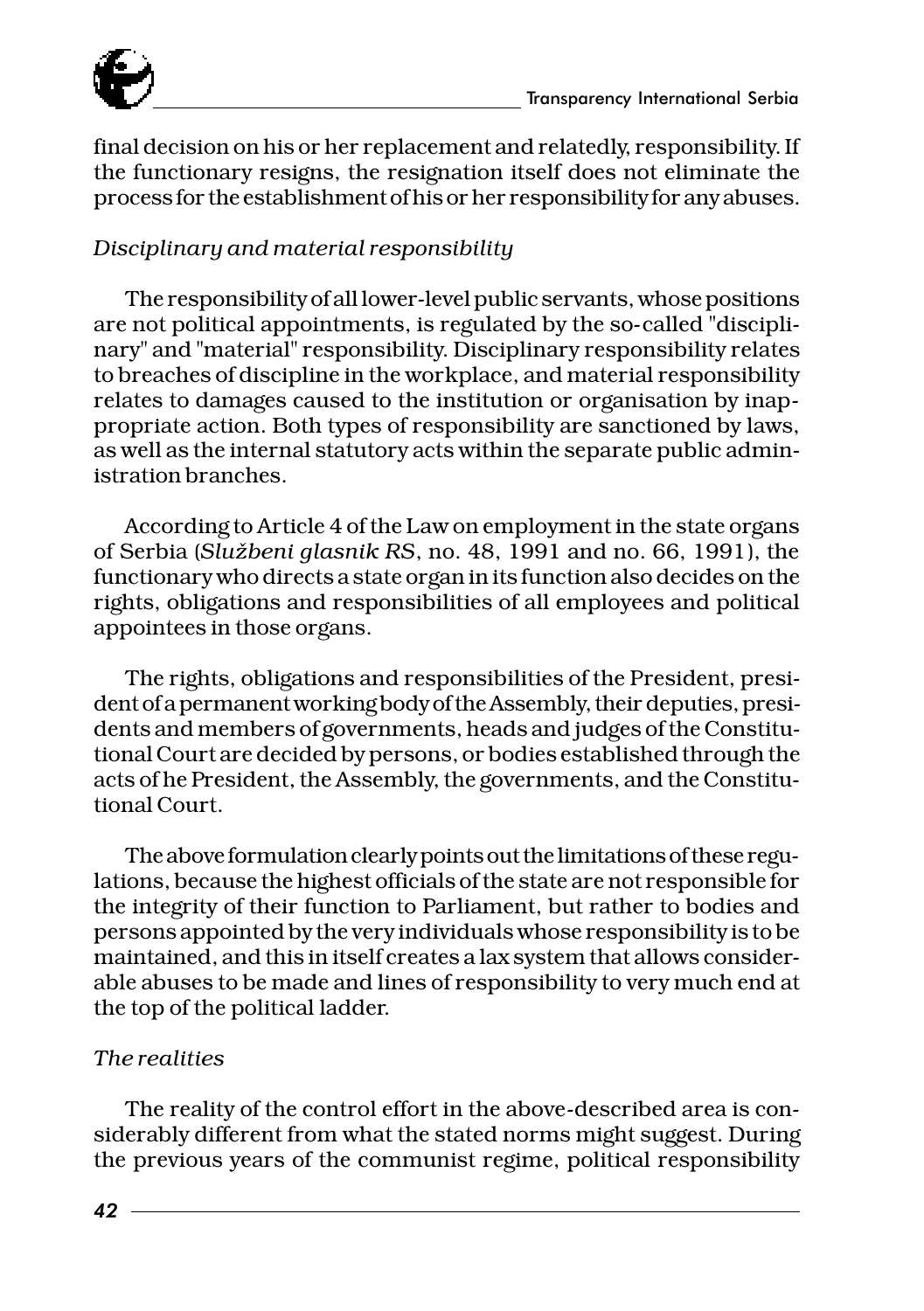was almost non-existent, as the imperative of remaining in power drove the former government deep into the realm of crime, to an extent that made issues of responsibility for the proper performance of duties arising from public administration little more than fictions.

After the change of government late in 2000, the system has somewhat changed, but even though the general atmosphere might have changed somewhat due to the ideological shift that has started to occur with the replacement of the former regime, it would be highly idealistic to expect substantial improvements in the manner of work of public administration in a short time-span without a high level of engagement by international and domestic experts and international organisations.

#### 4.2. Has your country adopted statutory rules, codes of conduct or similar instruments that members of professions especially exposed to corruption (e.g. lawyers, accountants) must observe?

*The Federal Law on the Attorneys' Activity* (*Savezni zakon o advokaturi*, *Slu`beni list SRJ*, no. 24, 1998 and no. 26, 1998) regulates the rights and duties of attorneys in their professional work, which is considered a public service. The statutes of the bar associations prescribe disciplinary and other infringements for which attorneys are responsible, as well as the organs that establish the responsibility and the way in which they do so. Rules of conduct on the level of the bar associations prescribe the ethical principles of the attorneys' profession, and the same is the case with other similar professions.

The federal *Law on Accounting* (*Zakon o ra~unovodstvu*, *Slu`beni list SRJ*, no. 46, 1996) and related laws from the domain of public finance regulate the issues of behaviour and conscientious conduct of business in the work of accountants. All accountants must pass a special professional examination. The statutes and general acts of the respective financial and accounting organs and organisations additionally regulate these issues.

Similar rules and laws exist for most professions.

#### 4.3. What mechanisms are in place in your country to prevent the unlawful use of public finances?

The laws on the budget and on the financing of organs and public services regulate issues relating to the legal disposition of public finance.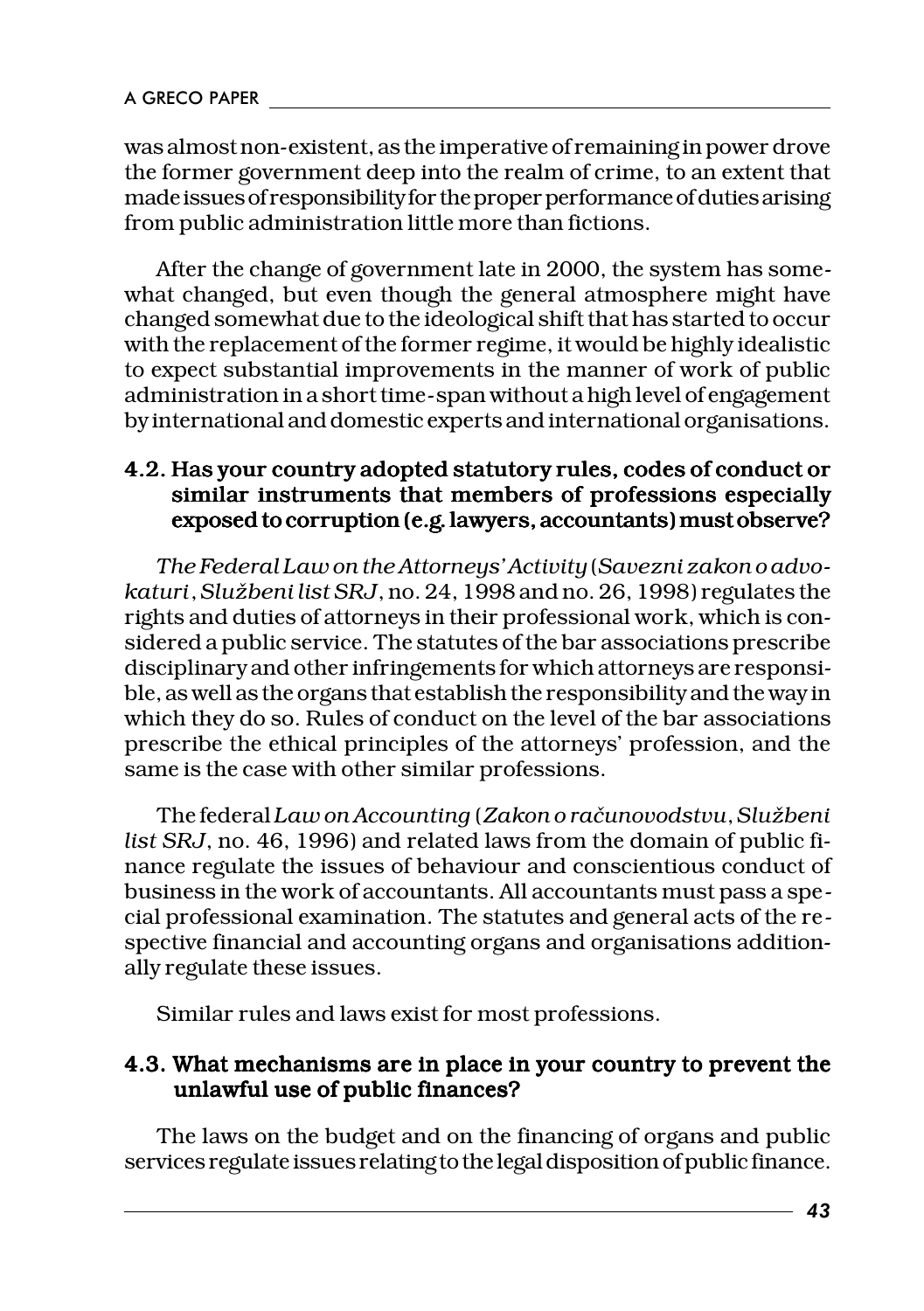

To this effect, the FRY Law on financing provides for a special organ the Federal Budgetary Inspection, which controls the expenditure of funds from the federal budget. Similar organs exist in the republics as well, according to the republics' laws in the area of public finance. The work of the budgetary inspections is, however, dependent on the political integrity of the government, because it is an executive organ, which means that on an operational level it cannot function properly if it is not given a proper autonomy within the government and special competencies and powers to investigate the highest government officials. Under the previous government, this was not the case, and the budgetary inspection played only a marginal role.

According to Article 24 of the *Decision on the Federal Government* (*Uredba o Saveznoj vladi*, *Slu`beni list SRJ*, no. 67, 2000), the Federal Budgetary Inspection directly controls the income and expenditures for specific purposes from the federal budget, as well as the financial and material conduct of business by the decision-makers and the beneficiaries of the funds from the federal budget.

According to Article 25 of the same *Decision*, the Federal Administrative Inspectorate oversees the legality of formal acts and everyday operation, as well as the inspection of the work of federal organs and federal organisations, including the realisation of the rights of the citizens before these organs and organisations. It also oversees the status of general acts concerning the internal organisation and systematisation of workplaces within the federal organs and organisations. The Inspectorate further oversees the implementation of the *Law on administrative procedure* (*Zakon o op{tem upravnom postupku*) and the regulations adopted on the basis of that law, in the work of federal organs and federal organisations. It also oversees the implementation of regulations concerning the office management of federal institutions.

#### 4.4. Apart from taxation requirements, are there rules in your country imposing upon elected representatives and/or public officials the obligation to declare their assets or income? If yes, when? Are there other forms of control mandatory or voluntary?

The laws on state property and the laws on public administration do not contain specific rules that envisage an obligation of elected representatives of the state or other officials in the public administration to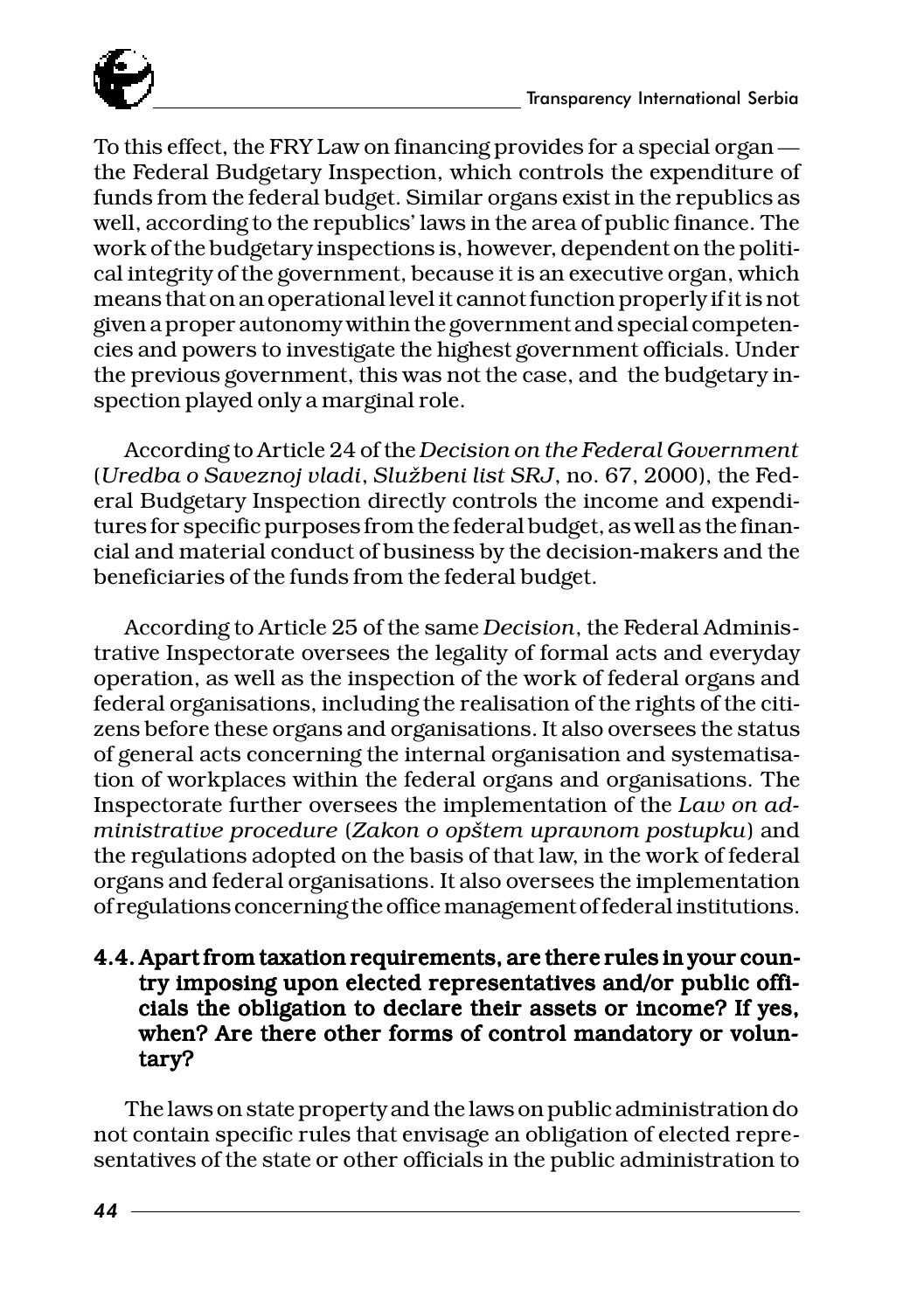declare their private assets before assuming duties, being appointed, or after ceasing to perform that duty. This issue is a matter of agreement, namely a decision of the state, whose various organs may provide a recommendation to the prospective functionaries to declare their assets before assuming duties. However, after they have ceased to perform those duties, this issue is generally not raised, except if an abuse of the function or an illegal gain are established to have occurred, which are then the subjects of criminal proceedings.

The statutory rules concerning transparency of personal asset accumulation are extremely poor, and they cannot serve as an adequate tool for anti-corruption activities. Even if the political appointees do declare their property at the beginning of their mandate, namely if they follow the advice given by various state institutions, they may not necessarily declare the property in earnest, and there is no way to force them to declare everything that they own. Further, even if they do honestly declare all that they have at the beginning of the mandate, they are generally not asked to do so again at the end of the mandate, which then deprives the whole system of meaning, because it is impossible to establish illegal gain if the original size of the assets is not compared to the resultant size of the assets after the end of appointment.

#### 4.5. Are there special rules ensuring transparency and equality n the tendering of public contracts? Is there an appeal proce $dure?$  Please describe them.

#### *(a) Rules of tendering and its transparency (a)*

Yugoslav regulations on the tendering of public contracts are dispersed through numerous laws that regulate various areas of public contracting (*Law on Construction* (*Zakon o izgradnji objekata Slu`beni glasnik Srbije* 44/95, 24/96, 16/97; *Law on the Acquisition and Alienation of Property Owned by the State* (*Zakon o pribavljanju i otuđivanju nepokretnosti u državnoj svojini*), Law on Foreign In*vestments* (*Zakon o stranim ulaganjima*) *Law on Concessions* (*Zakon o koncesijama*) *Law on Land for Construction* (*Zakon o gra|evinskom zemlji{tu*), etc. The general policy that regulates tendering was in fact succinctly formulated in the former *Law on Construction Works* (*Zakon o investicionim radovima*), which provided that all public works could be legally contracted only pending one of the two possible tendering procedures: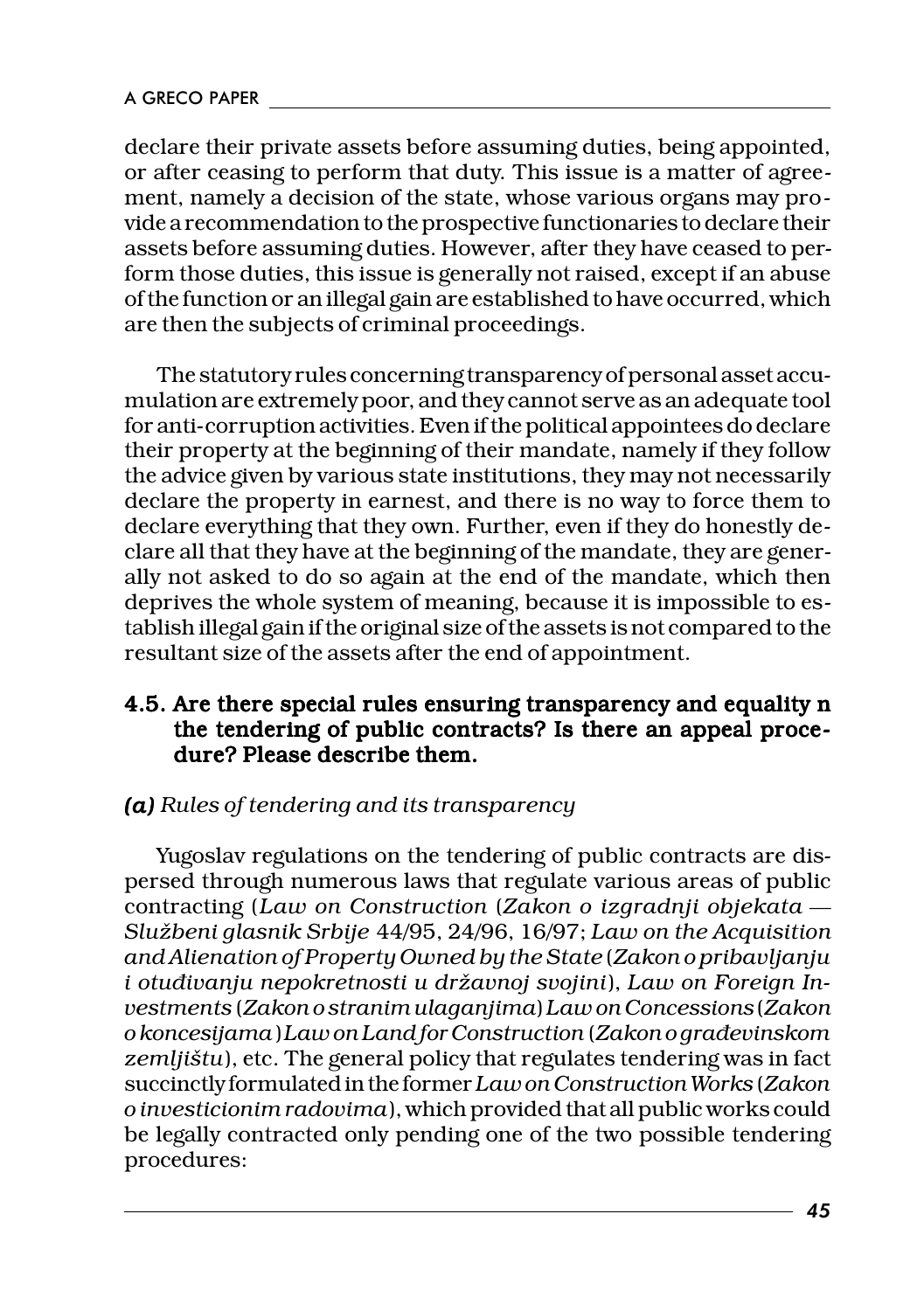

(i) by public bidding, or (i) (ii) by the collection of sealed offers.

The *Law on Concessions*, however, provides for *obligatory public bidding as a general rule*, and in some special cases it allows for the collection of sealed offers.

In the area of public investment works, the *Law on Construction* contains only one article where it specifies the above issues, namely Article 36, Paragraph 1, where it states that "The production of technical documentation and the building of objects are contracted through a public competition or the collection of offers, or through a direct negotiation between the parties", and that "the investor decides on the way of making the technical documentation available to various parties and the building of objects (Article 26, Paragraph 2). The Law does not contain any provisions that suggest that the latter way of contracting, through direct negotiation between the parties, is to be applied only in cases of smaller investments or urgent works. No special conditions that would guarantee the transparency of the tendering procedure are envisaged, apart from the declaration that the investor should secure the equal participation of all interested parties in a public bidding.

This normative regulation implies that tendering itself is obligatory, but it leaves the question of its substantive and procedural transparency largely unanswered. Namely, according to the above legislation, *the investor is entitled to choose the best offer at one's own discretion*. The best offer does not mean here only the offer that is the least costly to the investor; the considerations include other elements of the offer as well, including the quality of the offer in the sense of the services that it includes.

The general policy of obligatory tendering is prescribed for most cases of public procurement and/or investment. There is no difference in the legislation concerning the legal nature of the parties, namely the same rules apply regardless of whether the parties to the contract are municipalities, cities, the state, or legal persons.

#### *(b) Appeals procedure (b)*

In the case that the investor does not select the best offer, there is no legal appeals procedure in the strict sense, which would imply that the bidders have a legal right to demand the voiding of the contract with the initially selected bidder and a recommencement of the bidding, or some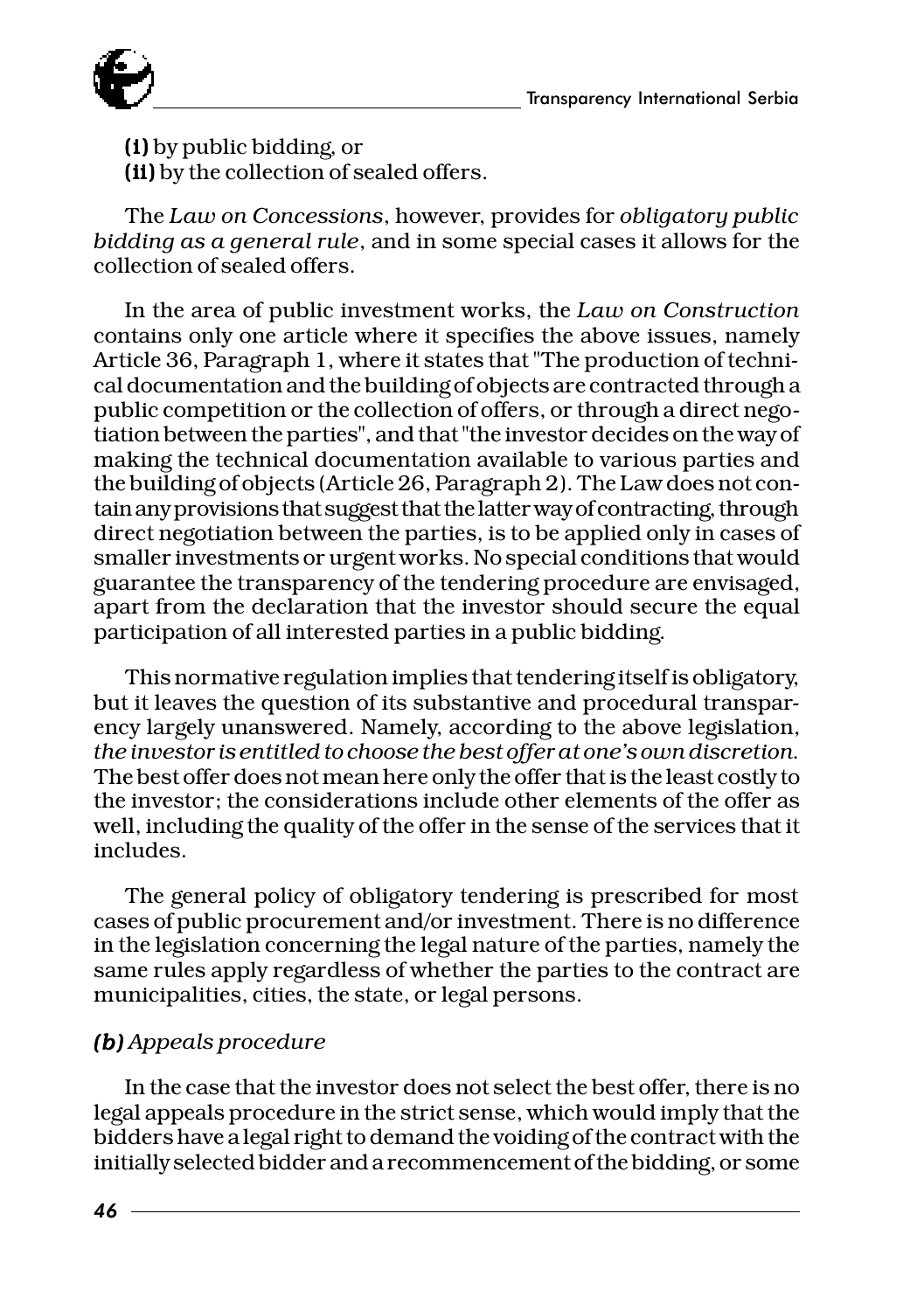type of arbitration to the effect of concluding the contract with another bidder. As law does not explicitly regulate this issue, it has been decided on so far by a position taken by the Serbian court in judicial practice. According to this position, where it is clear that the investor has chosen an offer that is not the best offer according to all relevant criteria, the other bidders cannot demand the voiding of the investor's decision by legal action, but they *are* entitled to seek compensation for the damages from the investor. However, the damages envisaged here involve *only the damages arising from the direct costs sustained in the process of participating in the tender*, not the damages that arise from the failure to obtain the contract. The courts have taken this position on the basis of an interpretation of Article 103, Paragraph 2 of the *Law on Obligations*, which reads: "If the conclusion of a contract is forbidden only to one party, the contract will remain valid if the law does not prescribe otherwise for the specific case, and the party that has infringed upon the legal prohibition will sustain the pertaining consequences" ("Ako je zaključenje određenog ugovora zabranjeno samo jednoj strani, ugovor će ostati na snazi ako u zakonu nije što drugo predviđeno za određeni slučaj, a strana koja je povredila zakonsku zabranu snosiće odgovarajuće posledice.")

It is possible that certain tenders themselves may involve an in-built appeals procedure, but legally speaking this is left to the investor's discretion. A further building up of statutory regulations in companies, cities and municipalities would most probably increase the likelihood of such procedures being included in a greater proportion of public tenders, but at the moment such statutory regulation is poor and does not provide a sufficient basis for the inclusion of proper appeals procedures in most current tenders.

4.6. What actions can victims of corruption bring in order to obtain compensation? If the contents of a contract have been influenced by corruption, for instance by the payment of a bribe, is it possible to annul the contract? If so, specify the procedure to be followed and notably who is empowered to file a claim for the voiding of the contract.

*(a) The legal nature of contracts and issues of their validity (a)*

There is no sufficiently clear regulation in the laws of contract-making situations where the motives for the conclusion of a contract were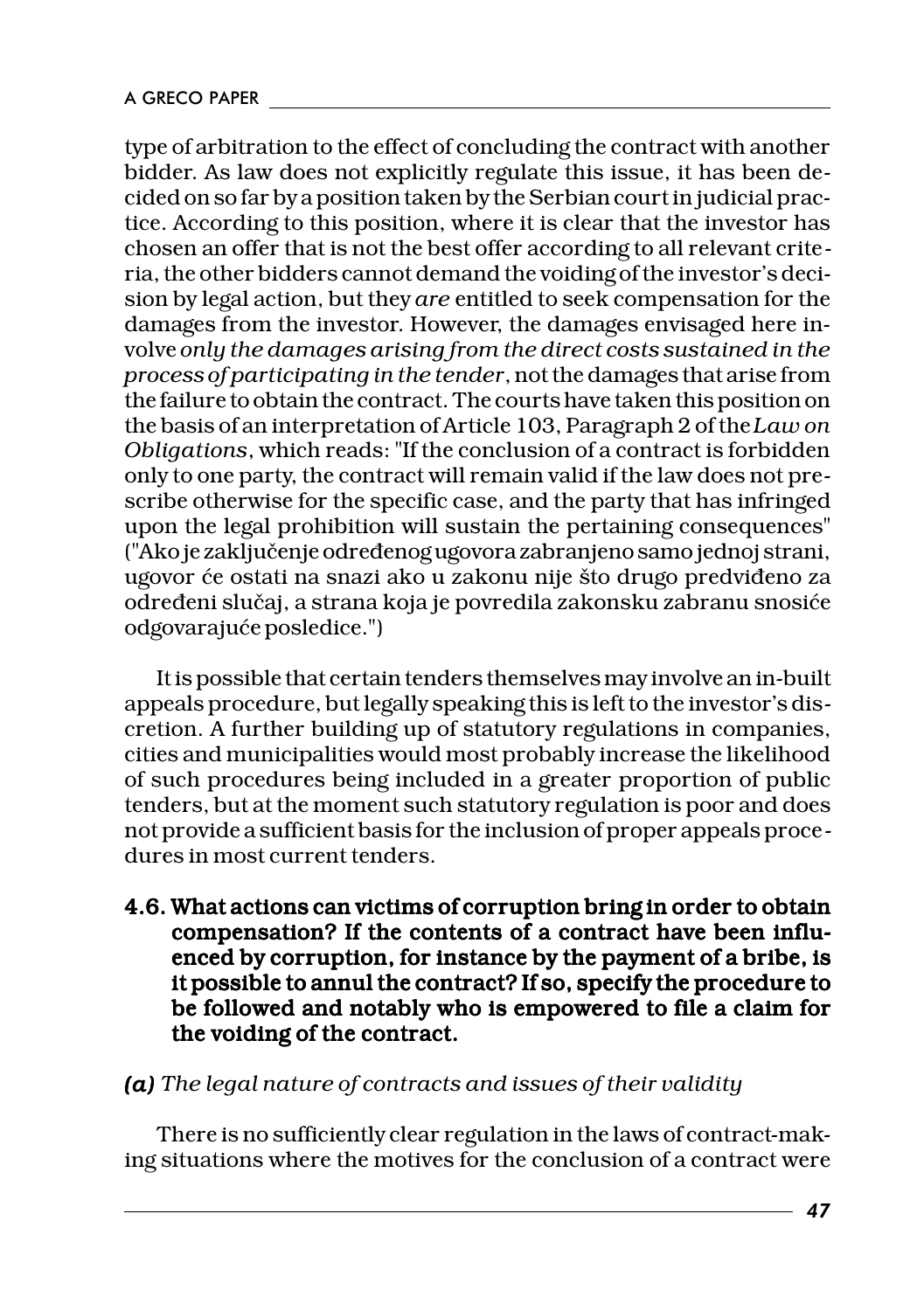

corrupt. Namely, as corruption is not adequately conceptualised and sanctioned in the Serbian *Criminal Law* (only some offences that fall under corruption are criminalised in that law), the possible voiding of contracts could proceed only in cases where corruption as defined in the specific characterisations of particular offences in the Serbian *Criminal Law* is indicated (the offences described in the first part of this study).

Concerning the issue of voiding of contracts generally, according to the *Law on Obligations*, the rule is that every contract must have a *causa* (basis) in order to be concluded and in order to produce a legal effect. Every contractual obligation must have a legal basis (Article 51 of the *Law on Obligations*). A contract is considered legally void unless there is no recognisable and valid basis for it, or it is forbidden (Article 52 of the *Law on Obligations*). The *causa* of a contractual obligation is forbidden if it is contrary to the public order, obligatory rules, or good practice (Article 51 of the same law).

A forbidden *causa* (and thus a forbidden contract) is sanctioned by the voiding of the contract (Articles 103-110). Any party to a contract can invoke the legal annulment of the contract according to this principle, and the principle itself is observed "by official duty", which means that *either parties to the contract, or officials in charge of validating contracts*, are entitled to file for the voiding of a contract if they establish that the *causa* of the contract is invalid or illegal. The right to demand the voiding of a contract on the above basis is *not time-restricted*, that is it does not expire with time elapsed since the conclusion of the contract. A contract cannot become valid through the expiration of time or change of circumstances.

The procedure in this case includes civil legal action, which demands the determination of invalidity of a contract, namely a legal decision *in declaratory form* that simply establishes that the contract has been void since its conclusion. *The consequence of this process is the restoration of the initial situation as a general rule* (Article 104 of the *Law on Obligations*). Namely, the parties will return to each other what they have received on the basis of a void contract, be it in kind, or in the monetary equivalent if the return of the goods exchanged is not possible, except in cases where the law specifically provides otherwise. For example, the Serbian *Criminal Law* provides the seizure of any goods acquired through the criminal offence of offering or taking bribes.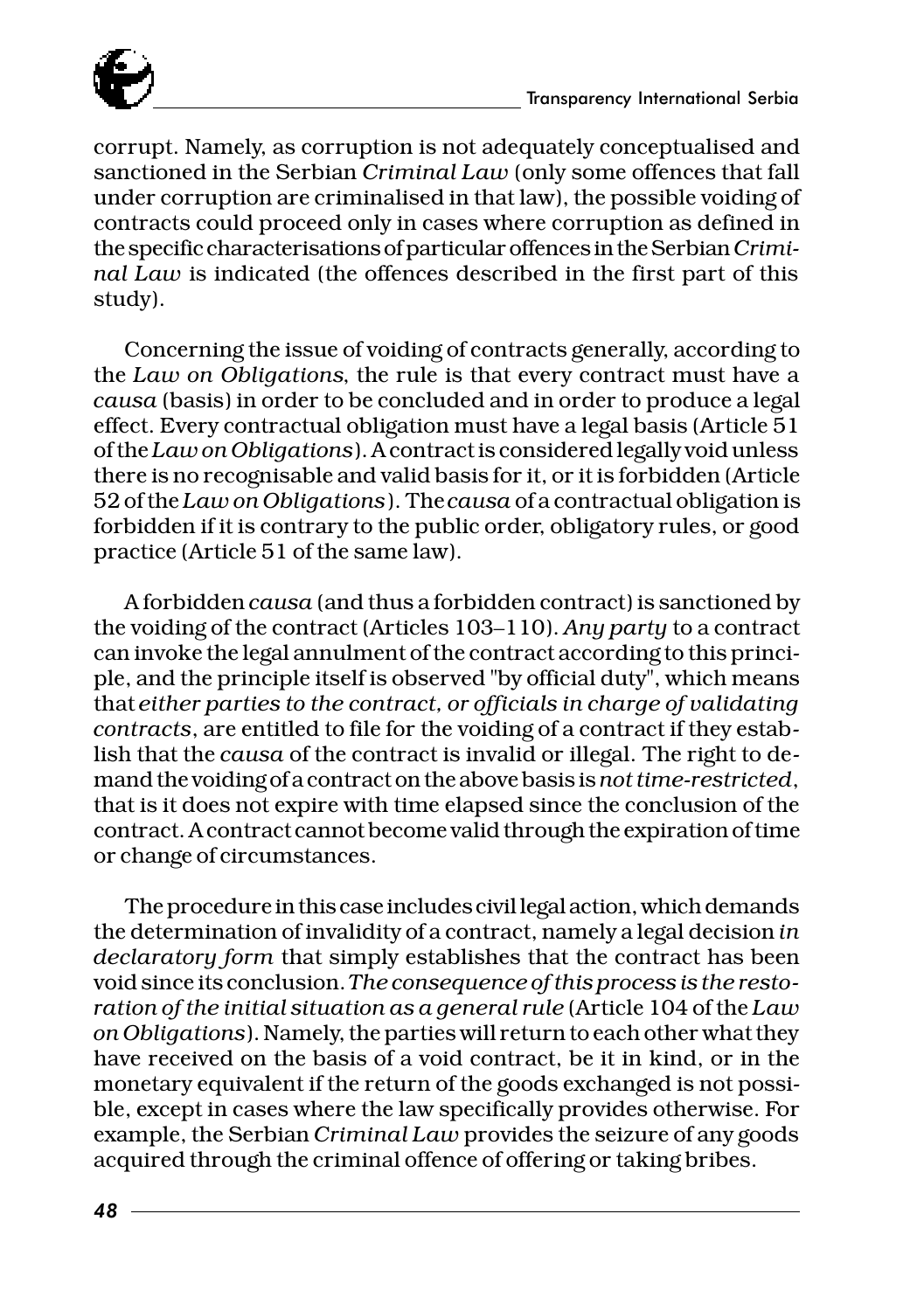If there is sufficient legal basis in the legislation, primarily in the criminal legislation, to establish the illegality of the *causa* or basis of a contract, then the relationship between the contracting parties can at least be restored into the pre-contractual situation, namely the contract will be pronounced void. However, in situations involving criminal activity that is sanctioned as such in the criminal legislation, the consequences of the legal procedure will be as described by the criminal law.

#### Conclusion:

Given the general normative framework of the regulation of tendering and the voiding of contracts, a further building up of the other parts of the legislation would allow these principles to cover all cases of corruption, not only those that are encapsulated in the provisions of the criminal law at the moment. Thus, the *Law on Obligations* allows a reasonable normative context for fighting corruption in public procurement, public investment and construction works and other akin areas, subject to a further development of specific legal provisions, primarily in the criminal legislation, that will provide more grounds for invalidating the *causa* of contracts. Namely, if the criminal legislation is revised, or a new anti-corruption law enacted, which would broaden the scope of crimes that are considered as corruption, then it would theoretically be possible to void all contracts involving corruption. This, as far as the *Law on Obligations* is concerned, is already possible, but with the limitations arising from the criminal law's definition of crimes that fall under the phenomenon of corruption. In order to be voided, a contract must be considered illegal, and as corruption is generally regarded as a criminal offence, the existence of a basis to consider a contract illegal largely depends on the considerations elaborated earlier on.

4.7. Please describe briefly the means available to citizens and the media to have access to information held by local and state authorities, as well as the conditions and restrictions applied to such access (including, if you so wish, regarding confidential information and official secrets). $19$ 

The treatment of state secrets by the former Yugoslav and the FRY states has been notoriously rigid, and it has been connected with some

<sup>&</sup>lt;sup>19</sup> According to the original GRECO Questionnaire, this question is numbered 5.12. See previous footnote for explanation.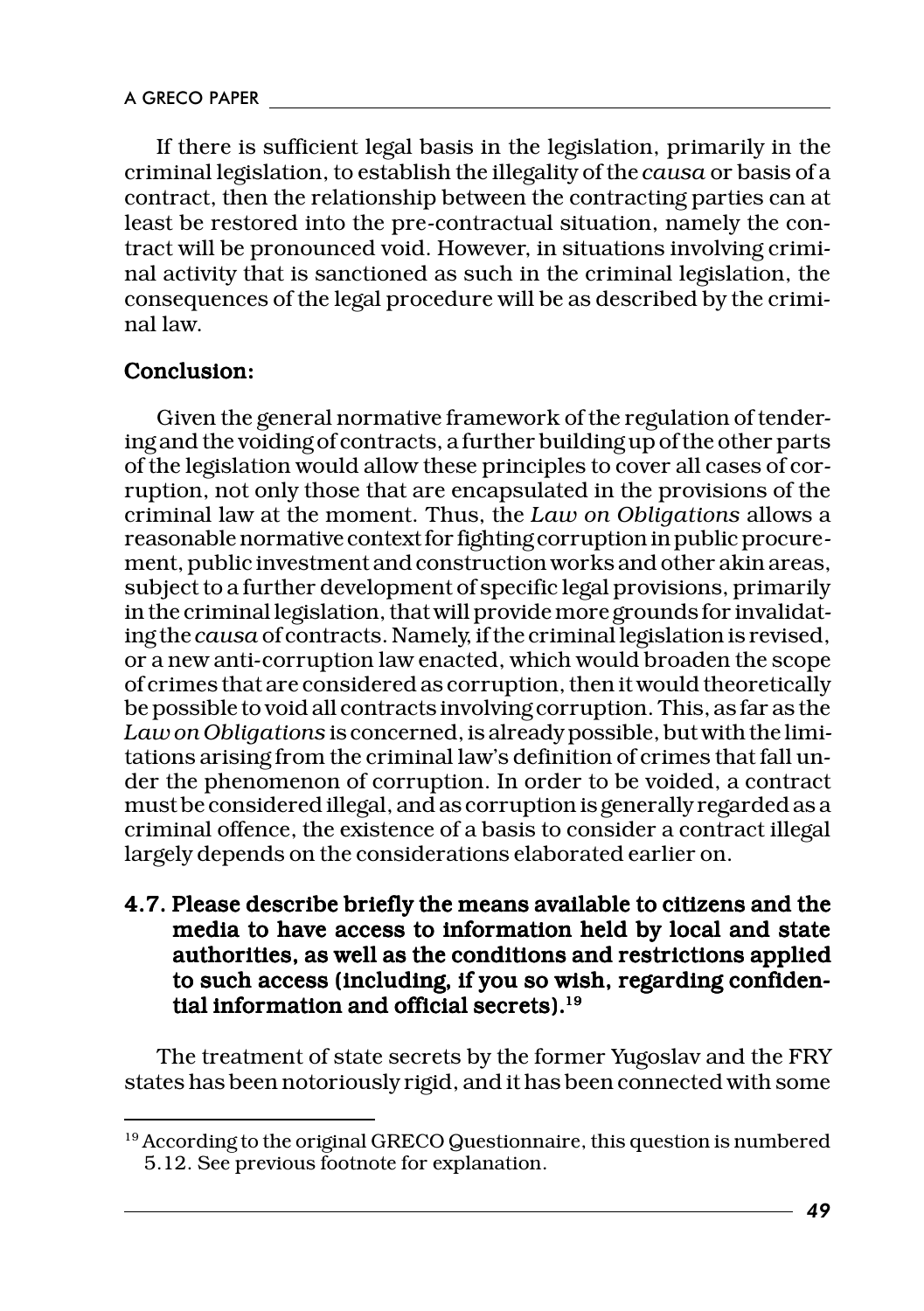

of the political events in the course of the dissolution of the former Yugoslavia. The secession of Slovenia was marked in this area by the prosecution and jailing of the editors of the *Mladina* magazine for allegedly "betraying a state secret", in the early 1990s. More recently, the war over Kosovo, among other repressive acts, brought the jailing of the journalist Miroslav Filipović, of the *Danas* daily, by a military court, also for allegedly betraying a state secret (movements of the army and police units, etc.). The files kept on the citizens by the State Security may or may not be made available to the public, which is a matter that has not yet been decided either in public debate or on a political level.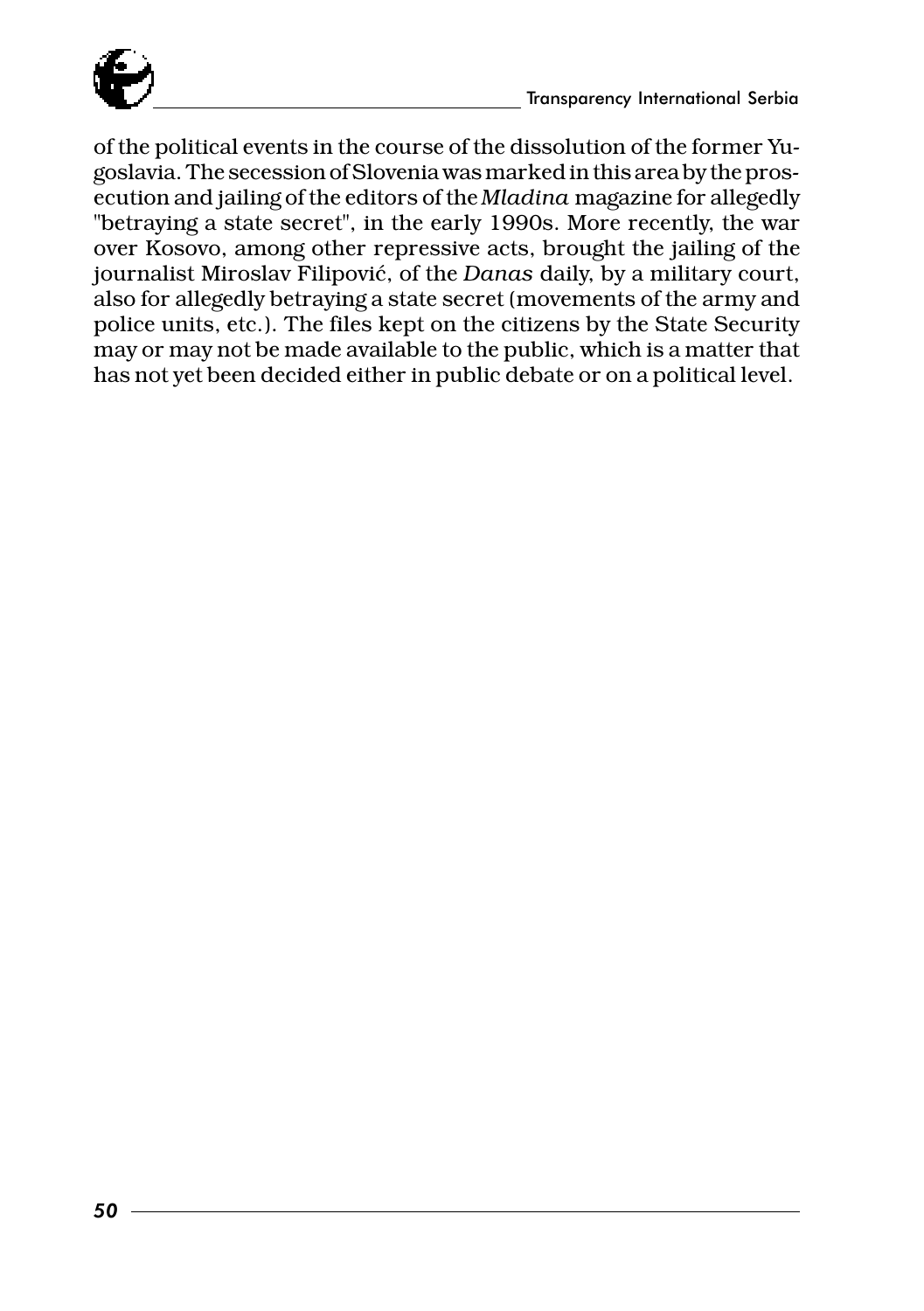# *PART TWO: INSTRUMENTS FOR FIGHTING CORRUPTION*

- 1.1. Are there specific bodies specialised in the fight against corruption in your country? If so, please specify when these institutions were created, their legal basis, their composition, and functions and/or powers. If such institutions do not exist, please indicate why.
- 1.2. Are there special departments, services, units or persons within the police, the prosecution service, the judiciary or other State authorities (e.g. intelligence services) which have been assigned specific functions and/or powers in the prevention, control, investigation and enforcement of measures to combat corruption? If so, please indicate since when such departments, services, units or persons are in place and describe their organisation and powers.

FR Yugoslavia, and the former Yugoslavia beforehand, had very little experience and almost no institutional tools for fighting corruption. Today the situation remains much the same. The new Serbian Parliament has formed a special committee for the investigation of possible corruption in a few large Serbian companies, and many newly appointed officials find themselves in the positions of having to deal with corruption not only as a legacy of the previous times, but also as a structural feature of the apparatus inherited from the previous regime.

Where most countries have specialised anti-corruption police units, Serbian police have until April 2001 had a combined anti-organised crime and anti-corruption section, which had been formed late in 2000, under the transitional Serbian government between the federal elec-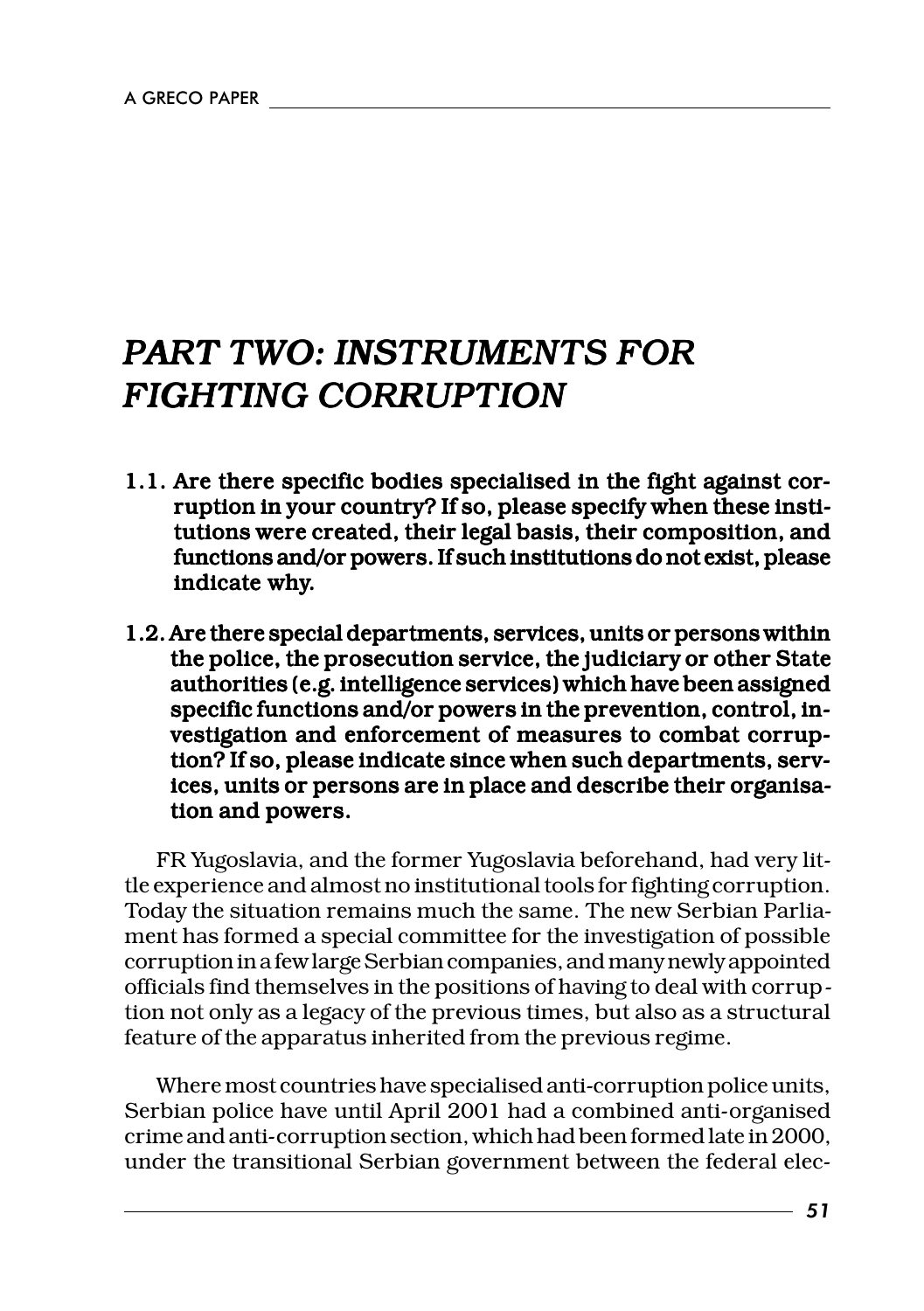

tion in September 2000 and the Serbian election in January 2001, and which had arrested some of the high profile suspects, but these had been arrests that had been entirely unproblematic and had only been a matter of political decision and timing. Such was the arrest of the former Chief of State Security, General Radomir Marković, in February 2001, and previously the arrest of the former Director of State Customs, Mr. Mihalj Kertes, who was later released. This police unit was not a proper anti-corruption police section, because its specialisation did not derive from special training; rather it derived from a certain number of police officers having been assigned a specific set of duties, without proper equivalents being generated on the level of police education, within the police academy, or on the level of on-the-job training. In April 2001 the Serbian Ministry of the Interior abolished this special squad, most probably with the idea of further developing the reform of the police apparatus in this field.

In the prosecution, there is an informal division of tasks between individual prosecutors, some of whom usually prosecute some rather than other types of cases, but this is not translatable onto the level of any type of structural division within the prosecutorial organisation. There is even less specific anti-corruption specialisation within the judicial organisation. All the judges within criminal courts try all criminal cases, and the allocation of cases to judges is performed by the administrative service of the courts, whose employees as a general rule do not have any specialised knowledge required to assess a case according to the issues involved and consequently assign it to an appropriate judge. The generalist nature of the work of the criminal judiciary is a tradition, and there are few indications that this might change in the foreseeable future.

1.3. Are there special units, inspection bodies or persons responsible for preventing and investigating internal corruption cases in selected branches of public administration (for instance, within the law-enforcement bodies or other government institutions)? If so, please specify when they were established, their organisation and their powers. Are public officials required to inform these units, inspection bodies or persons of corruption cases that come to their knowledge while performing their functions?

There are no special bodies or units charged with preventing corruption in specific parts of the public administration, apart from the